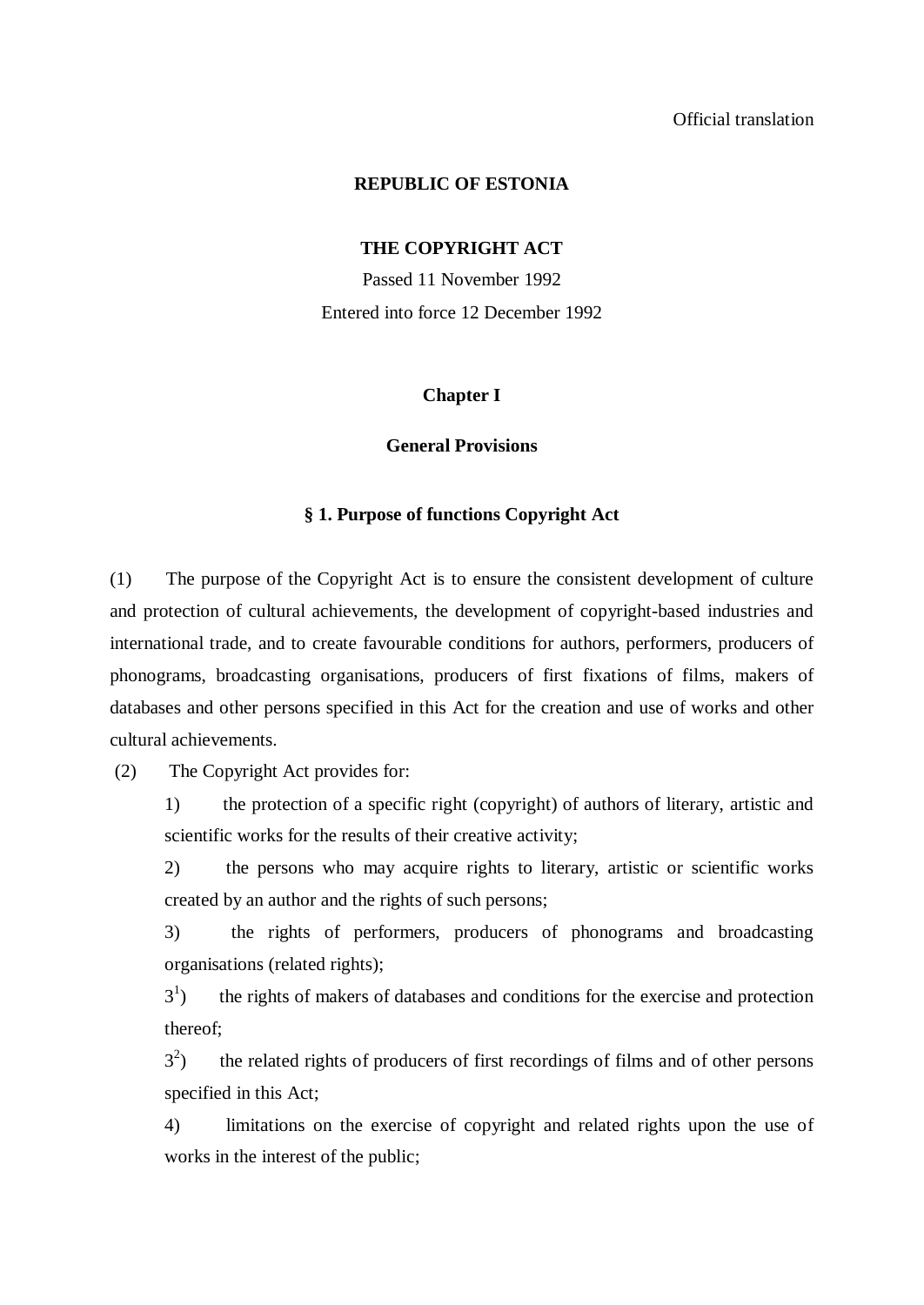5) guarantees for the exercise of copyright and related rights and the protection of such rights.

## **§ 2. Copyright legislation**

(1) The copyright legislation of the Republic of Estonia consists of this Act, other Acts drafted on the basis thereof and other legislation adopted by the Government of the Republic, ministries and executive agencies.

(2) If a piece of copyright legislation is in conflict with an international agreement of the Republic of Estonia, the provisions of the international agreement apply.

(3) The provisions of this Act shall be without prejudice to the application of other specific Acts passed in the field of intellectual property.

## **§ 3. Validity of Copyright Act**

(1) The Copyright Act applies to works:

1) the author of which is a citizen or a permanent resident of the Republic of Estonia;

2) first published in the territory of the Republic of Estonia or not published but located in the territory of the Republic of Estonia, regardless of the citizenship or the permanent residence of the creator of the works;

3) which must be protected in accordance with an international agreement of the Republic of Estonia.

(2) This Act applies to works first made available to the public in a foreign state or not made available to the public but located in the territory of a foreign state, the author of which is a person whose permanent residence or registered office is in the foreign state and to which clause (1) 3) of this section does not apply, only if this state guarantees similar protection for works of the authors of the Republic of Estonia and for works first published in the Republic of Estonia.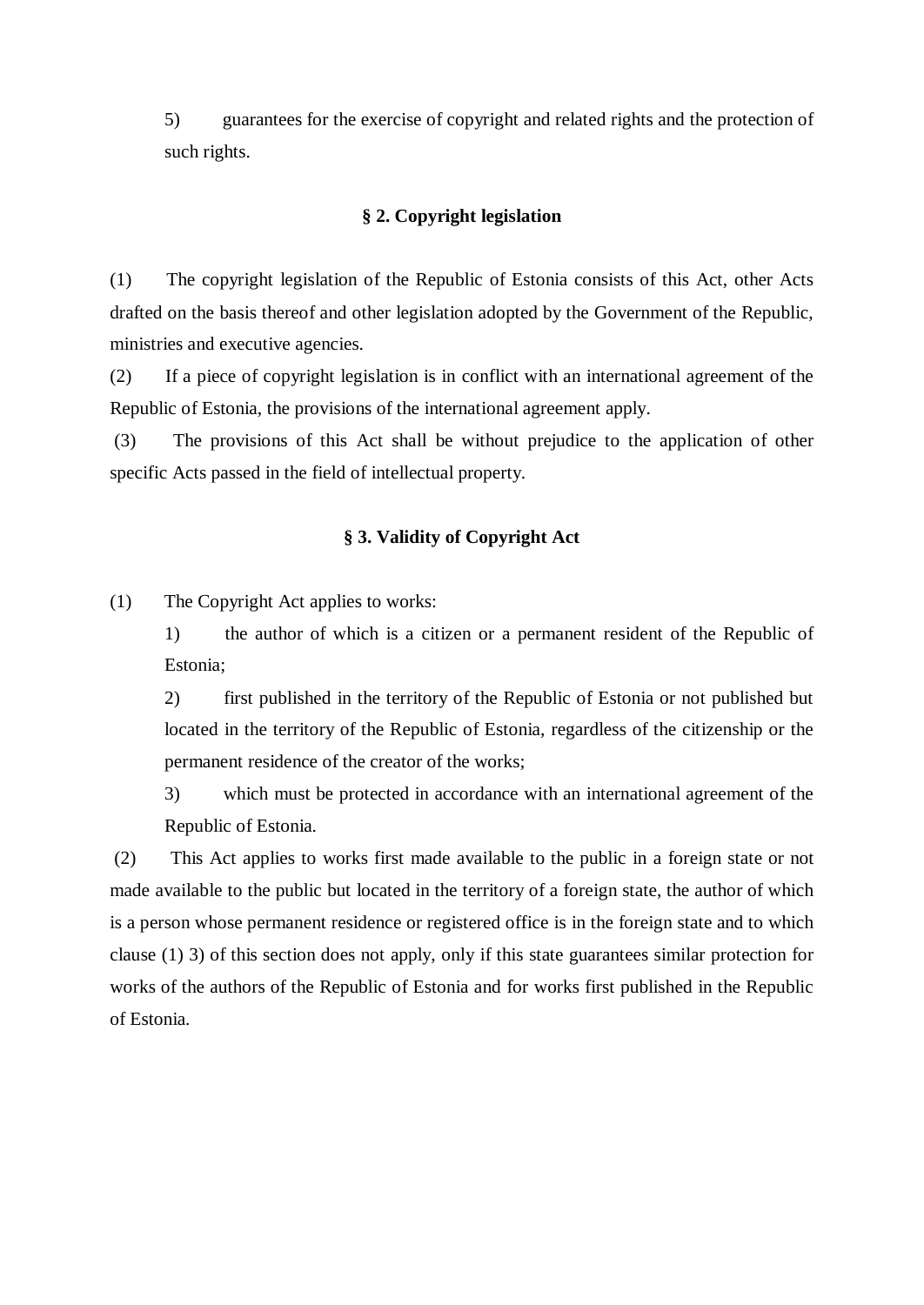## **Chapter II**

## **Works Protected by Copyright**

## **§ 4. Works in which copyright subsists**

(1) Copyright subsists in literary, artistic and scientific works.

(2) For the purposes of this Act, "works" means any original results in the literary, artistic or scientific domain which are expressed in an objective form and can be perceived and reproduced in this form either directly or by means of technical devices. A work is original if it is the author's own intellectual creation.

(3) Works in which copyright subsists are:

1) written works in the fields of fiction, non-fiction, politics, education, etc.;

2) scientific works or works of popular science, either written or threedimensional (monographs, articles, reports on scientific research, plans, schemes, models, tests, etc.);

3) computer programs that shall be protected as literary works. Protection applies to the expression in any form of a computer program;

4) speeches, lectures, addresses, sermons and other works which consist of words and which are expressed orally (oral works);

- 5) scripts and script outlines, librettos;
- 6) dramatic and dramatico-musical works;
- 7) musical compositions with or without words;
- 8) choreographic works and entertainments in dumb show;
- 9) audiovisual works (§ 33);
- 11) works of painting, graphic arts, typography, drawings, illustrations;
- 12) productions and works of set design;
- 13) works of sculpture;

14) architectural graphics (drawings, drafts, schemes, figures, plans, projects, etc.), letters of explanation explaining the contents of a project, additional texts and programs, architectural works of plastic art (models, etc.), works of architecture and landscape architecture (buildings, constructions, parks, green areas, etc.), urban developmental ensembles and complexes;

15) works of applied art;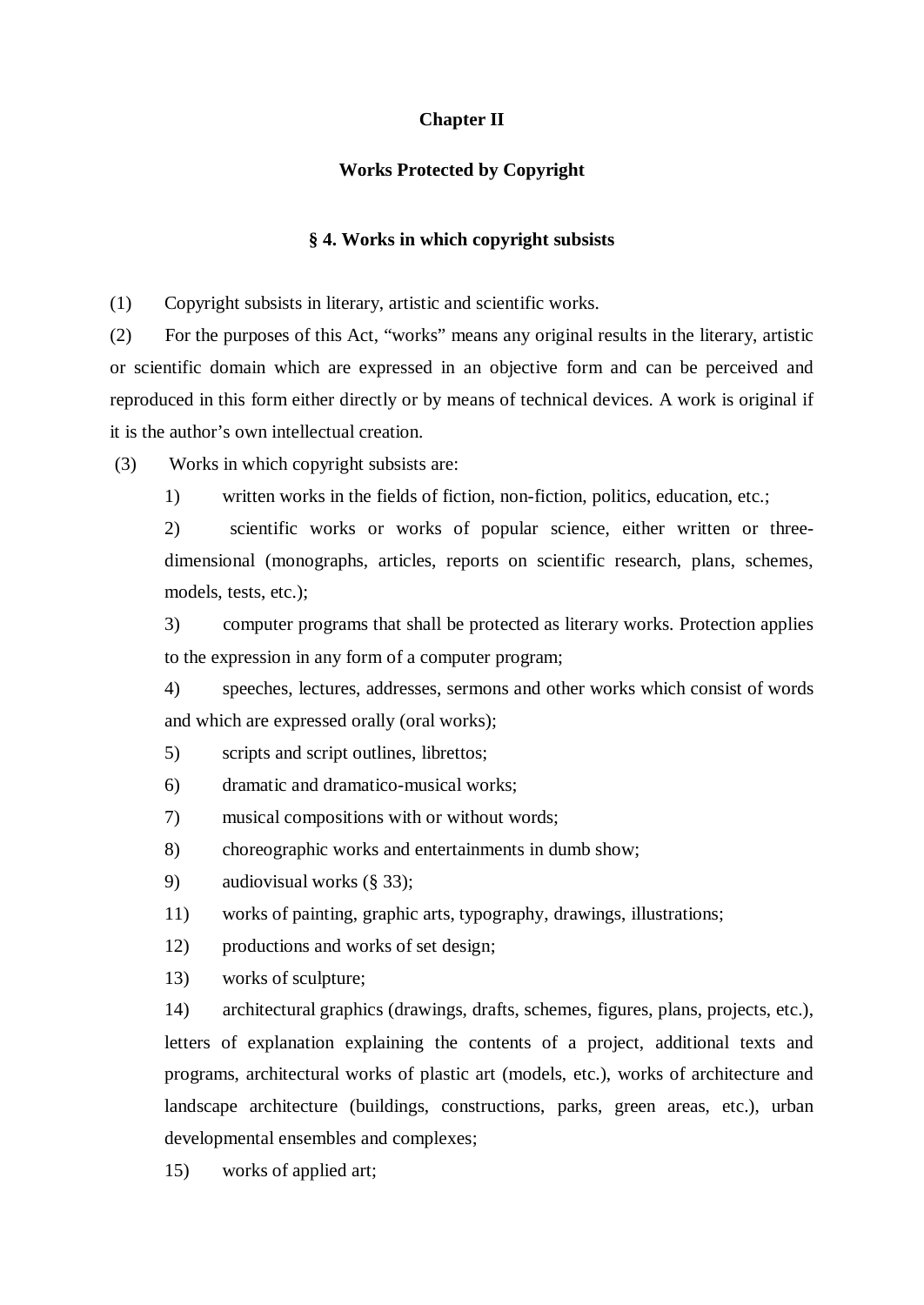16) works of design and fashion design;

17) photographic works and works expressed by a process analogous to photography, slides and slide films;

18) cartographic works (topographic, geographic, geological, etc. maps, atlases, models);

19) draft legislation;

 $19<sup>1</sup>$ ) standards and draft standards;

20) opinions, reviews, expert opinions, etc.;

21) derivative works, i.e. translations, adaptations of original works, modifications (arrangements) and other alterations of works;

22) collections of works and information (including databases). For the purposes of this Act, "database" means a collection of independent works, data or other economics arranged in a systematic or methodical way and individually accessible by electronic or other means. The definition of database does not cover computer programs used in the making or operation thereof. In accordance with this Act, databases which, by reason of the selection or arrangement of their contents, constitute the author's own intellectual creation shall be protected as such by copyright and no other criteria is applied.

23) other works.

(4) An author shall also enjoy copyright in the results of the intermediate stages of creating a work (drafts, sketches, plans, figures, chapters, preparatory design economic, etc.) if these are in compliance with the provisions of subsection (2) of this section.

(5) The original title (name) of a work is subject to protection on an equal basis with the work.

(6) The protection of a work by copyright is presumed except if, based on this Act or other copyright legislation, there are apparent circumstances which preclude this. The burden of proof lies on the person who contests the protection of a work by copyright.

### **§ 5. Results of intellectual activities to which this Act does not apply**

(1) This Act does not apply to:

1) ideas, images, notions, theories, processes, systems, methods, concepts, principles, discoveries, inventions, and other results of intellectual activities which are described, explained or expressed in any other manner in a work;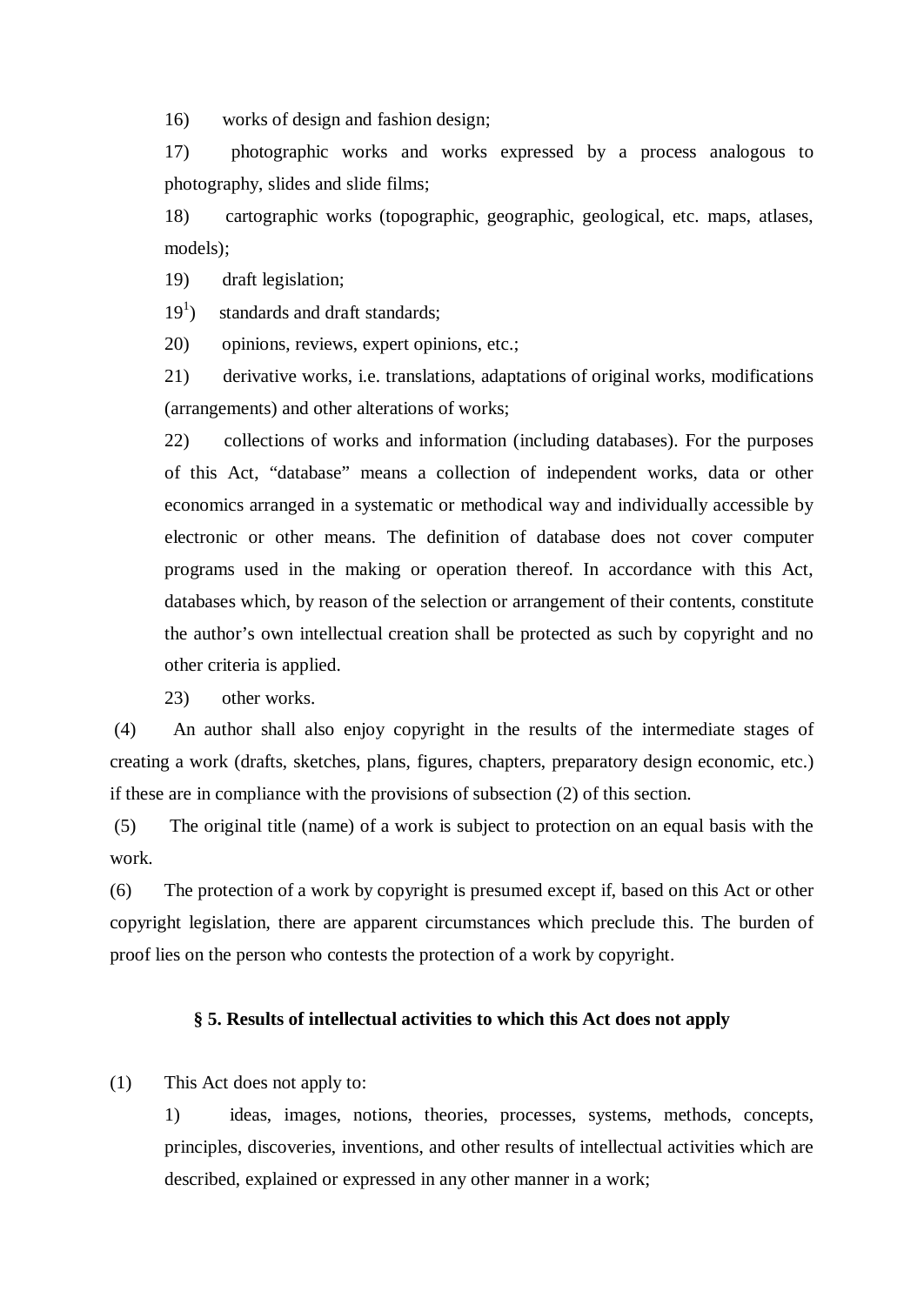2) works of folklore;

3) legislation and administrative documents (acts, decrees, regulations, statutes, instructions, directives) and official translations thereof;

4) court decisions and official translations thereof;

5) official symbols of the state and insignia of organisations (flags, coats of arms, orders, medals, badges, etc.);

6) news of the day;

7) facts and data;

8) ideas and principles which underlie any element of a computer program, including those which underlie its user interfaces.

# **§ 6. Creation of copyright regardless of purpose, value, form of expression or manner of fixation of work**

The purpose, value, specific form of expression or manner of fixation of a work shall not be the grounds for the non-recognition of copyright.

# **§ 7. Moment of creation of copyright**

(1) Copyright in a work is created with the creation of the work.

(2) The creation of a work means the moment of expression of the work in any objective form which allows the perception and reproduction or fixation of the work.

(3) The registration or deposit of a work or completion of other formalities is not required for the creation or exercise of copyright.

# **§ 8. Copyright in works not made available to public and works made available to public**

(1) Copyright subsists in works not made available to the public and in works made available to the public (published, communicated to the public).

(2) "The public" means an unspecified set of persons outside the family and immediate circle of acquaintances.

# **§ 9. Published works**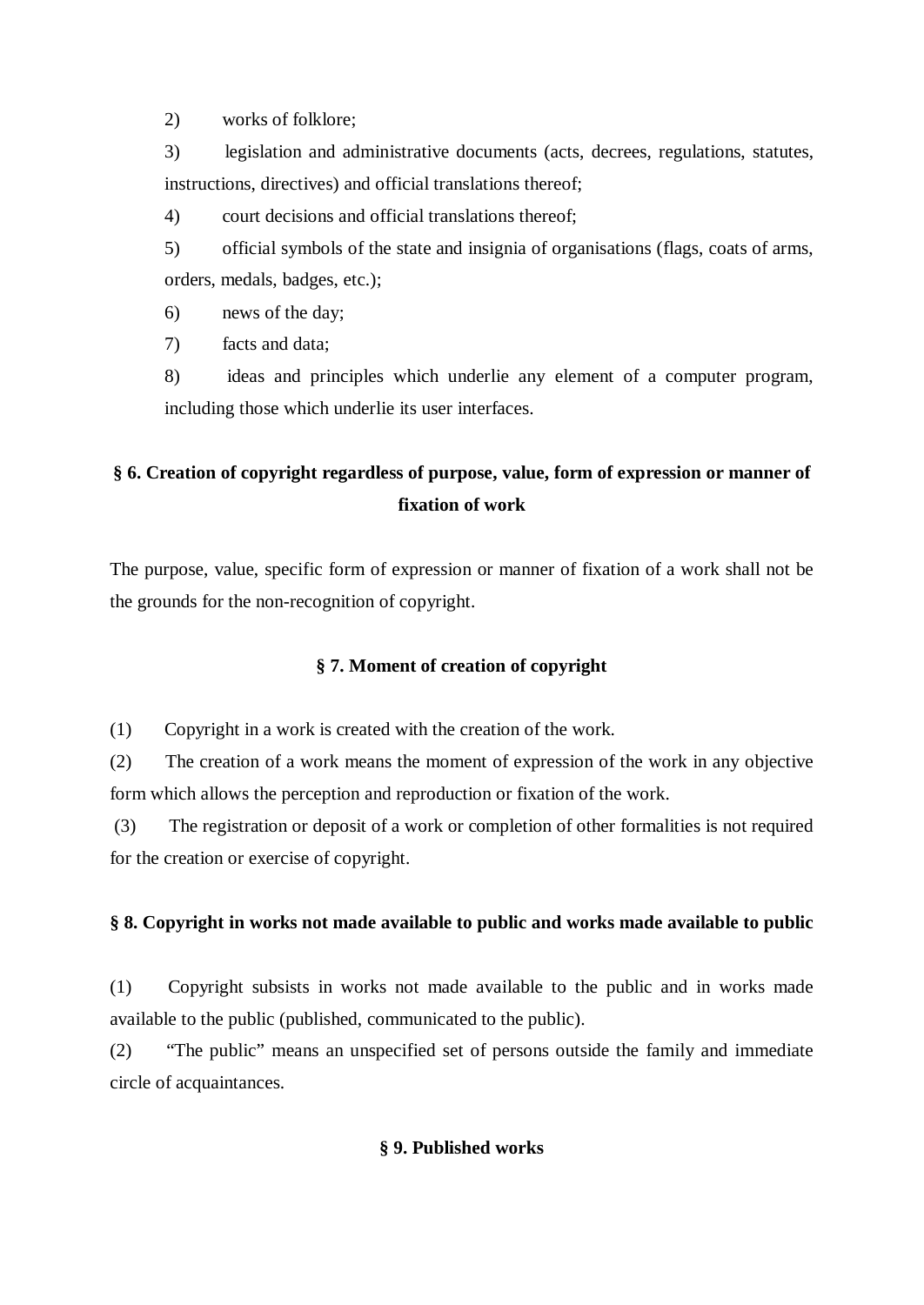(1) A work is deemed published if the work or copies of the work, whatever may be the means of manufacture of the copies, are placed, with the consent of the author, at the disposal of the public provided that the availability of such copies has been such as to enable the public to examine or obtain the work. Publication of a work includes also publication of the work in print, offering original copies of the work for sale, distribution, lending and rental of the work and placing the work at the disposal of the public in any other manner for a charge or free of charge.

(2) A work is deemed published if it is recorded in a computer system accessible to the public.

(3) The performance of a dramatico, dramatico-musical or a musical work, the presentation of audiovisual works, the public recitation of a literary work, the broadcasting or cable transmission of literary or artistic works, the exhibition of a work of art and the construction of a work of architecture shall not constitute publication, except in the case specified in subsection (2) of this section.

### **§ 10. Works communicated to public**

(1) A work is deemed to be communicated to the public if it has been performed in public, demonstrated to the public, transmitted to the public, retransmitted, made available to the public or communicated to the public in any other manner by means of any technical device or process.

(2) Communication of a work to the public also includes:

1) making the work public in a place open to the public or in a place which is not open to the public but where an unspecified set of persons outside the family and an immediate circle of acquaintances are present, regardless of whether the public actually perceives the work or not;

2) communication of a transmitted or retransmitted work to the public by means of any technical device or process, regardless of whether the public actually perceives the work or not.

(3) The work is deemed publicly performed if it is recited, played, danced, acted or otherwise performed directly or indirectly by means of any technical device or process.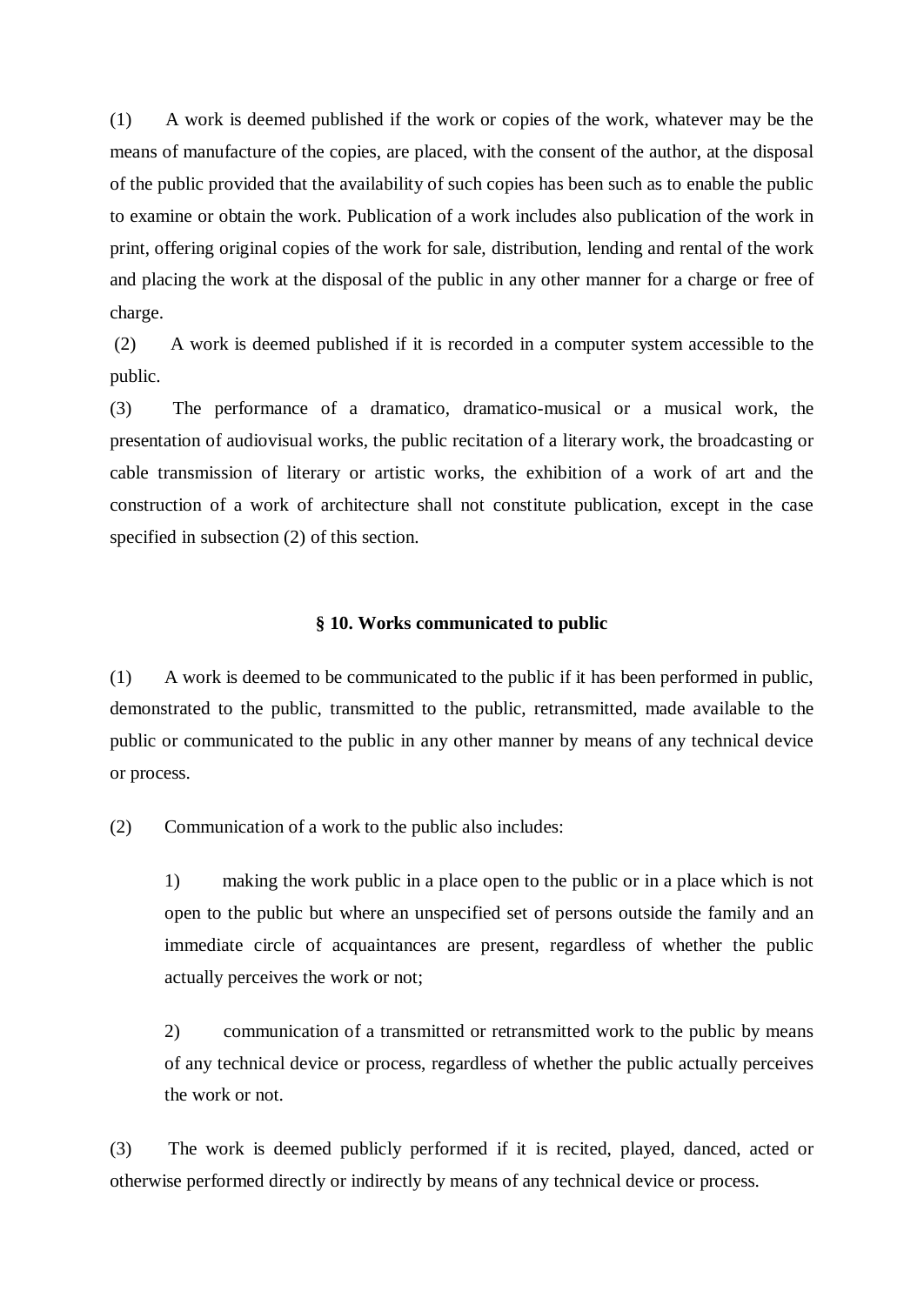(4) A work is deemed displayed (exhibited) to the public if the work or a copy thereof is presented either directly or indirectly by means of film, slides, television or any technical device or process.

(5) A work is deemed communicated if it is communicated without the use of cable network (by means of radio, television or satellite). Coded signals are deemed transmitted if for the purpose of their communication to the public the means for decrypting are ensured by a broadcasting organisation or with its authorisation.

(6) The work is deemed made available to the public if it is communicated to the public by a cable network or by communicating it without cable in such a way that the public may access the work from a place and at a time chosen by them.

(7) For the purposes of this Act, "place open to the public" means the territory, building or room which is granted for use by the public or to which its owner or holder allows individual access (a street, square, park, sports facility, festival grounds, market, recreation area, theatre, exhibition hall, cinema, club, discotheque, shop, retail enterprise, service enterprise, public means of transport, accommodation establishment etc.).

# **§ 10 2 . Communication by satellite**

(1) For the purposes of this Act, "satellite" means any communications satellite operating on frequency bands which are reserved for the broadcast of signals for reception by the public or which are reserved for closed, point-to-point communication on the condition that the circumstances in which individual reception of the signals takes place are comparable to those which apply in the first case.

(2) For the purposes of this Act, "communication by satellite" means the act of introducing, under the control and responsibility of the broadcasting organisation, the programme-carrying signals intended for reception by the public into an uninterrupted chain of communication leading to the satellite and down towards the earth.

(3) The act of communication by satellite occurs solely in the state where, under the control and responsibility of the broadcasting organisation, the programme-carrying signals are introduced into an uninterrupted chain of communication leading to the satellite and down towards the earth.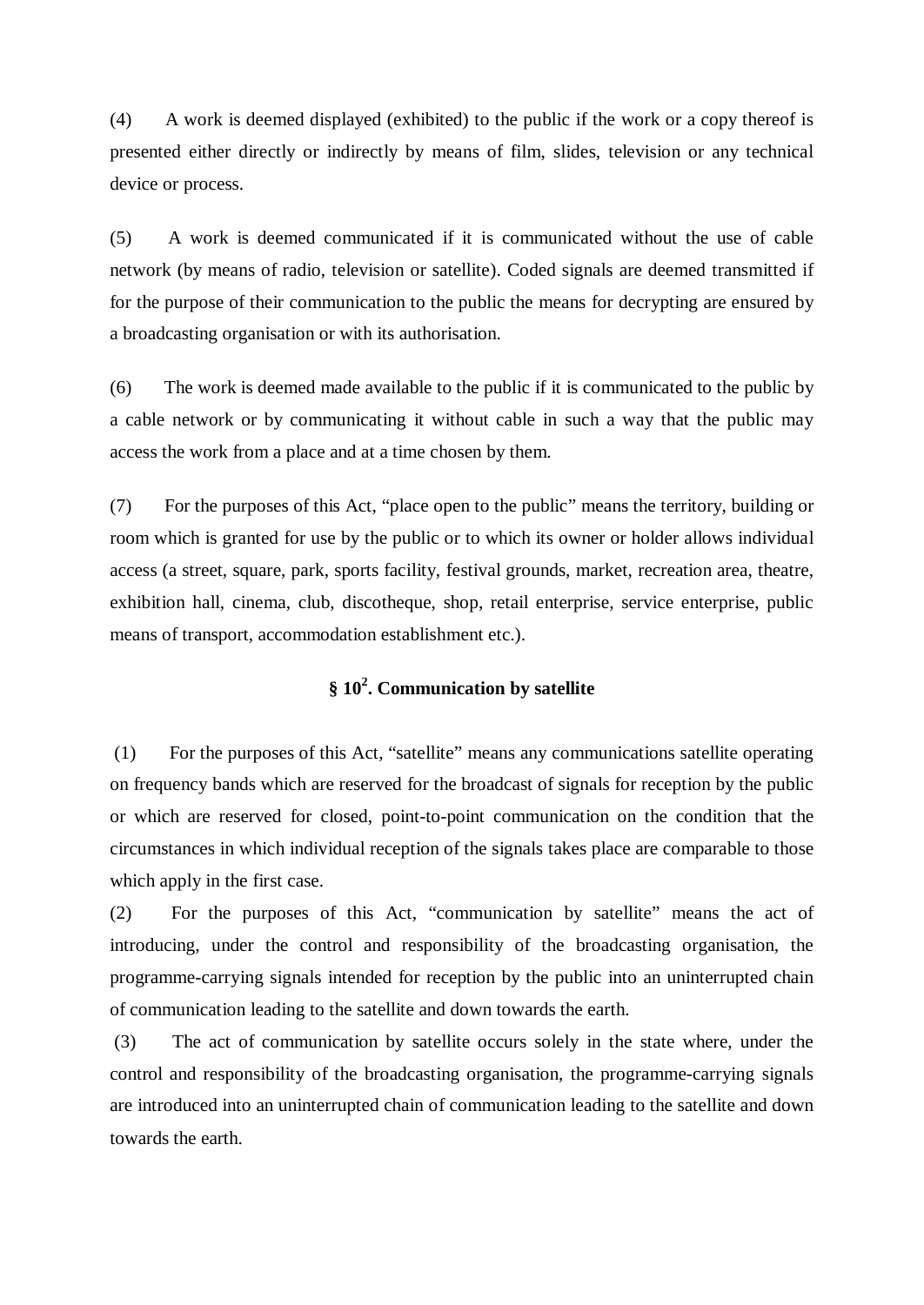(4) If the programme-carrying signals are encrypted, then there is communication by satellite on the condition that the means for decrypting the broadcast are provided to the public by the broadcasting organisation or with its consent.

# **§ 10 3 . Retransmission via cable network**

For the purposes of this Act, "retransmission via cable network" means the simultaneous, unaltered and unabridged retransmission by a cable or microwave system for reception by the public of an initial transmission, by wire or over the air, including that by satellite, of television or radio programmes intended for reception by the public.

#### **Chapter III**

### **Rights Arising upon Creation of Works**

## **§ 11. Content of copyright**

(1) Copyright in a work arises upon the creation of the work by the author of the work. Moral rights and economic rights constitute the content of copyright.

(2) The moral rights of an author are inseparable from the author's person and nontransferable.

(3) The economic rights of an author are transferable as single rights or a set of rights for a charge or free of charge.

(4) The moral and economic rights of an author may be limited only in the cases prescribed in this Act.

## **§ 12. Moral rights**

(1) The author of a work has the right to:

1) appear in public as the creator of the work and claim recognition of the fact of creation of the work by way of relating the authorship of the work to the author's person and name upon any use of the work (right of authorship);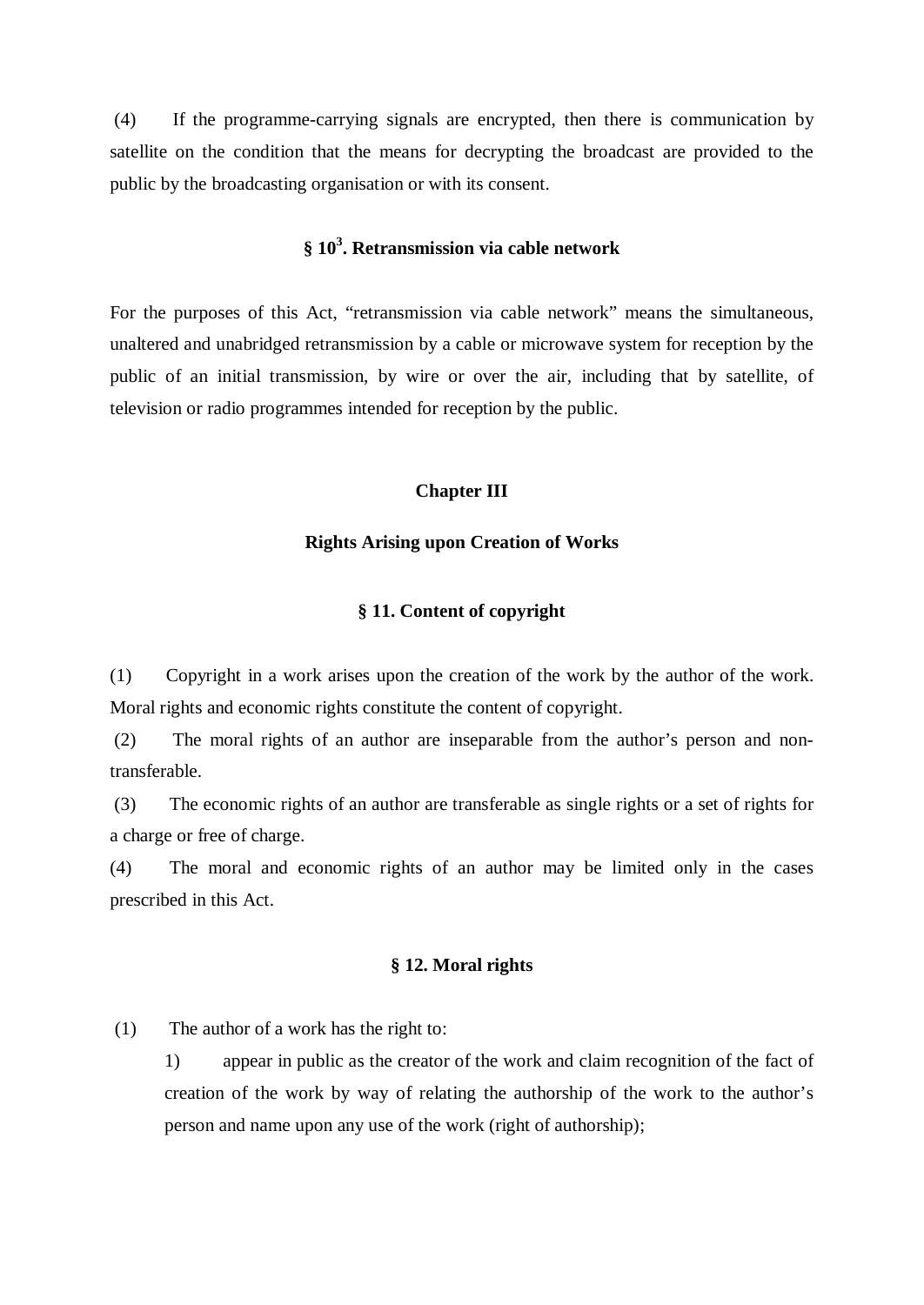2) decide in which manner the author's name shall be designated upon use of the work – as the real name of the author, identifying mark of the author, a fictitious name (pseudonym) or without a name (anonymously) (right of author's name);

3) make or permit other persons to make any changes to the work, its title (name) or designation of the author's name and the right to contest any changes made without the author's consent (right of integrity of the work);

4) permit the addition of other authors' works to the author's work (illustrations, forewords, epilogues, comments, explanations, additional parts, etc.) (right of additions to the work);

5) contest any misrepresentations of and other inaccuracies in the work, its title or the designation of the author's name and any assessments of the work which are prejudicial to the author's honour and reputation (right of protection of author's honour and reputation);

6) decide when the work is ready to be performed in public (right of disclosure of the work);

7) supplement and improve the author's work which is made public (right of supplementation of the work);

8) request that the use of the work be terminated (right to withdraw the work);

9) request that the author's name be removed from the work which is being used.

(2) The rights specified in clauses (1) 7), 8) and 9) of this section shall be exercised at the expense of the author and the author is required to compensate for damage caused to the person who used the work.

### **§ 13. Economic rights**

(1) An author shall enjoy the exclusive right to use the author's work in any manner, to authorise or prohibit the use of the work in a similar manner by other persons and to receive income from such use of the author's work except in the cases prescribed in Chapter IV of this Act. The author's rights shall include the right to authorise or prohibit:

1) reproduction of the author's work (right of reproduction of the work). "Reproduction" means the making one or several temporary or permanent copies of the work or a part thereof directly or indirectly in any form or by any means;

2) distribution of the author's work or copies thereof (distribution right). "Distribution" means the transfer of the right of ownership in a work or copies thereof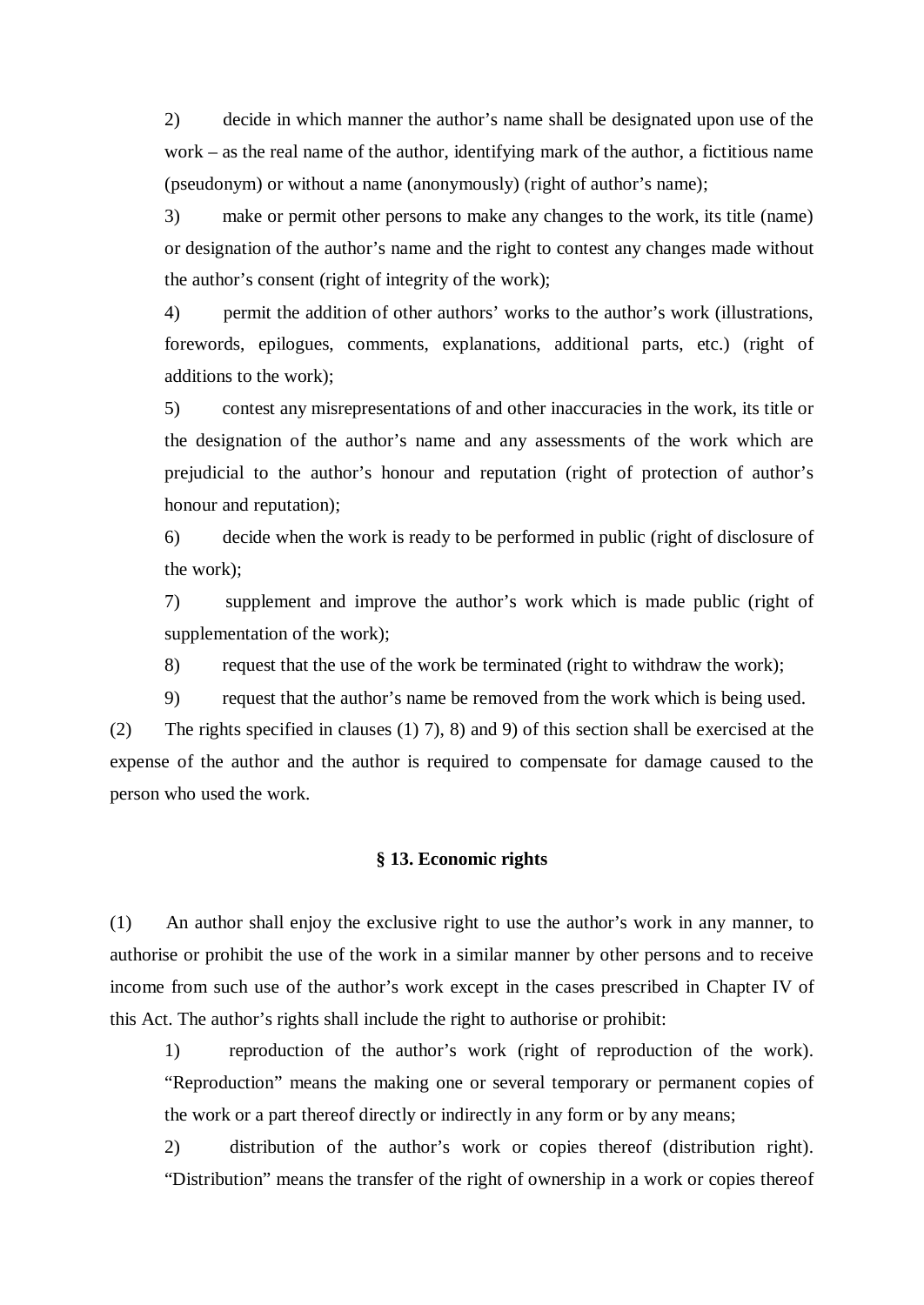or any other form of distribution to the public, including the rental and lending, except for the rental and lending of works of architecture and works of applied art. The first sale or transfer in some other manner of the right of ownership of a copy of a work by the author or with his or her consent in a Member State of the EU or a state which is a contracting party of EEA Agreement shall exhaust the right specified in this clause and copies of the work may be further distributed in the Member States of the EU or the states which are contracting parties of EEA agreement without the consent of the author. An author shall enjoy the exclusive right to authorise or prohibit the rental or lending of copies of his or her works to the public even in the case where the distribution right has been exhausted, except in the cases provided for in §  $13<sup>3</sup>$  of this Act;

4) translation of the author's work (right of translation of the work);

5) making adaptations, modifications (arrangements) and other alterations of the work (right of alteration of the work);

6) compilation and publication of collections of the author's works and systematisation of the author's works (right of collections of works);

7) public performance of the work as a live performance or a technically mediated performance (right of public performance);

8) displaying the work to the public (right of exhibition of the work). "Exhibition of a work" means presentation of the work or a copy thereof either directly or by means of film, slides, television or any other technical device or process;

9) communication of the work by radio, television or satellite, and retransmission thereof by cable network, or direction of the work at the public by other technical devices, except in the manner specified in clause  $9^1$  of this section (right of communication of the work);

 $9<sup>1</sup>$ ) making the work available to the public in such a way that persons may access the work from a place and at a time individually chosen by them (right of making the work available to the public);

10) carrying out the author's architectural project pursuant to the procedure prescribed by law;

11) carrying out the author's project of a work of design or a work of applied arts, etc.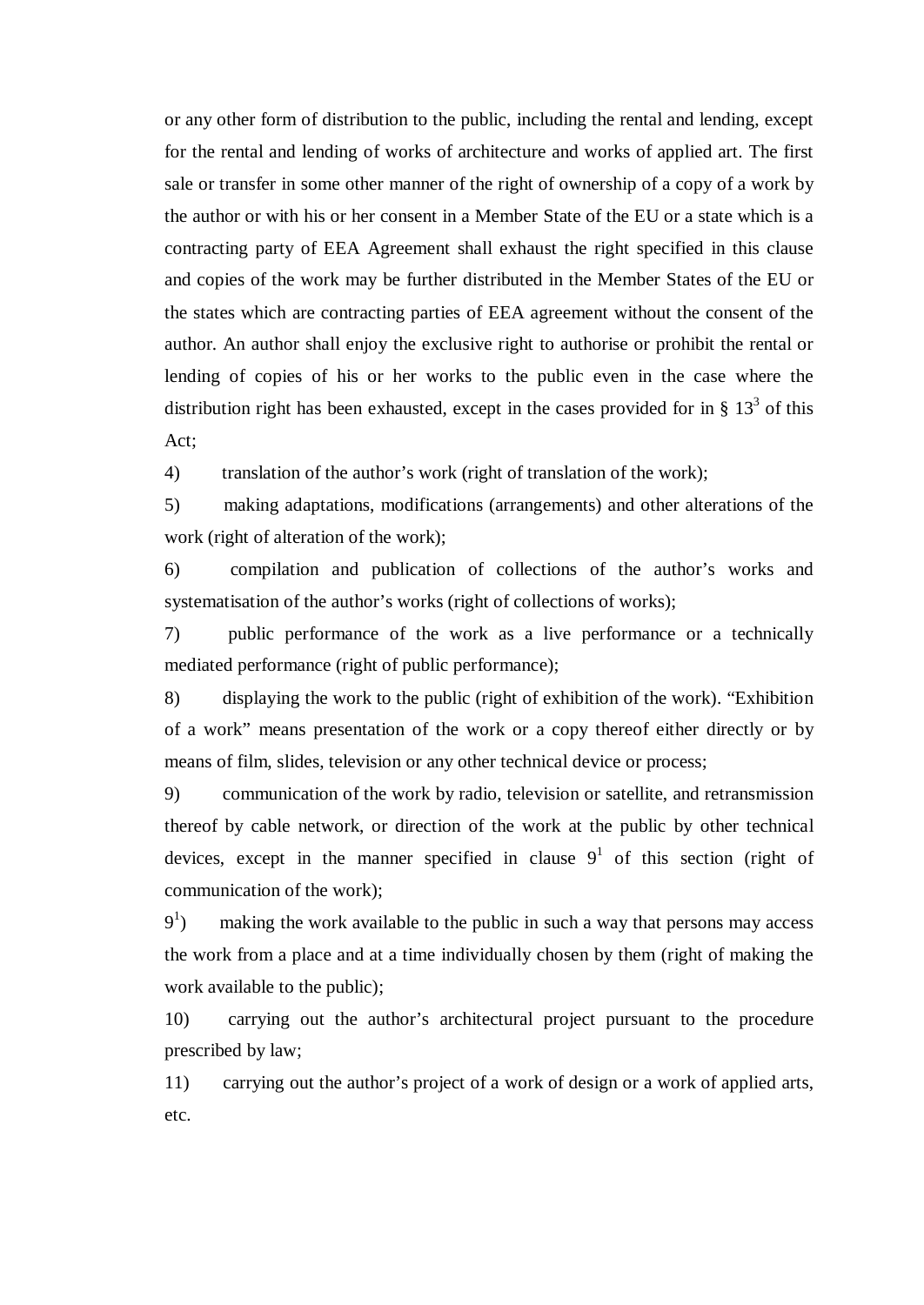(3) For the purposes of this Act, "rental" means making a work, copies thereof or any other results specified in this Act available for use, for a limited period of time and for direct or indirect economic or commercial advantage.

(4) For the purposes of this Act, "lending" means making a work, copies thereof or any other results specified in this Act available for use through establishments which are accessible to the public, for a limited period of time and not for direct or indirect economic or commercial advantage.

(5) The first sale of a copy of a database shall exhaust the right to control resale of the copy of the database.

# **§ 13 1 . Exercise of author's economic rights**

(1) Authors exercise their economic rights either independently or through collective management organisations (Chapter IX).

(2) A work may only be communicated to the public if the person organising the communication of the work to the public has been granted prior authorisation (licence) therefor by the author, his or her legal successor or the collective management organisation representing the author. If several persons organise the communication of a work to the public, one of them shall apply for the authorisation under an agreement between the persons.

(3) The procedure prescribed in subsection (2) of this section also applies if a work is planned to be communicated to the public by technical means (record, cassette or CD player, etc.) in a place open to the public.

(4) A work may be transmitted by radio, television, or satellite or retransmitted by a cable network only if the person communicating or retransmitting the work has been granted prior authorisation (licence) therefor by the author, the author's legal successor or the collective management organisation representing the author.

(5) The procedure prescribed in subsection (2) of this section also applies if a work communicated by means specified in subsection (4) is planned to be transmitted by radio, television, satellite or a cable network in a place open to the public or in such a way that persons may access the work from a place and at a time individually chosen by them.

# **§ 13 2 . Additional economic rights related to computer programs**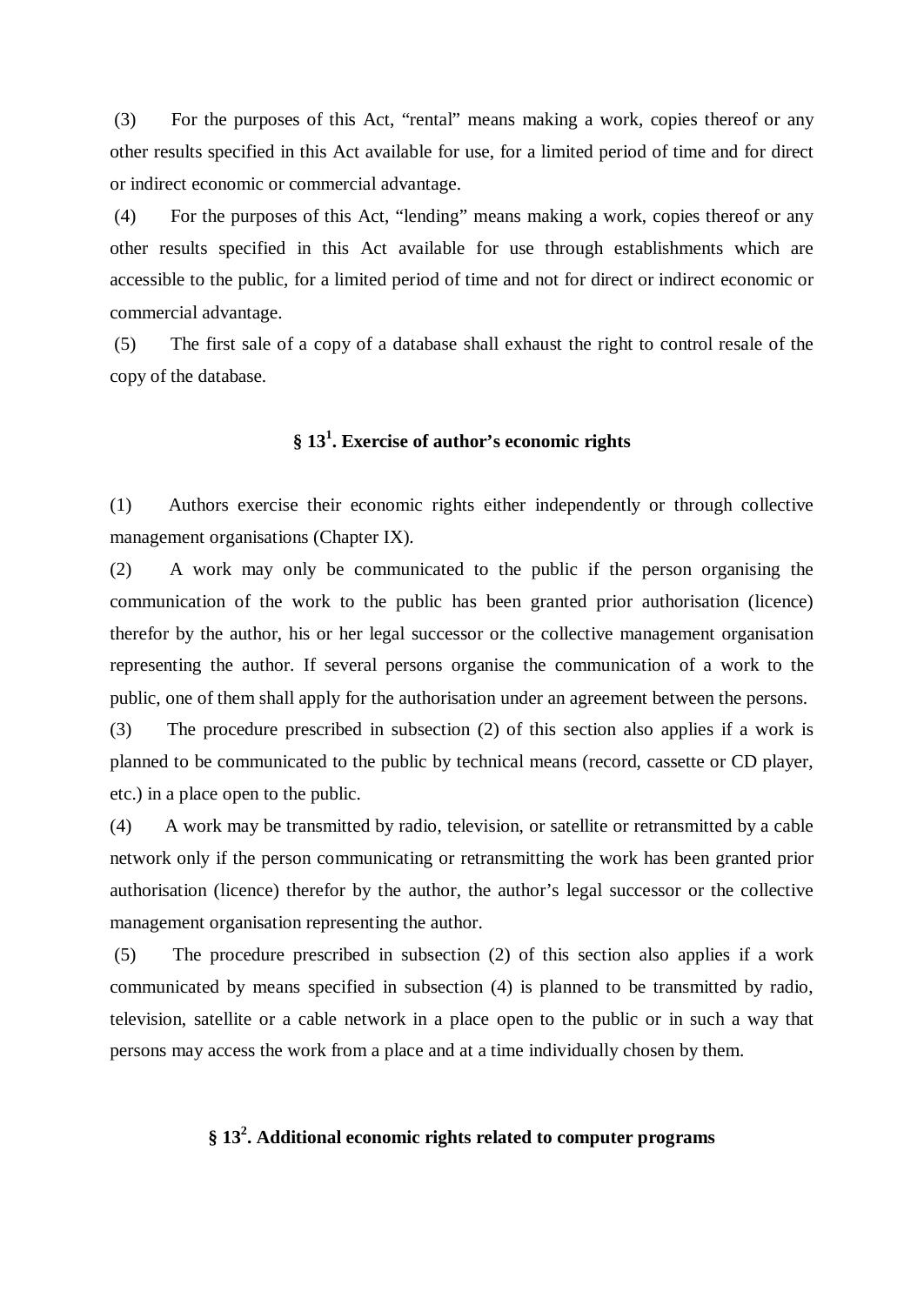In addition to the economic rights specified in  $\S$  13 of this Act, the author of a computer program has the exclusive right for the physical use and holding of the computer program for commercial purposes.

# **§ 13 3 . Remuneration for lending of copy of work from libraries**

(1) The author does not have the right to prohibit the lending of copies of his or her works from libraries but the author is entitled to receive remuneration for such lending.

(2) The amount of remuneration payable to the author is calculated on the basis of the state budget funds allocated for remunerations in the financial year and the electronically registered loans in public libraries within the calendar year.

(3) The remuneration is paid by a legal person who represents the authors or authors' organisations and determined by the Minister of Cultural Affairs.

(4) Remuneration shall be paid on the basis of an application in written format or in a format which can be reproduced in writing.

(5) The remuneration payable to the authors for the lending of audiovisual works or phonograms is paid to collective management organisations which represent the authors of audiovisual works and phonograms.

(6) In order to pay the remuneration prescribed in subsection (1) of this section, the Government of the Republic shall establish:

- $1<sup>1</sup>$ ) the list of information to be submitted in an application;
- 2) the rates of distribution of the remuneration between different authors;
- 3) the bases of and procedure for calculation and payment of remuneration.

(7) The payer of remuneration has the right to obtain from public libraries all the information necessary for the payment of the remuneration. Any additional related expenses are borne by the payer of the remuneration.

(8) The upper limit of the remuneration shall be four times the average gross wages of the preceding year in Estonia as reported by the Statistical Office.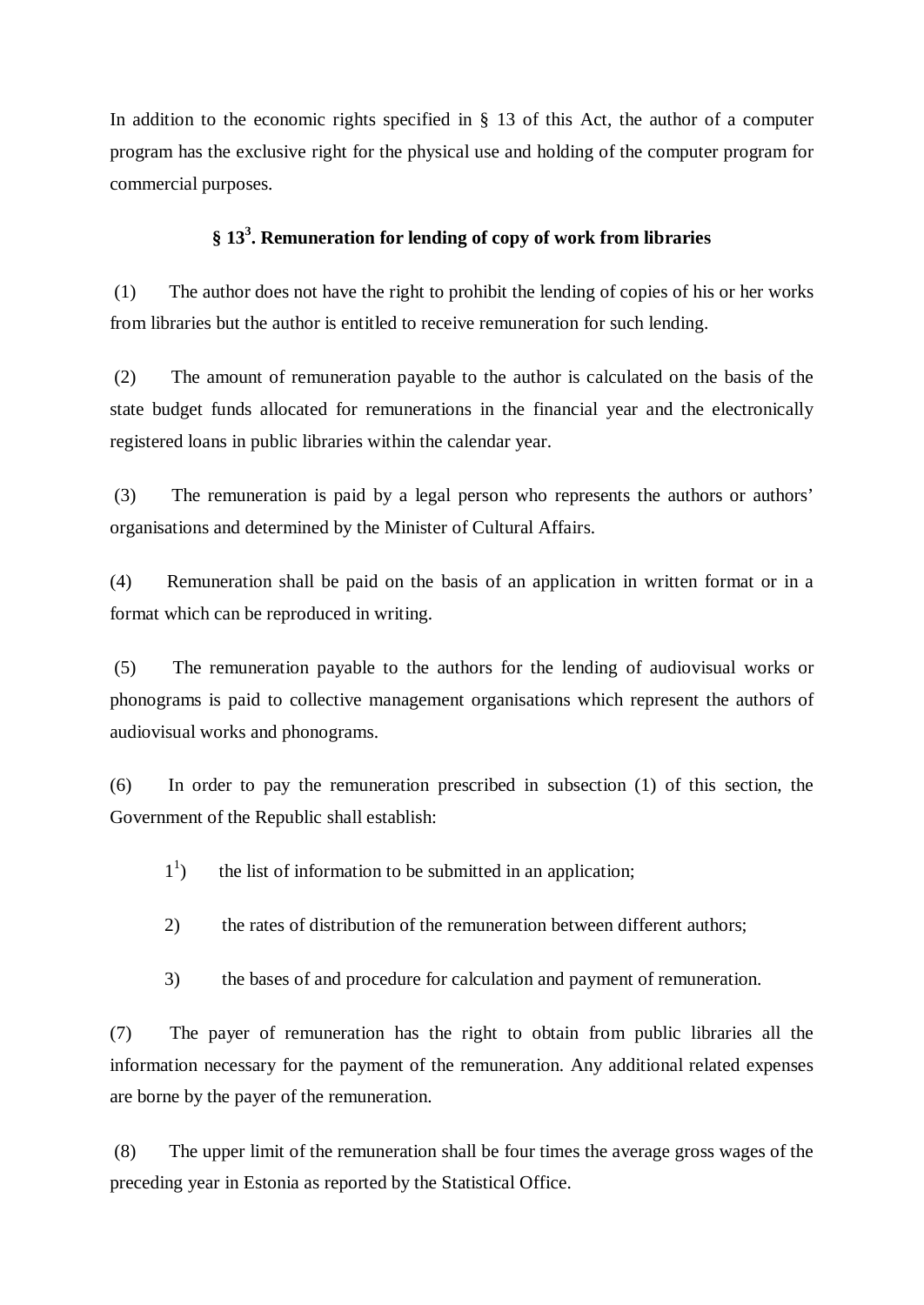### **§ 14. Author's right to remuneration**

(1) An author has the right to obtain remuneration (author's remuneration) for the use of the author's work by other persons except in the cases prescribed by this Act.

(2) The amount of the remuneration, including rental fees, and the procedure for the collection and payment thereof shall be determined by an agreement (contract) between the author and a user of the work or, by the authorisation of the author, by an agreement between a collective management organisation representing authors or any other person and a user of the work, in which case the specifications provided for in subsections 76 (3) and 77 (3) of this Act shall be taken account of.

(3) It is prohibited to use a work before an agreement specified in subsection (2) of this section is reached.

(4) If the parties agree on the remuneration but the obligated party fails to perform the party's obligation in part or in full by the due date, the obligated party must stop using the work unless otherwise agreed with the entitled party.

(5) A violation of subsection (4) of this section is deemed the use of a work without the authorisation of the author or holder of the author's rights.

(6) Where an author has transferred (assigned) the author's economic rights to a producer of audiovisual works or granted an authorisation (licence) to use (including to rent) the original or a copy of an audiovisual work, or where such transfer or authorisation is presumed, the author shall retain the right to obtain equitable remuneration from the television broadcaster, commercial lessor or another person who uses the audiovisual work. An agreement to waive the right to obtain equitable remuneration is void.

(7) Where an author has transferred (assigned) the right or granted an authorisation (licence) to a producer of phonograms to rent a copy of a phonogram, or where such transfer or authorisation is presumed, the author shall retain the right to obtain equitable remuneration from the commercial lessor for such rental. An agreement to waive the right to obtain equitable remuneration is void.

### **§ 15. Remuneration for resale of original works of art**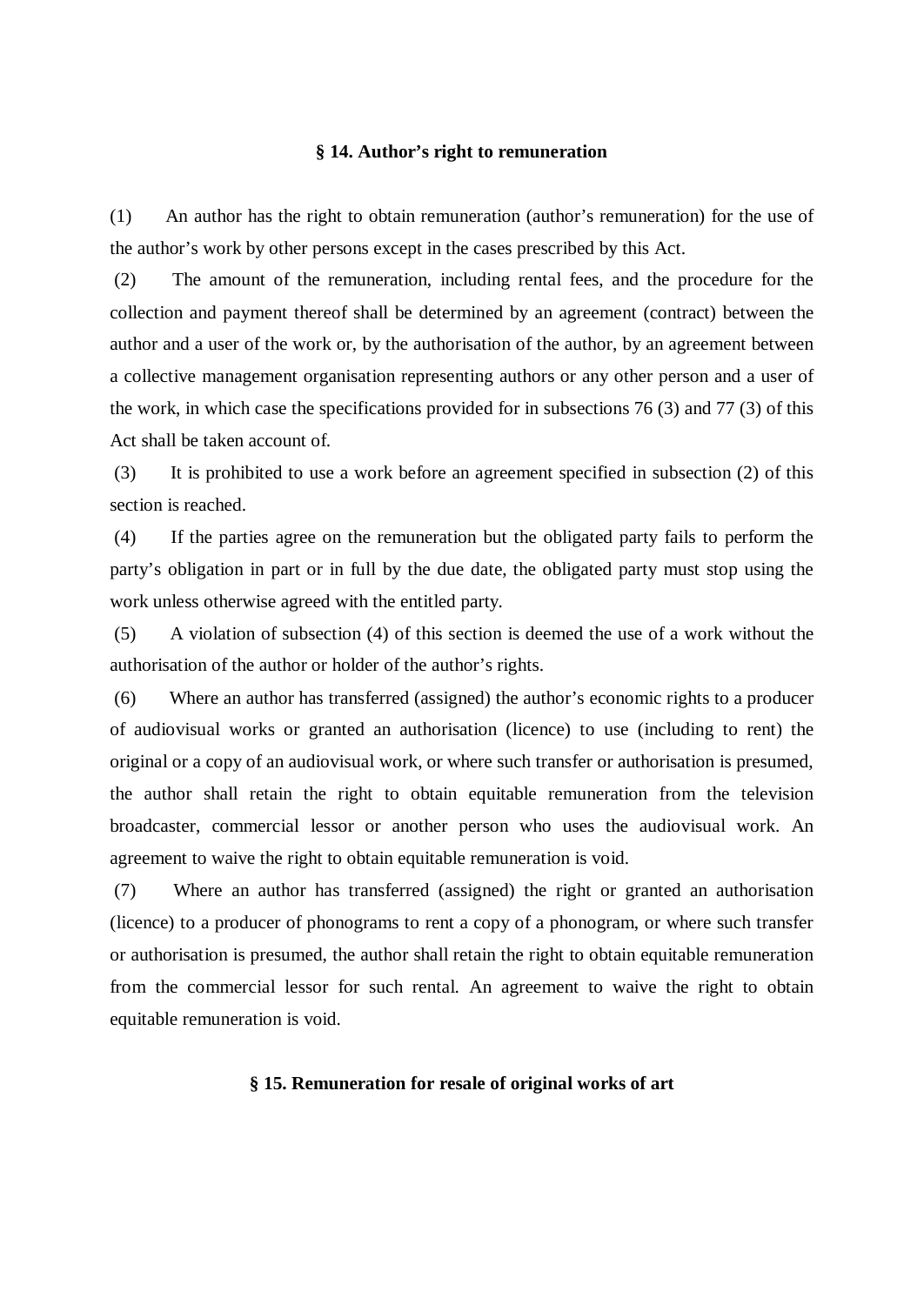(1) The author of an original work of art has the right to receive a remuneration based on the sale price each time when the work is sold after the first transfer of the right of ownership in the work.

(2) The right specified in subsection (1) of this section shall apply to acts of resale involving as sellers, buyers or intermediaries salesrooms, art galleries or dealers in works of art.

(3) For the purposes of this section, "original work of art" means works of visual art such as paintings, graphics, sculptures, installations, works of applied art and photographs, provided they are made by the artist himself or herself or are copies which have been numbered, signed or otherwise authorised him or her.

(4) Rates of remuneration:

1) 5 per cent for the portion of the sale price up to 780 000 kroons;

2) 3 per cent for the portion of the sale price from 780 001 to 3 120 000 kroons;

3) 1 per cent for the portion of the sale price from 3 120 001 to 5 460 000 kroons;

4) 0.5 per cent for the portion of the sale price from 5 460 001 to 7 800 000 kroons;

5) 0.25 per cent for the portion of the sale price exceeding 7 800 000 kroons.

(5) The remuneration for the resale of an original work of art shall not exceed 195 000 kroons.

(6) The remuneration specified in subsection (1) of this section shall not be applied if the sale price is less than 1000 kroons.

(7) For a period of three years after the resale, the author and the collective management organisation have the right to require from the person who arranged the resale to furnish the information necessary in order to secure payment of royalties in respect of the resale.

(8) The remuneration specified in subsection (1) of this section shall be paid within thirty days as of the date of resale.

(9) The author has the right to receive the remuneration specified in subsection (1) of this section for a period of three years after the resale.

### **§ 16. Copyright and right of ownership**

(1) Copyright in a work shall belong to the author or his or her successor regardless of who has the right of ownership in the economic object in which the work is expressed. The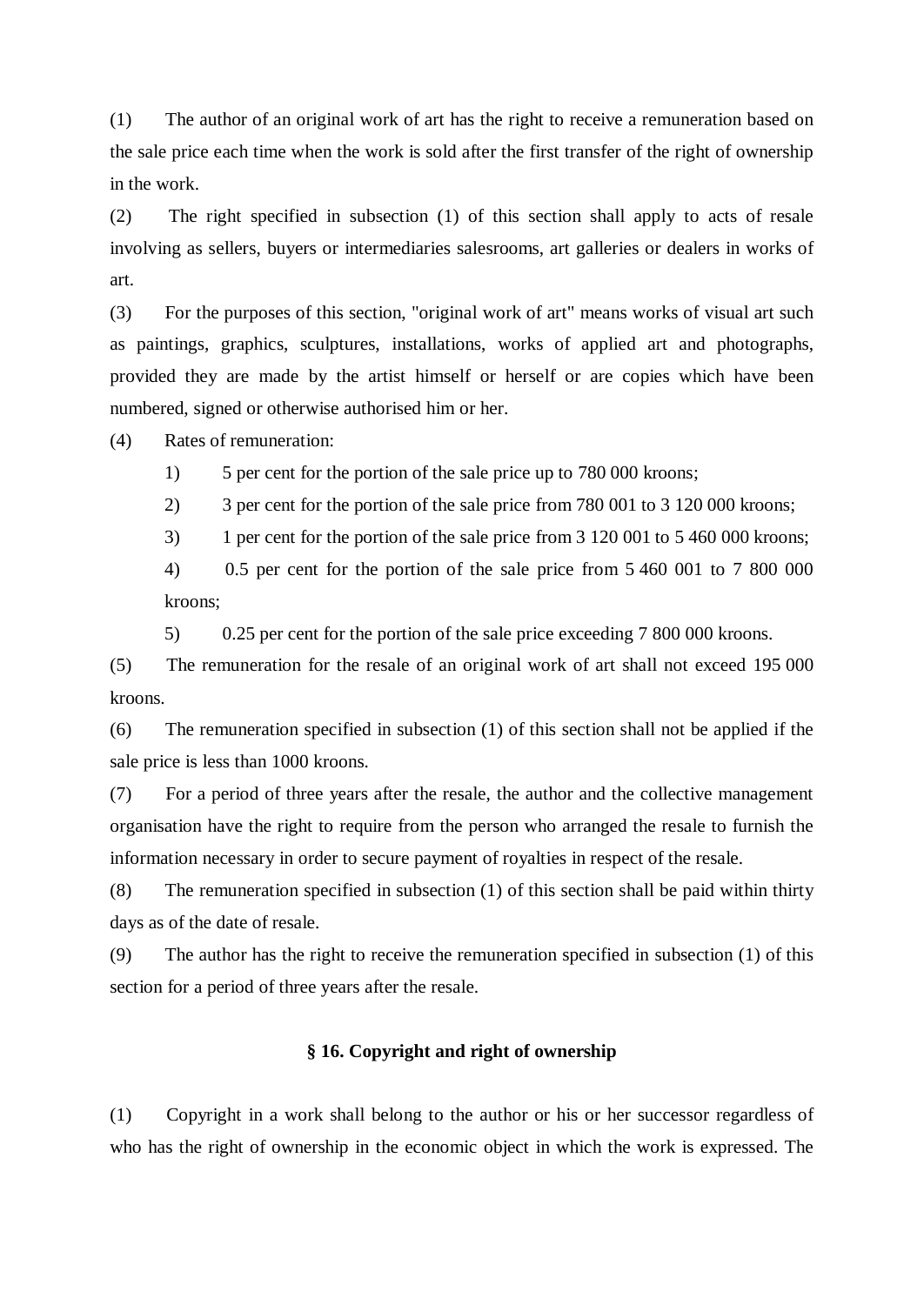manner in which the economic rights of the author or his or her successor are exercised shall be determined by an agreement between the author or his or her successor and the owner.

(2) In order to make a copy of a work of visual art, the author of the work has the right to request access to the original of the work which is in the ownership or lawful possession of another person.

(3) An author may, with the owner's consent, improve, supplement or process in any other manner the author's work of visual art, architecture, applied art, design, etc.

### **Chapter IV**

### **Limitations on Exercise of Economic Rights of Authors (Free Use of Works)**

## **1. Fundamental Provisions**

### **§ 17. Limitation to economic rights of authors**

Notwithstanding  $\S$ § 13 – 15 of this Act, but provided that this does not conflict with a normal exploitation of the work and does not unreasonably prejudice the legitimate interests of the author, it is permitted to use a work without the authorisation of its author and without payment of remuneration only in the cases directly prescribed in  $\S$ § 18 – 25 of this Act.

### **§ 18. Free reproduction and translation of works for purposes of personal use**

(1) A lawfully published work may be reproduced and translated by a natural person for the purposes of personal use without the authorisation of its author and without payment of remuneration on the condition that such activities are not carried out for commercial purposes.

(2) The following shall not be reproduced for the purposes of personal use without the authorisation of the author and without payment of remuneration:

- 1) works of architecture and landscape architecture;
- 2) works of visual art of limited edition;
- 3) electronic databases;
- 4) computer programs, except the cases prescribed in §§ 24 and 25 of this Act;
- 5) notes in reprographic form.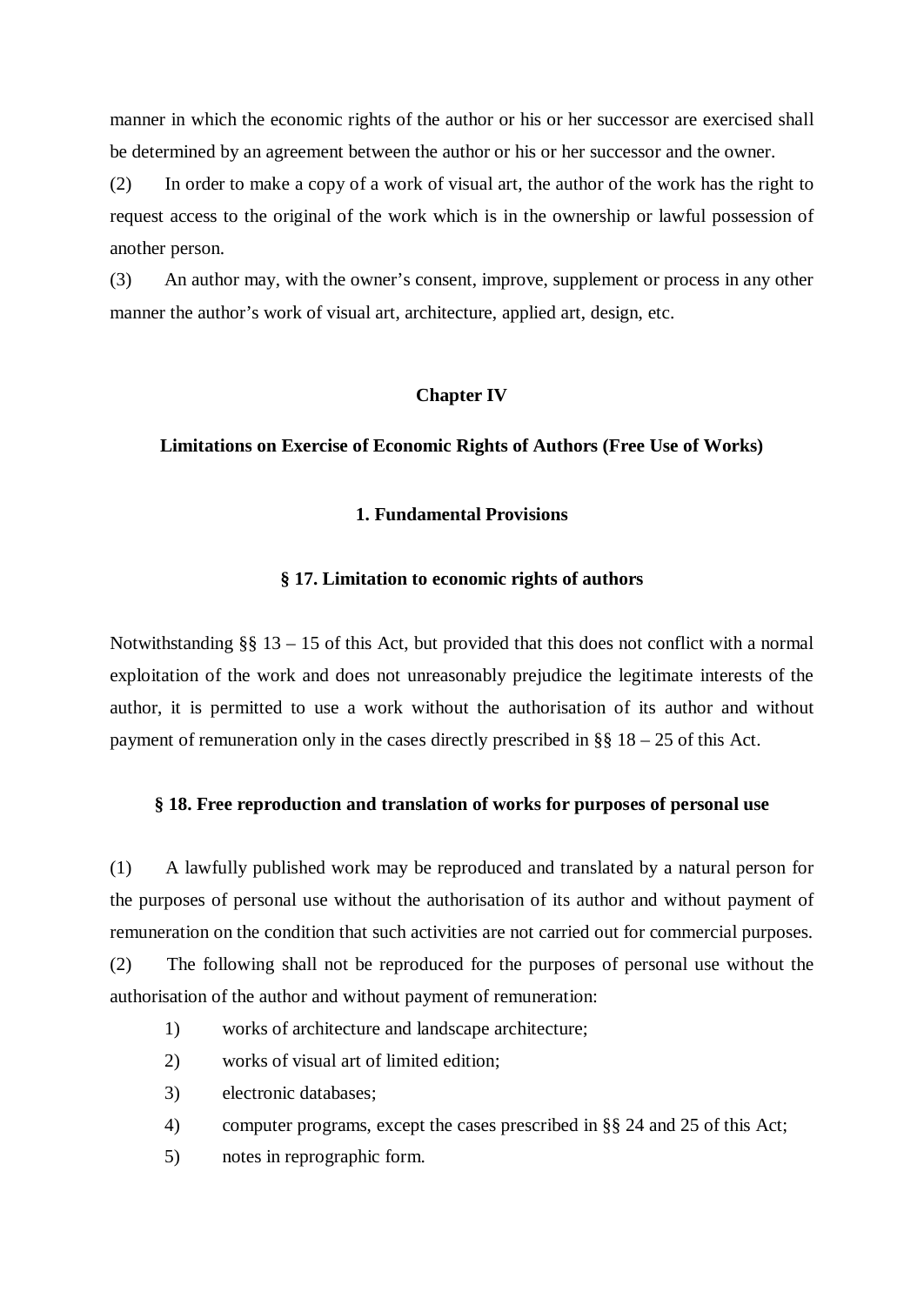# **§ 18 1 . Restriction of author's right to reproduce**

(1) Without the authorisation of the author and without payment of the remuneration, a temporary or casual reproduction of the work which occurs as an integral and essential part of a technical process and the purpose of which is to mediate the communication of the work in the network between third parties or to make possible the lawful use of the work or an object of related rights and which has no independent commercial purpose is permitted.

(2) Subsection (1) of this section does not extend to computer programs.

# **2. Use of Works without Authorisation of Author and without Payment of Remuneration**

### **§ 19. Free use of works for scientific, educational, informational and judicial purposes**

The following is permitted without the authorisation of the author and without payment of remuneration if mention is made of the name of the author of the work, if it appears thereon, the name of the work and the source publication:

1) making summaries of and quotations from a work which has already been lawfully made available to the public, provided that its extent does not exceed that justified by the purpose and the idea of the work as a whole which is being summarised or quoted is conveyed correctly;

2) the use of a lawfully published work for the purpose of illustration for teaching and scientific research to the extent justified by the purpose and on the condition that such use is not carried out for commercial purposes;

3) the reproduction of a lawfully published work for the purpose of teaching or scientific research to the extent justified by the purpose in educational and research institutions whose activities are not carried out for commercial purposes;

4) for the purpose of reporting current events, the reproduction in the press and communicating to the public of works seen or heard in the course of an event, to the extent justified by the purpose, in the form and to the extent required by the purpose of reporting current events;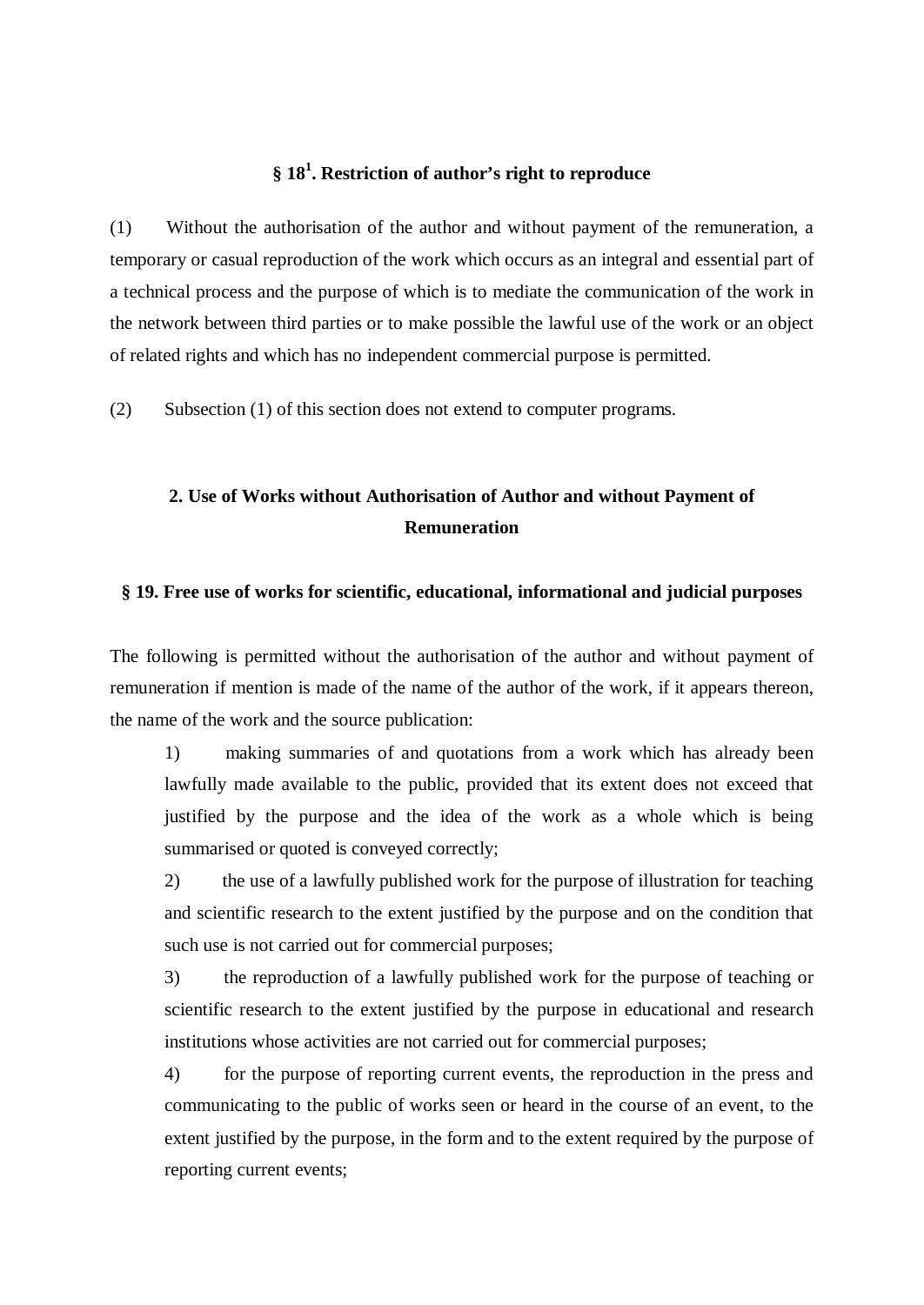5) reproduction of a work for the purposes of a judicial procedure or insurance of public security and to the extent justified by the purposes of a judicial procedure or insurance of public security;

6) the reproduction, distribution and communication to the public of a lawfully published work in the interests of disabled persons in a manner which is directly related to their disability on the condition that such use is not carried out for commercial purposes. Works created especially for disabled persons may not be reproduced, distributed and made available without the authorisation of the author;

7) the use of a lawfully published work in a caricature, parody or pastiche to the extent justified by such purpose.

### **§ 20. Free use of works by public archives, museums or libraries**

(1) A public archive, museum or library has the right to reproduce a work included in the collection thereof without the authorisation of its author and without payment of remuneration, in order to:

- 1) replace a work which has been lost, destroyed or rendered unusable;
- 2) make a copy to ensure the preservation of the work;
- 3) replace a work which belonged to the permanent collection of another library, archives or museum if the work is lost, destroyed or rendered unusable;
- 4) digitise a collection for the purposes of preservation;
- 5) make a copy for a natural person for the purposes specified in § 18 of this Act;

6) make a copy on the order of a court or a state agency for the purposes prescribed in clause 19 6) of this Act.

(2) The provisions of clauses (1) 1)-3) of this section apply in the case when acquisition of another copy of the work is impossible.

(3) A public archive, museum or library has the right to use a work included in the collection thereof without the authorisation of its author and without payment of remuneration for the purposes of an exhibition or the promotion of the collection to the extent justified by the purpose.

(4) Public archives, museums and libraries have the right to make available works in their collections through special equipment located in their territory on orders from natural persons for study or scientific purposes.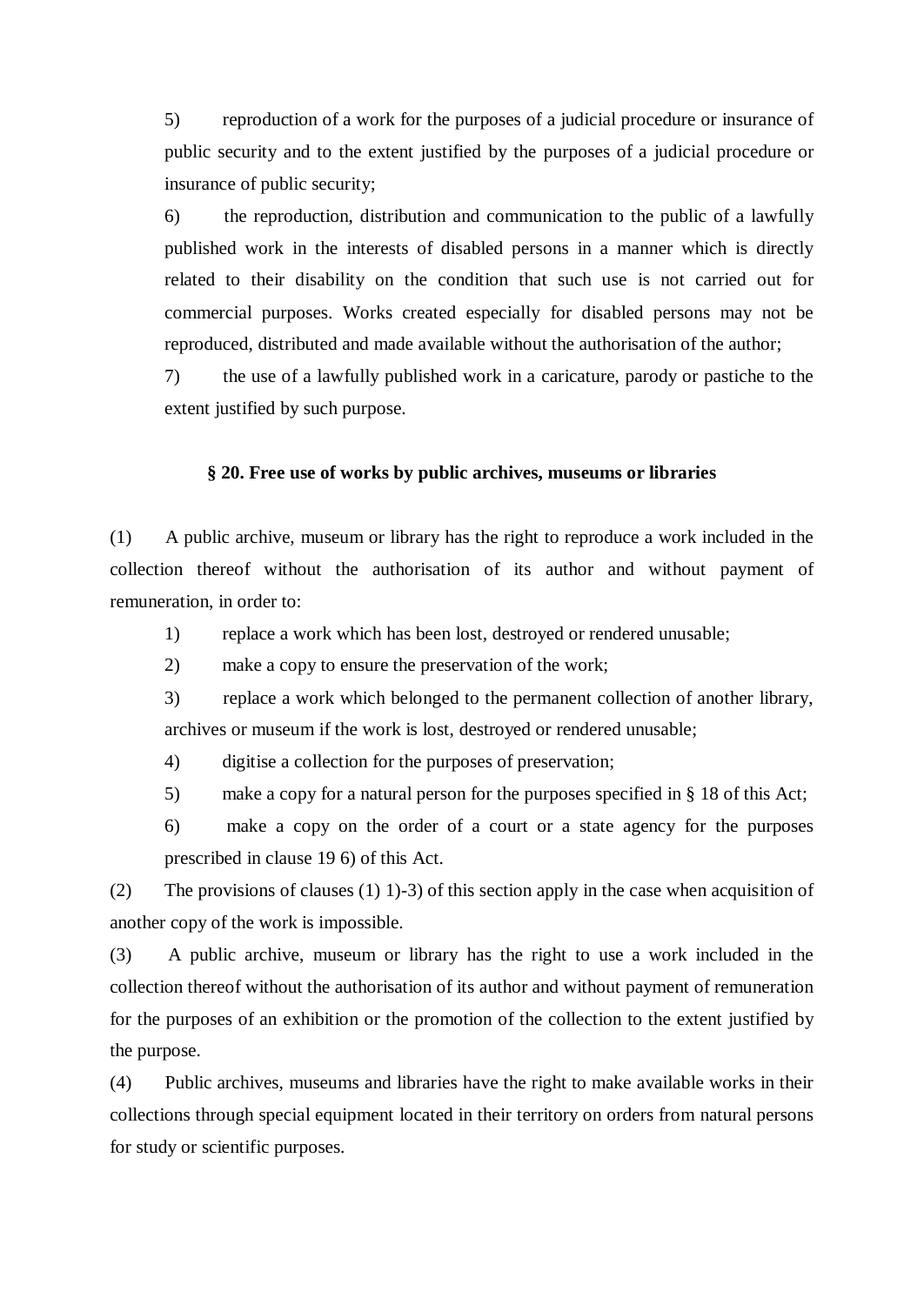(5) The activities specified in this section shall not be carried out for commercial purposes.

# **§ 20 1 . Free use of reproductions of works located in places open to public**

It is permitted to reproduce works of architecture, works of visual art, works of applied art or photographic works which are permanently located in places open to the public, without the authorisation of the author and without payment of remuneration, by any means except for mechanical contact copying, and to communicate such reproductions of works to the public except if the work is the main subject of the reproduction and it is intended to be used for direct commercial purposes. If the work specified in this section carries the name of its author, it shall be indicated in communicating the reproduction to the public.

# **§ 20 2 . Free use of reproductions of works of architecture located in places open to public in real estate advertisements**

The reproduction and communication to the public of reproductions of works of architecture in real estate advertisements to the extent justified by the purpose without the authorisation of the author and without payment of remuneration is permitted if mention is made of the name of the author of the work.

### **§ 22. Free public performance of works**

The public performance of works in the direct teaching process in educational institutions by the teaching staff and students without the authorisation of the author and without payment of remuneration is permitted if mention is made of the name of the author or the title of the work used, if it appears thereon, on the condition that the audience consists of the teaching staff and students or other persons (parents, guardians, caregivers, etc.) who are directly connected with the educational institution where the work is performed in public.

### **§ 23. Use of ephemeral recordings of works by broadcasting organisations**

(1) A broadcasting organisation may make, without the authorisation of the author and without payment of remuneration, ephemeral recordings of works which it has the right to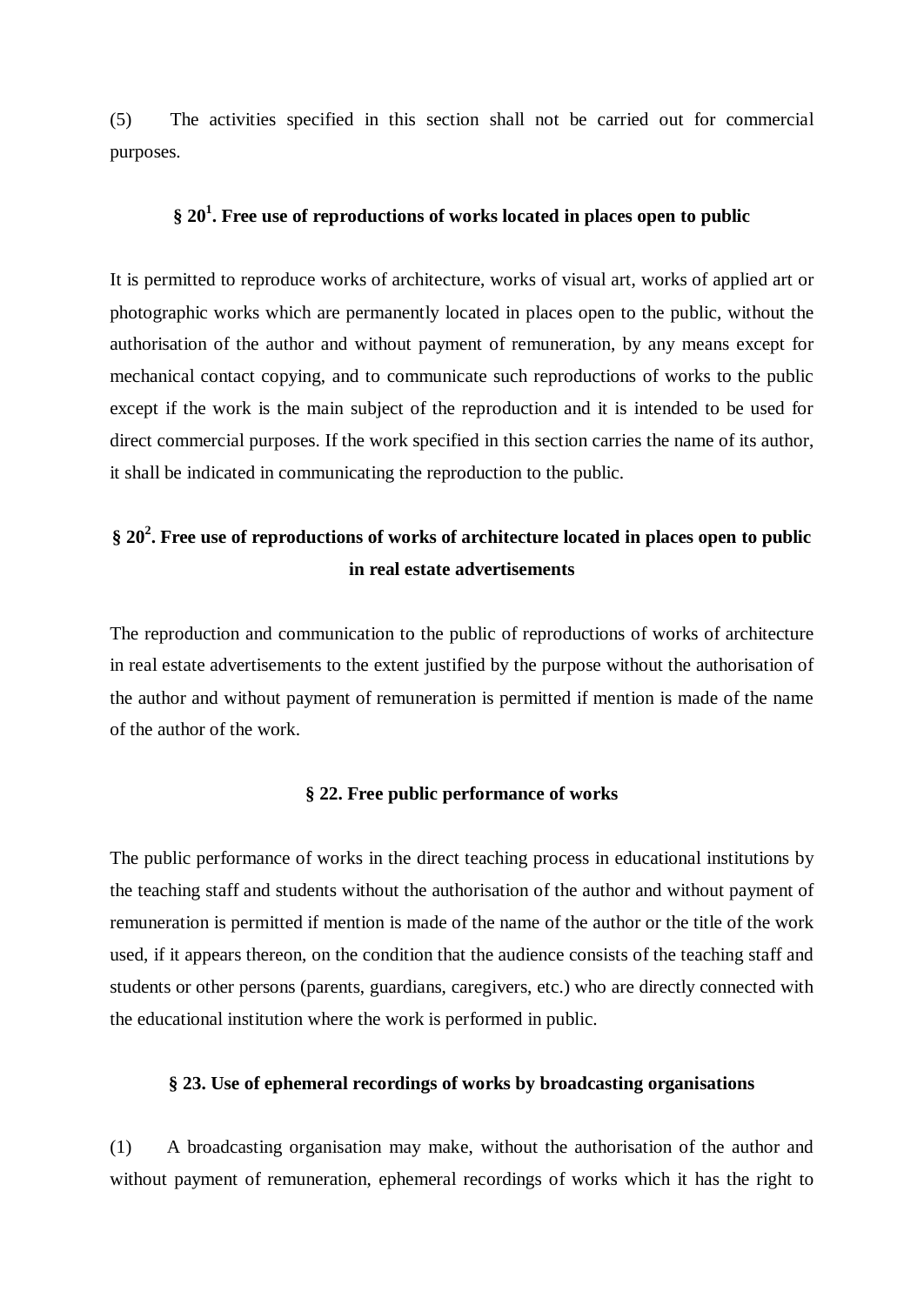broadcast on the condition that such recordings are made by means of its own facilities and used for its own broadcasts.

(2) The broadcasting organisation is required to destroy recordings prescribed in subsection (1) of this section within thirty days as of the making thereof unless otherwise agreed with the author of the work thus recorded.

(3) Ephemeral recordings prescribed in this section shall not be destroyed if they have considerable value in terms of cultural history. In such case, the recordings shall be preserved, without the authorisation of the author, in the archives of the broadcasting organisation as works of solely documentary character. Works to be preserved in the archives shall be decided on by the broadcasting organisation or, in the case of a dispute, by the State Archivist.

### **§ 24. Free use of computer programs**

(1) Unless otherwise prescribed by contract, the lawful user of a computer program may, without the authorisation of the author of the program and without payment of additional remuneration, reproduce, translate, adapt and transform the computer program in any other manner and reproduce the results obtained if this is necessary for:

1) the use of the program on the device or devices, to the extent and for the purposes for which the program was obtained;

2) the correction of errors present in the program.

(2) The lawful user of a computer program is entitled, without the authorisation of the author of the program or the legal successor of the author and without payment of additional remuneration, to make a back-up copy of the program provided that it is necessary for the use of the computer program, or to replace a lost or destroyed program or a program rendered unusable.

(3) The lawful user of a computer program is entitled, without the authorisation of the author of the program and without payment of additional remuneration, to observe, study or test the functioning of the program in order to determine the ideas and principles which underlie any element of the program if he or she does so while performing any act of loading, displaying, running, transmitting or storing the program which he or she is entitled to do.

(5) Any contractual provisions which prejudice the exercise of the rights specified in subsection (2) or (3) are void.

#### **§ 25. Decompilation of computer programs**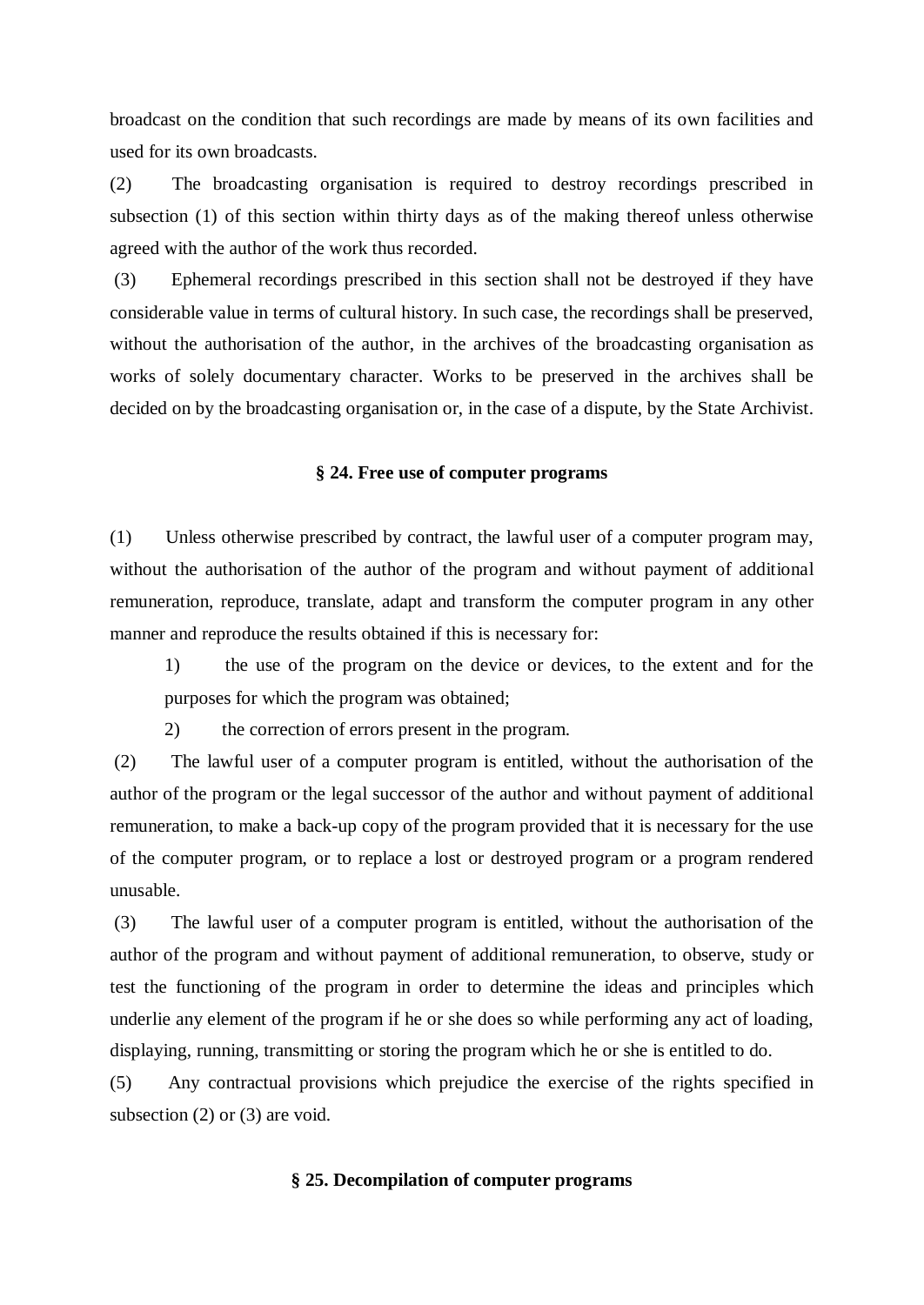(1) The lawful user of a computer program may reproduce and translate a computer program without the authorisation of the author of the program and without payment of additional remuneration if these acts are indispensable to obtain information necessary to achieve the interoperability of a program created independently of the original program with other programs provided that the following conditions are met:

1) these acts are performed by the lawful user of the program or, on the behalf of the lawful user of the program, by a person authorised to do so;

2) the information necessary to achieve the interoperability of programs has not previously been available to the persons specified in clause 1) of this subsection;

3) these acts are confined to the parts of the original program which are necessary to achieve interoperability.

(2) Information obtained as a result of the acts prescribed in subsection (1) of this section shall not be:

1) used for goals other than to achieve the interoperability of the independently created program;

2) disclosed to third persons except when necessary for the interoperability of the independently created program;

3) used for the development, production or marketing of a computer program substantially similar in its expression, or for any other act which infringes the copyright of the author of the original program.

(3) Any contractual provisions which prejudice the exercise of the rights specified in this section are void.

# **§ 25 1 . Free use of database**

The lawful user of a database or of a copy thereof is entitled, without the authorisation of the author and without payment of additional remuneration, to perform any acts which are necessary for the purposes of access to the contents of the database and normal use of its contents. If the lawful user is authorised to use only part of the database, this provision shall only apply to the corresponding part of the database or of a copy thereof. Any contractual provisions which prejudice the exercise of the right are void.

### **3. Use of Works without Authorisation of Author but with Payment of Remuneration**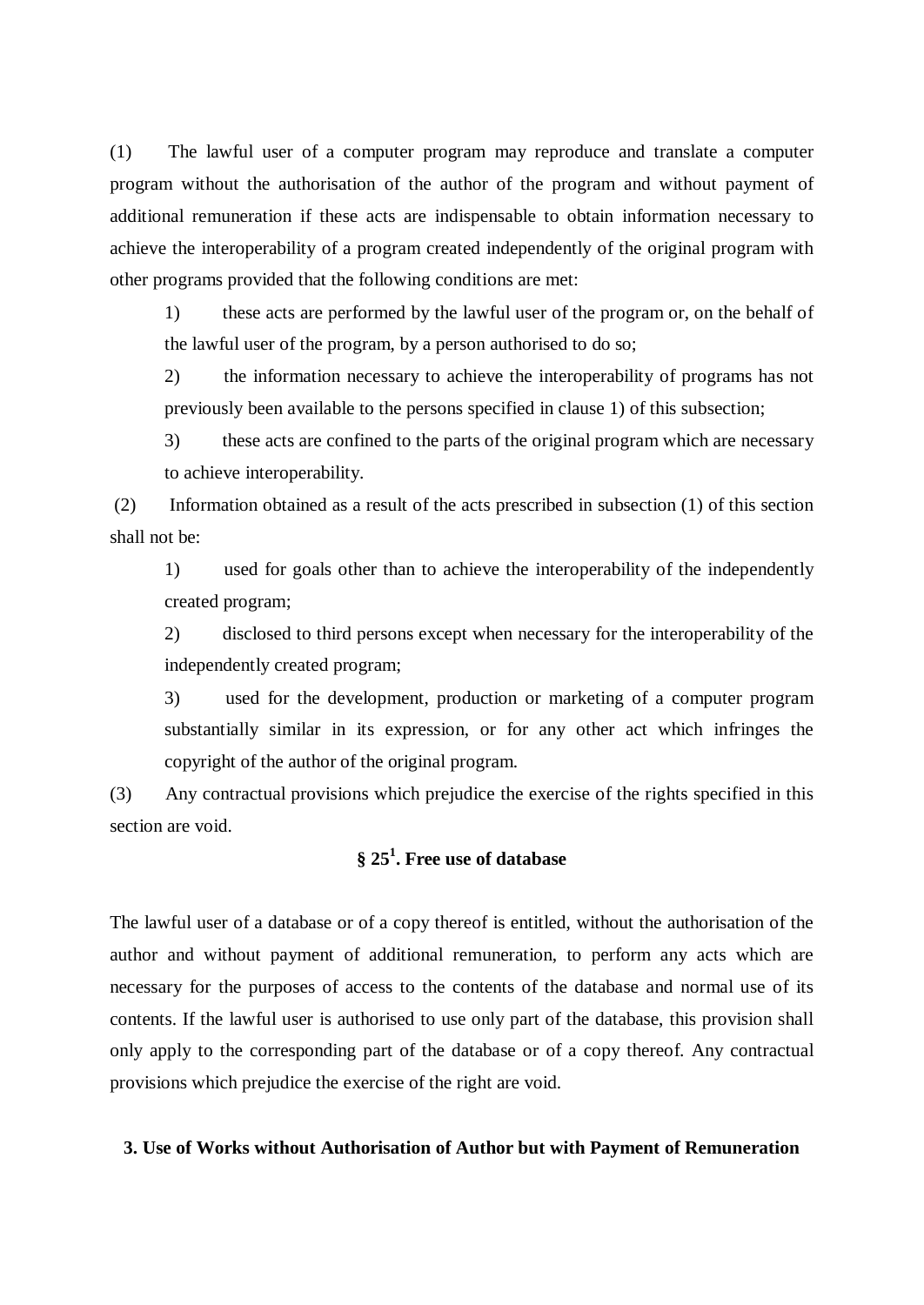### **§ 26. Private use of audiovisual works and sound recordings of works**

(1) Audiovisual works or sound recordings of such works may be reproduced for the private use (scientific research, studies, etc.) of the user without the authorisation of the author. The author as well as the performer of the work and the producer of phonograms have the right to obtain equitable remuneration for such use of the work or phonogram (§ 27).

(2) Subsection (1) of this section does not apply to legal persons.

### **§ 27. Remuneration for private use of audiovisual works and sound recordings of works**

(1) The manufacturers, importers, sellers of storage media and recording devices, persons who bring storage media and recording devices from the Community customs territory into Estonia within the meaning of the Council Regulation (EEC) No 2913/92 establishing the Community Customs Code (OJ L 302, 19.10.1992, pp. 1–50) shall pay the remuneration specified in § 26 of this Act.

(2) The seller shall pay the remuneration in the case when the manufacturer, importer, or the person who brings storage media and recording devices from the Community customs territory into Estonia has not paid the remuneration.

(3) The seller has the right to reclaim the remuneration from the manufacturer, importer and the person who brings storage media and recording devices from the Community customs territory into Estonia.

(4) Natural persons shall pay remuneration in the case when the importing of storage media and recording devices or bringing of the storage media and recording devices from the Community customs territory into Estonia is carried out for commercial purposes.

(5) The remuneration shall be repaid on the storage media and recording devices:

- 1) which, due to their technical characteristics, do not enable the reproduction of audiovisual works and sound recordings of works as single copies;
- 2) exported or transported from Estonia into the Community customs territory;

3) which are used in the course of the activities specified in the articles of association of the undertaking;

4) which are used in an activity in the case of which the result of the main activity of the person who makes the recording requires the manufacture of an audio or video recording as an intermediate stage;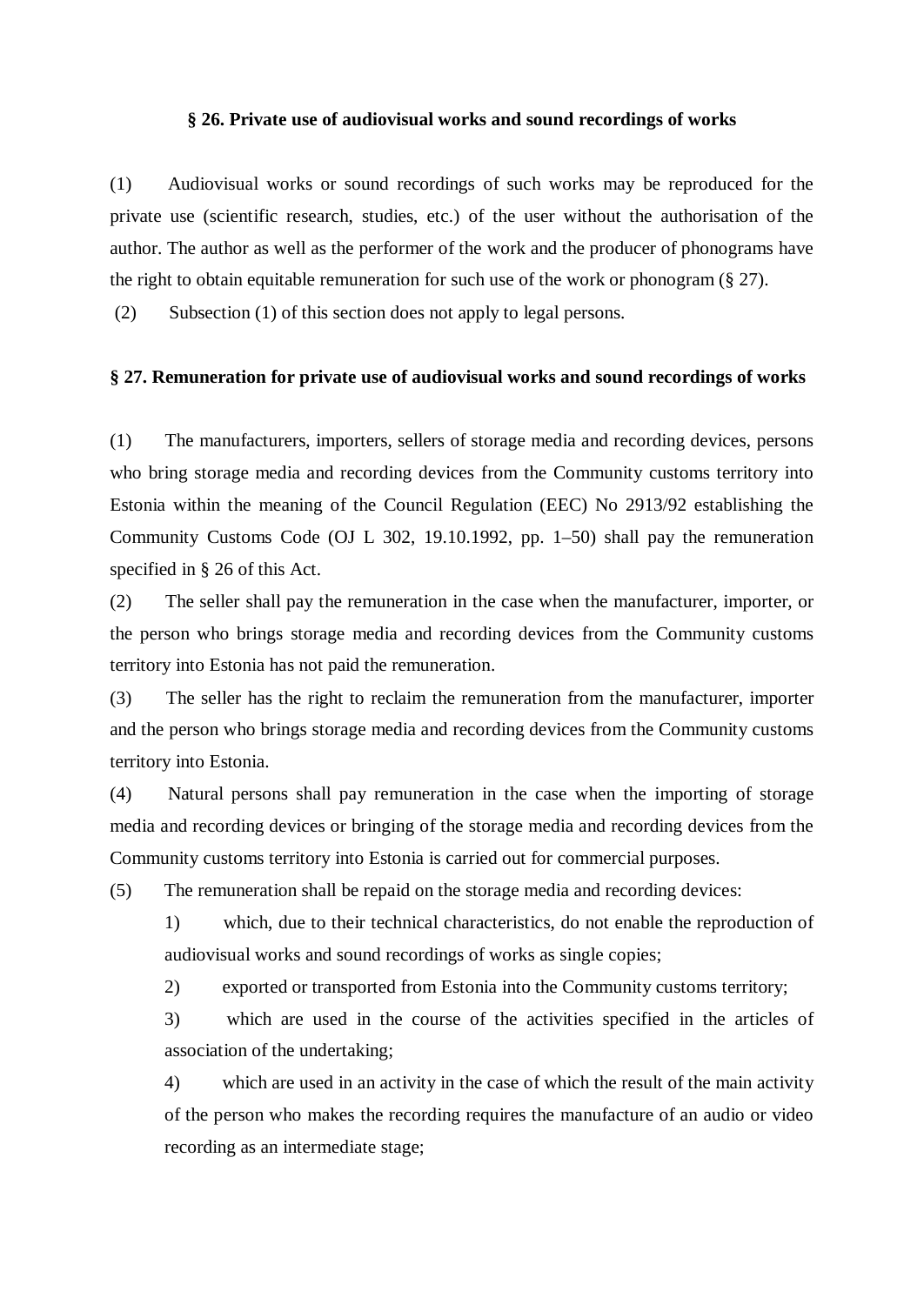5) which are intended for recording activities in educational and research institutions for the purpose of teaching or scientific research;

6) used for making recordings for the benefit of disabled persons.

(6) A collective management organisation shall repay the remuneration to the persons specified in subsection (5) of this section within one month after submission of a corresponding written application.

(7) The amount of the remuneration is:

1) 3 per cent of the value of the goods in the case of recording devices;

2) 8 per cent of the value of the goods in the case of storage media.

(8) The remuneration shall be distributed among authors, performers and producers of phonograms according to the use of works and phonograms.

(9) The remuneration shall be distributed on the basis of a distribution plan for the preparation of which the Minister of Culture shall appoint a committee every year, which is proportionally comprised of collective management organisations representing the authors, performers and producers of phonograms and a representative of the Ministry of Culture.

(10) Remuneration may also be paid to organisations for the development of music and film culture and in order to finance educational and research programmes or for use thereof for other similar purposes, but only in an amount not exceeding 10 per cent of the remuneration subject to distribution.

(11) The Minister of Culture shall approve the distribution plan not later than three months after the end of the budgetary year, having previously obtained the approval of the representatives of authors, performers and producers of phonograms.

(12) The Minister of Culture shall appoint a collective management organisation as the collector of remuneration and the organisation has the right to deduct expenses related to the collection and payment of remuneration from the remuneration collected. The collector of remuneration shall submit a written report on the collection and payment of remuneration and the deductions made to the Ministry of Culture each year by 31 January.

(13) The collective management organisation which is appointed as the collector of remuneration has the right to obtain necessary information from customs authorities and statistical organisations and manufacturing and importing organisations and sellers. The information submitted is confidential and the collector of remuneration has the right to use and disclose the information only in connection with the collection of remuneration.

(14) The Government of the Republic shall establish by a regulation: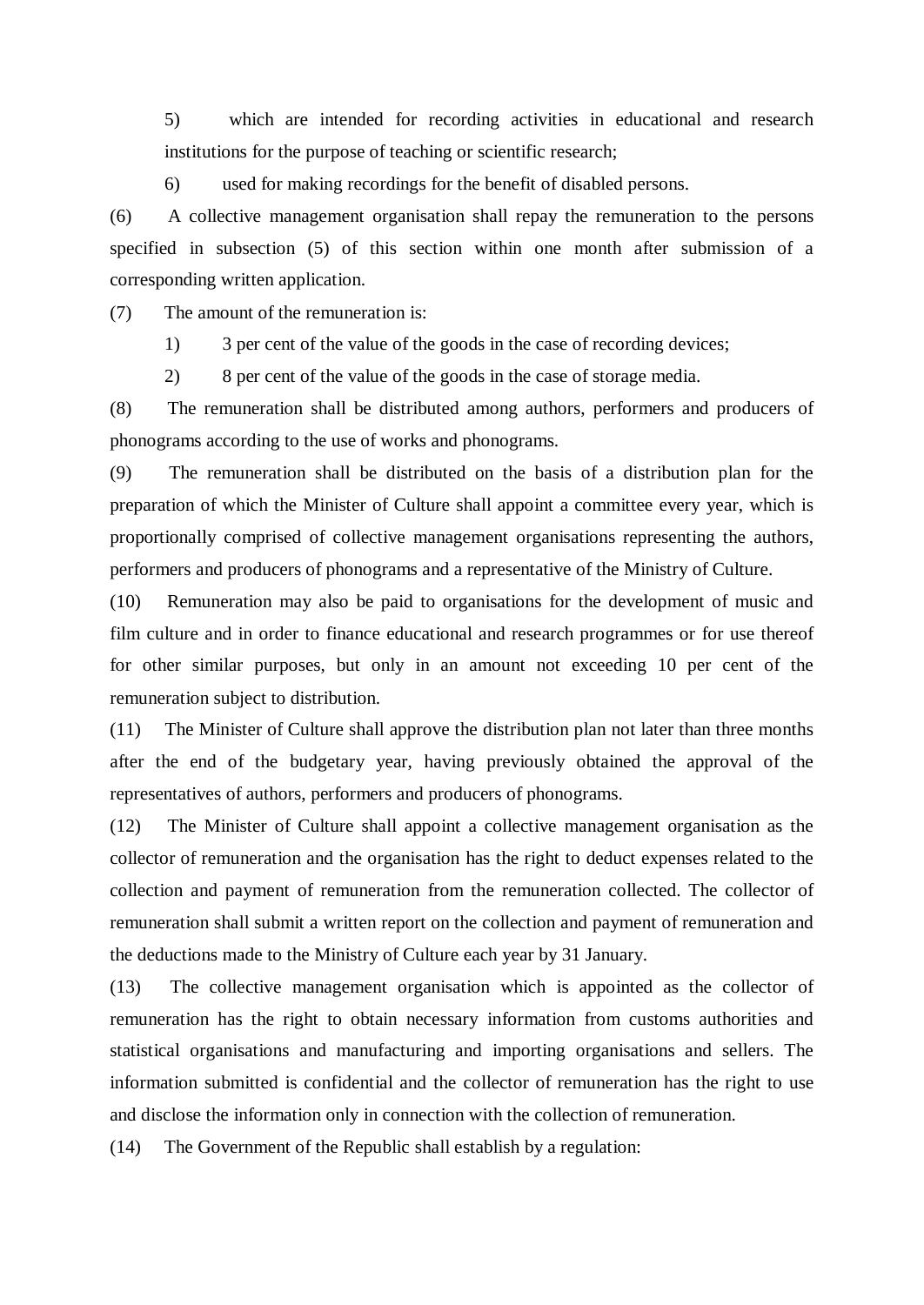1) the procedure for payment of remuneration to compensate for private use of audio-visual works and sound recordings of works and the list of storage media and recording devices;

2) the procedure for application for the remuneration specified in subsection (10) of this section.

# **§ 27 1 . Remuneration for reprographic reproduction works**

(1) Authors and publishers are entitled to receive equitable remuneration for the reprographic reproduction of their works in the cases specified in subsection 18 (1) and clause 19 3) of this Act.

(2) The amount of remuneration payable to the author is calculated on the basis of the state budget funds allocated for remunerations in the financial year and the number of the names of works registered in the database of national bibliography.

(3) The amount of remuneration payable to the author is calculated on the basis of the state budget funds allocated for remunerations in the financial year and the number of the names of works with an ISBN and ISSN number published during ten calendar years preceding submission of the application.

(4) The remuneration is paid by a legal person who represents the authors or authors' organisations and determined by the Minister of Cultural Affairs.

(5) Remuneration shall be paid on the basis of an application in written format or in a format which can be reproduced in writing.

(6) The Government of the Republic shall establish the rates of distribution of the remuneration prescribed in subsection (1) of this section between the authors and publishers of fiction and scientific and educational literature and the procedure for payment of remuneration.

## **Chapter V**

## **Persons to whom Copyright Shall Belong**

**§ 28. Author of work**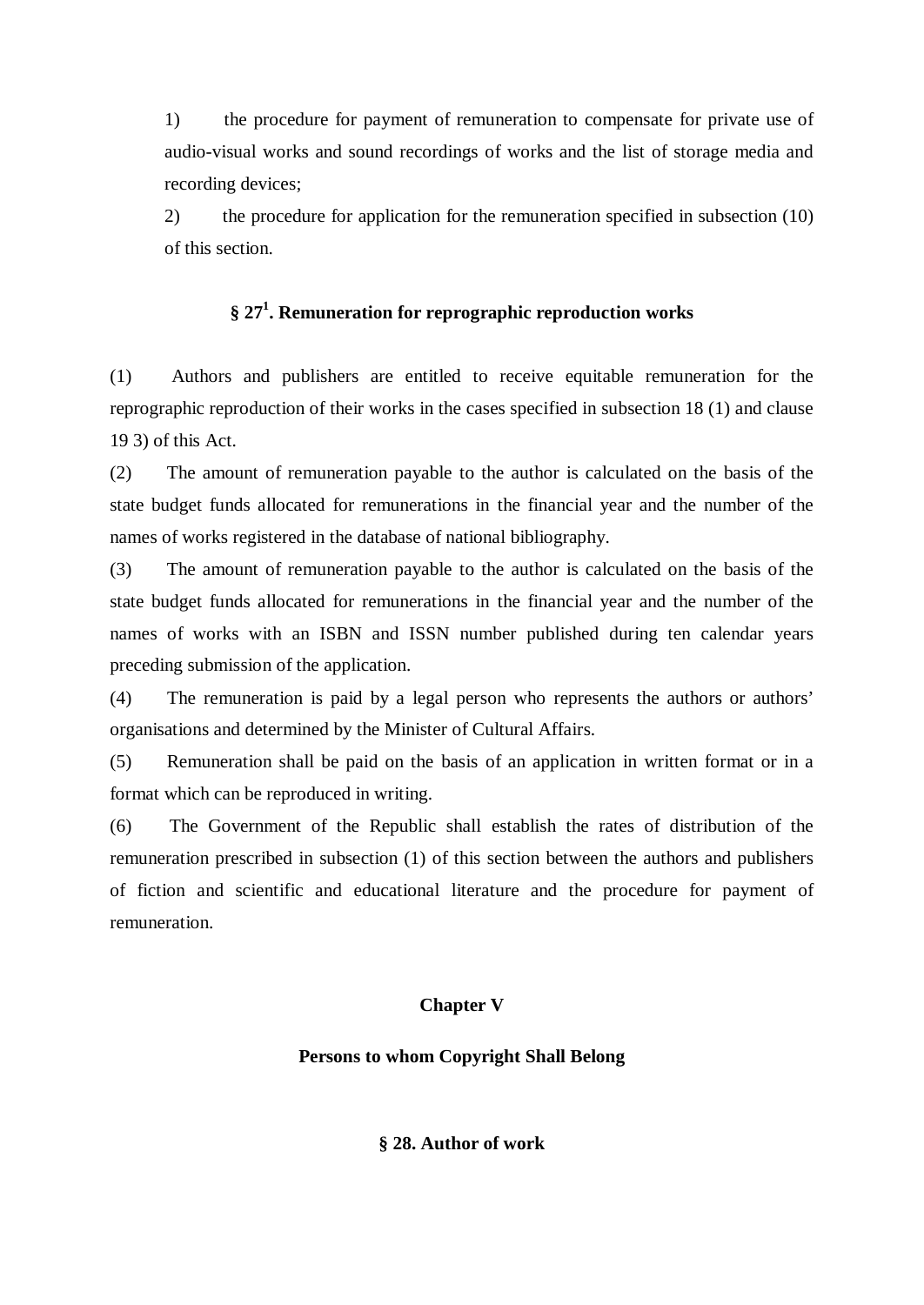(1) The moral and economic rights of an author shall initially belong to the author of a work unless otherwise prescribed by this Act with regard to the economic rights of the author.

- (2) The author of a work is the natural person or persons who created the work.
- (3) Copyright shall belong to a legal person only in the cases prescribed in this Act.
- (4) Copyright shall belong to the state only in the cases prescribed in this Act.

### **§ 29. Presumption of authorship**

(1) The authorship of a person who publishes a work under his or her name, a generally recognised pseudonym or the identifying mark of the author shall be presumed until the contrary is proved. The burden of proof lies on the person who challenges authorship.

(2) The author of a work which is communicated to the public anonymously or under a pseudonym or the identifying mark of the author shall enjoy copyright in the work. Until the moment when the author reveals his or her real name and proves his or her authorship, the economic rights of the author are exercised by the person who lawfully published the work.

(3) The person who represents the author in the cases prescribed in subsection (2) of this section shall retain the rights to use the work acquired by the person during the time the person acts as a representative unless otherwise prescribed by an agreement between the person and the author.

## **§ 30. Joint authorship and co-authorship**

(1) Copyright in a work created by two or more persons as a result of their joint creative activity shall belong jointly to the authors of the work.

(2) A work created as a result of joint creative activity may constitute an indivisible whole (joint authorship) or consist of parts each of which has independent meaning of its own (coauthorship). A part of a work is deemed to have independent meaning if it can be used independently of other parts of the work.

(3) Each co-author of a work shall enjoy copyright in the part of the work with independent meaning created by him or her and the co-author may use that part of the work independently. Such use shall not prejudice the interests of other co-authors or contradict the interests of joint use of the co-authors of the work.

(4) Relations between joint authors in the exercise of copyright, including the distribution of remuneration, shall be determined by an agreement between them. In the absence of such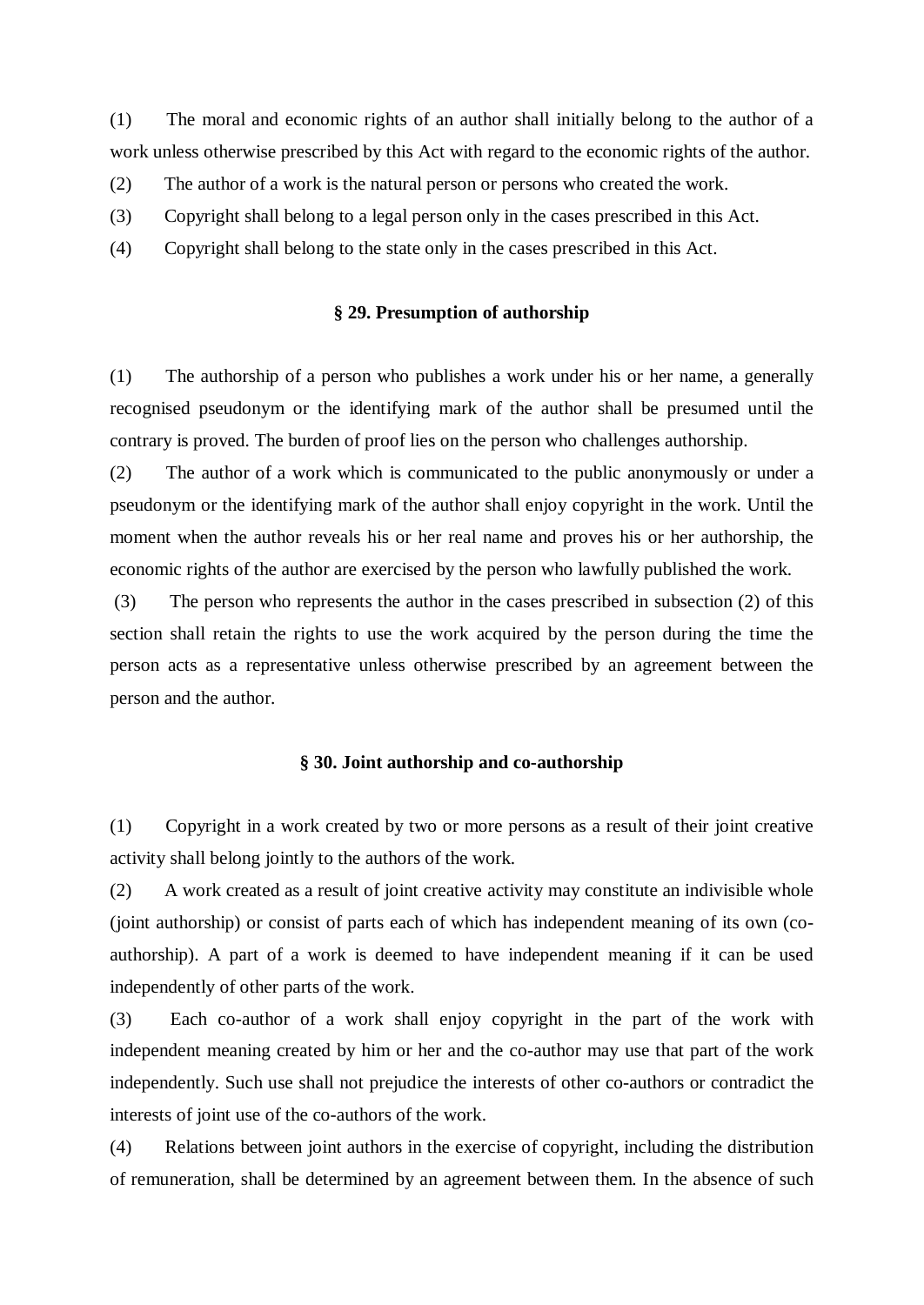agreement, all authors shall exercise copyright in the work jointly and remuneration shall be divided equally between them.

(5) Each of the joint authors and co-authors may have recourse to the courts or take other measures to protect the jointly created work and eliminate any infringement of copyright.

(6) Consulting authors, performing the functions of administrative management, editing a work, drawing graphs, schemes, etc. and providing other technical assistance to authors shall not constitute the basis for the creation of joint authorship or co-authorship.

(7) If a work is created under an employment contract in execution of the direct duties of a person, in order to form a group of authors, the prior consent of the person is necessary in order to include him or her in the group of authors. Refusal to participate in the work of a group of authors for good reason shall not be considered breach of work discipline.

### **§ 31. Copyright in collective works**

(1) A collective work is a work which consists of contributions of different authors which are united into an integral whole by a natural or a legal person on the initiative and under the management of this person and which is published under the name of this natural or legal person (works of reference, collections of scientific works, newspapers, journals and other periodicals or serials, etc.).

(2) Copyright in a collective work shall belong to the person on whose initiative and under whose management the work was created and under whose name it was published unless otherwise prescribed by contract.

(3) The authors of the works included in a collective work (contributions) shall enjoy copyright in their works and they may use their works independently unless otherwise determined by contract. Authors of contributions are not deemed to be joint authors or coauthors.

### **§ 32. Copyright in works created in execution of duties of employment**

(1) The author of a work created under an employment contract or in the public service in the execution of his or her direct duties shall enjoy copyright in the work but the economic rights of the author to use the work for the purpose and to the extent prescribed by the duties shall be transferred to the employer unless otherwise prescribed by contract.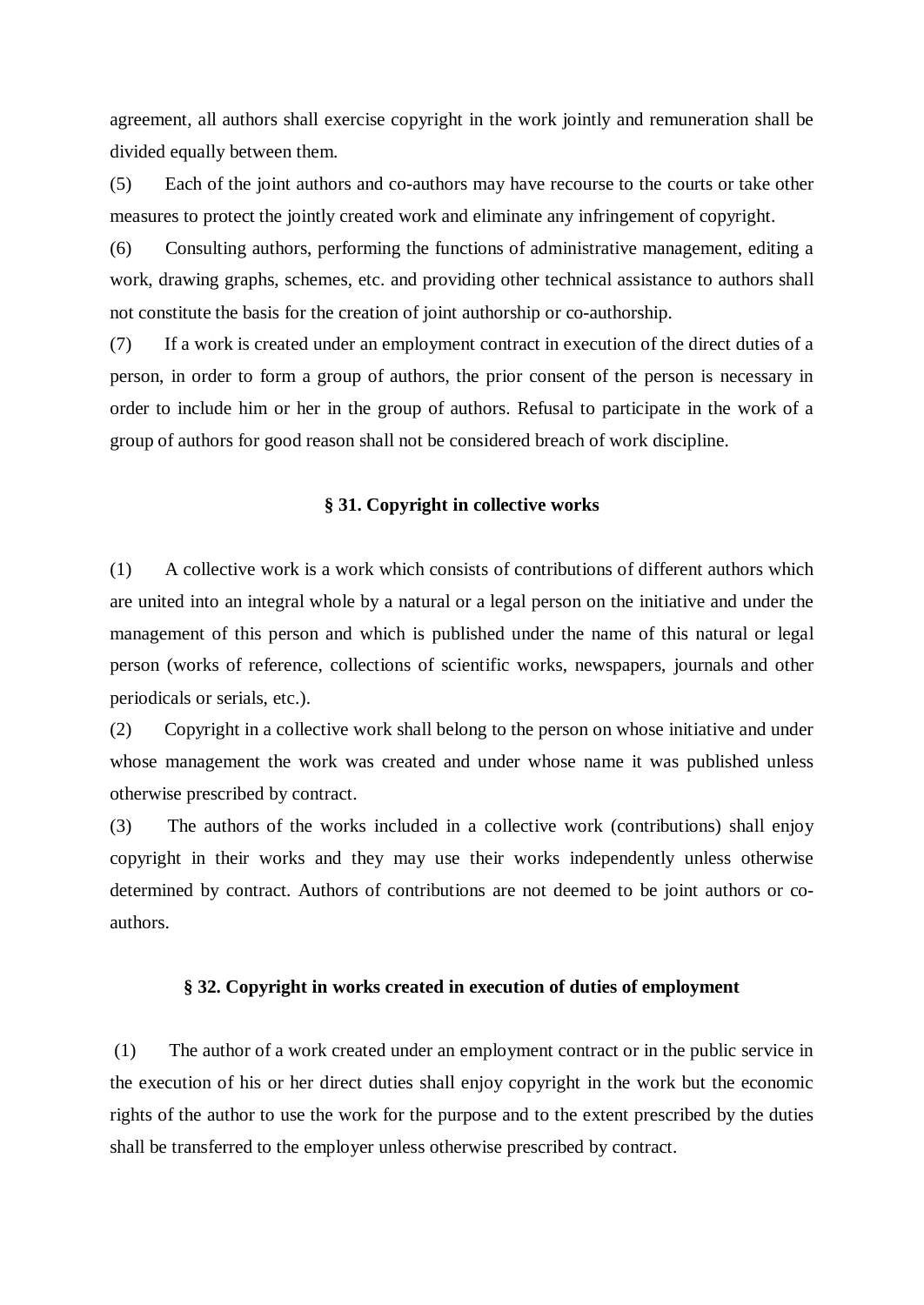(2) An author may use the work created in the execution of his or her direct duties independently for the purpose prescribed by the duties only with the prior consent of the employer whereupon mention must be made of the name of the employer. In such case, the author is entitled to receive remuneration for the use of the work.

(3) An author may use the work created in the execution of his or her duties independently for a purpose not prescribed by the duties unless otherwise prescribed by the employment contract. If a work is used in such manner, mention must be made of the name of the employer.

(4) In the cases prescribed by legislation, the author of a work created in the execution of duties shall be paid, in addition to his or her pay (wages), remuneration for the use of the work. Payment of remuneration may also be prescribed in an agreement between the employer and the author.

(5) The author of a computer program or the author of a database who creates the program or database in the execution of his or her duties or following the instructions given by his or her employer shall enjoy a copyright in the program or database but the employer has the exclusive licence to exercise all economic rights unless otherwise provided by contract.

(6) Economic rights in a work created in the public service shall transfer to the state unless otherwise prescribed by contract. The rights shall be exercised by the state agency which assigned, commissioned or supervised the creation of the work.

## **§ 33. Copyright in audiovisual works**

(1) Audiovisual works are all works which consist of series of related images whether or not accompanied by sound and which are intended to be demonstrated using corresponding technical means (cinematographic films, television films, video films, etc.).

(2) Copyright in an audiovisual work shall belong to its author or joint or co-authors - the director, the script writer, the author of dialogue, the author of the musical work specifically created for use in the audiovisual work, the cameraman and the designer. The economic rights of the director, the script writer, the author of dialogue, the cameraman and the designer shall transfer to the producer of the work unless otherwise prescribed by contract. The economic rights of the author of the musical work used in the audiovisual work shall not transfer to the producer regardless of the fact whether or not the work was specifically created for use in the audiovisual work.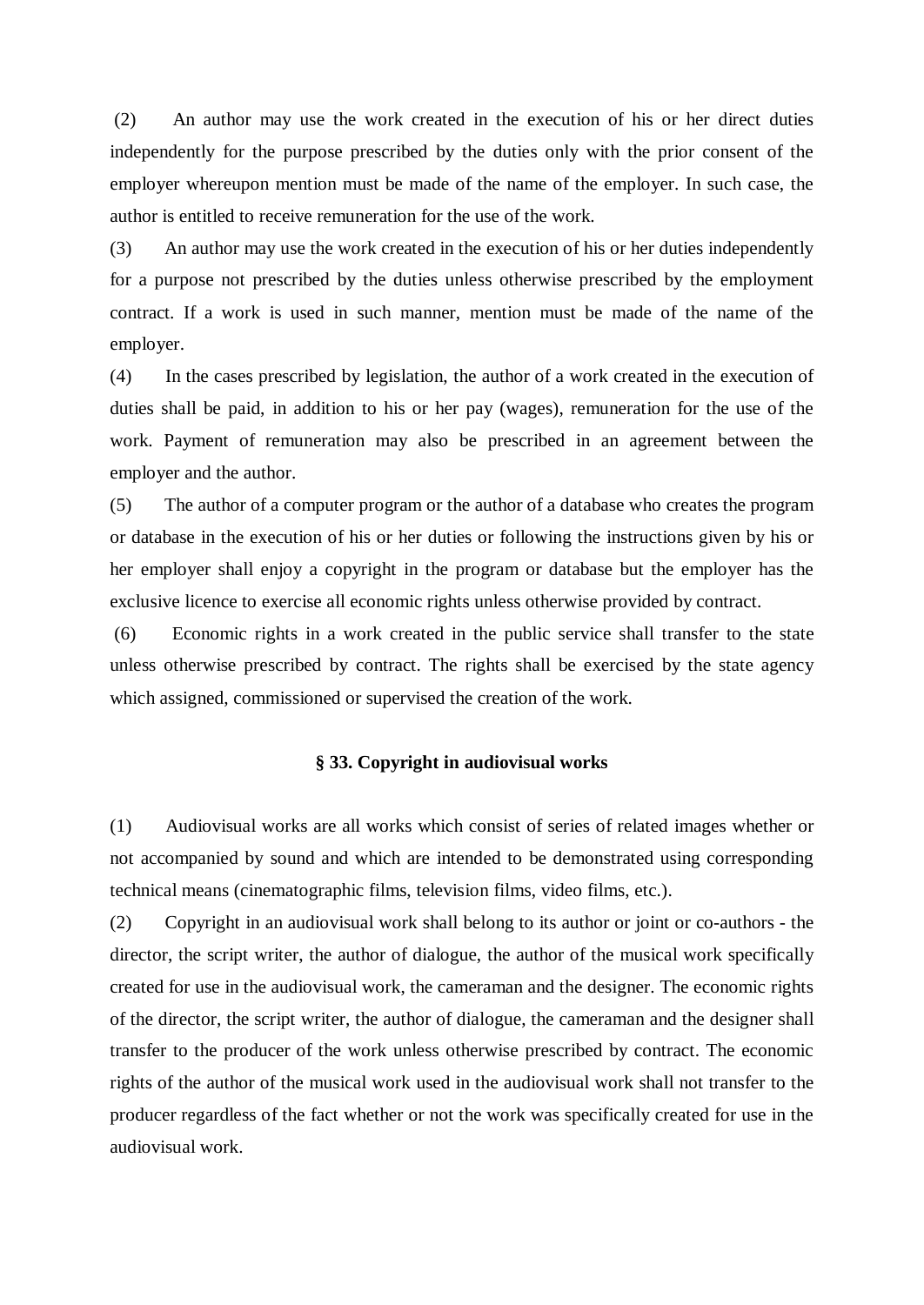(3) The producer of a work is a natural or legal person who financed or managed the creation of the work and whose name is fixed in the audiovisual work.

(4) The fact that the person whose name is indicated in an audiovisual work is the producer shall be presumed until the contrary is proved. The burden of proof lies on the person who challenges the fact that this person is the producer.

(5) Directors, script writers, composers and authors of script outlines, dialogue and the announcer's text, designers, cameramen, choreographers, sound recordists and other persons who participate in the creation of an audiovisual work shall enjoy copyright in their work which constitutes a part with independent meaning of the audiovisual work and which can be used independently of the work as a whole. Economic rights with regard to such works may be exercised independently unless otherwise provided by contract on the condition that such use shall not prejudice the interests of using the work as a whole.

## **§ 34. Copyright of compilers**

(1) A person who creates a collection as a result of his or her creative activity by selecting or arranging the economic (compiler) shall enjoy copyright in this collection.

(2) A compiler may independently arrange and transform results of intellectual activity to which this Act does not apply (§ 5).

(3) A compiler may independently arrange and transform, observing the provisions of § 44 of this Act, works whose term of protection of copyright has expired.

(4) Works subject to protection by copyright may be arranged and included in collections as originals or in a transformed form only with the consent of the author or his or her legal successor except in the cases prescribed in Chapter IV of this Act. A compiler is required to observe the copyright in works included in the collection.

(5) The publication of a collection by a person shall not restrict other persons in using the same economic in order to create an independent collection pursuant to the provisions of subsections (1) and (4) of this section.

(6) A collection compiled by a person may be transformed by other persons only if they observe the copyright of the compiler of the original collection.

### **§ 35. Copyright in derivative works**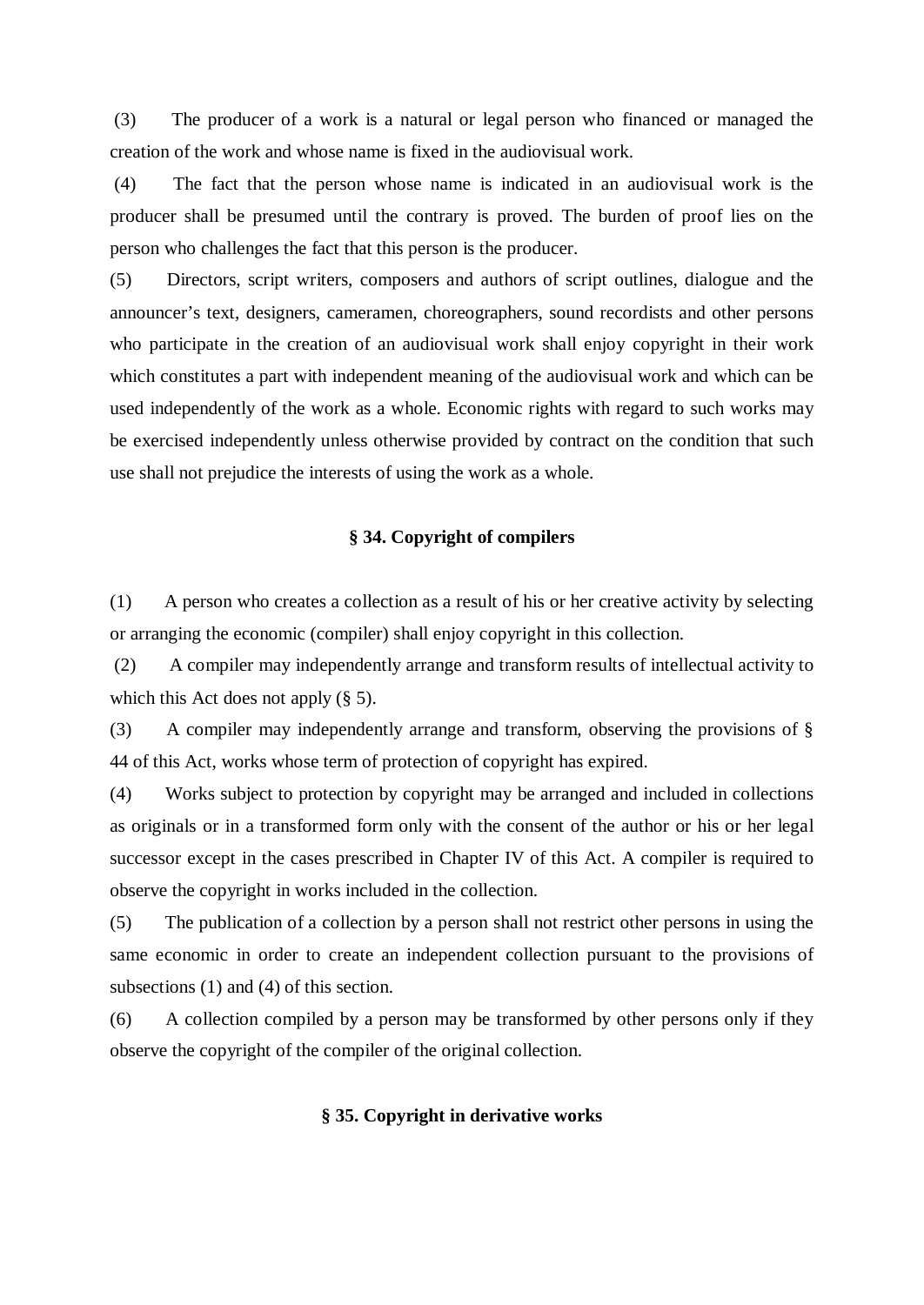(1) The author of a work which is derived from the work of another author shall enjoy copyright in his or her work.

(2) The creation of derivative works, including the transformation of a narrative work into a dramatic work or a script, the transformation of a dramatic work or a script into a narrative work, the transformation of a dramatic work into a script, and the transformation of a script into a dramatic work, shall be carried out only pursuant to the procedure prescribed in Chapter VII of this Act and observing the copyright of the creator of the original work.

(3) A person who creates, on the basis of a work of another author (original work), a new, creatively independent work which is separate from the original work shall enjoy copyright in this work. In such case, the name of the author of the original work, the title (name) of the work and the source where the work is published shall be indicated.

(4) The provisions of subsection (1) of this section also apply to works the authors of which are unknown (works of folklore, anonymous works, etc.), works whose term of protection of copyright has expired and to results of intellectual activity to which this Act does not apply  $(\S 5)$ .

### **§ 36. Succession of copyright**

(1) Succession of copyright shall be intestate succession or shall effected pursuant to the testamentary disposition of the bequeather according to the general provisions of the law of succession.

(2) The copyrights of an author specified in clauses 12 (1) 4)-6) and §§ 13-15 of this Act shall transfer to an intestate successor for the term of protection of copyright unless otherwise prescribed by a testamentary disposition.

(3) Copyright transferred to the state by way of succession shall be exercised by the Ministry of Culture.

(4) The Ministry of Culture has the right to use the remuneration received in the exercise of the copyright specified in subsection (3) of this section for granting a scholarship. The Minister of Culture shall establish the procedure for payment of the scholarship by a Regulation.

### **§ 37. Copyright of legal successors of authors who are not successors**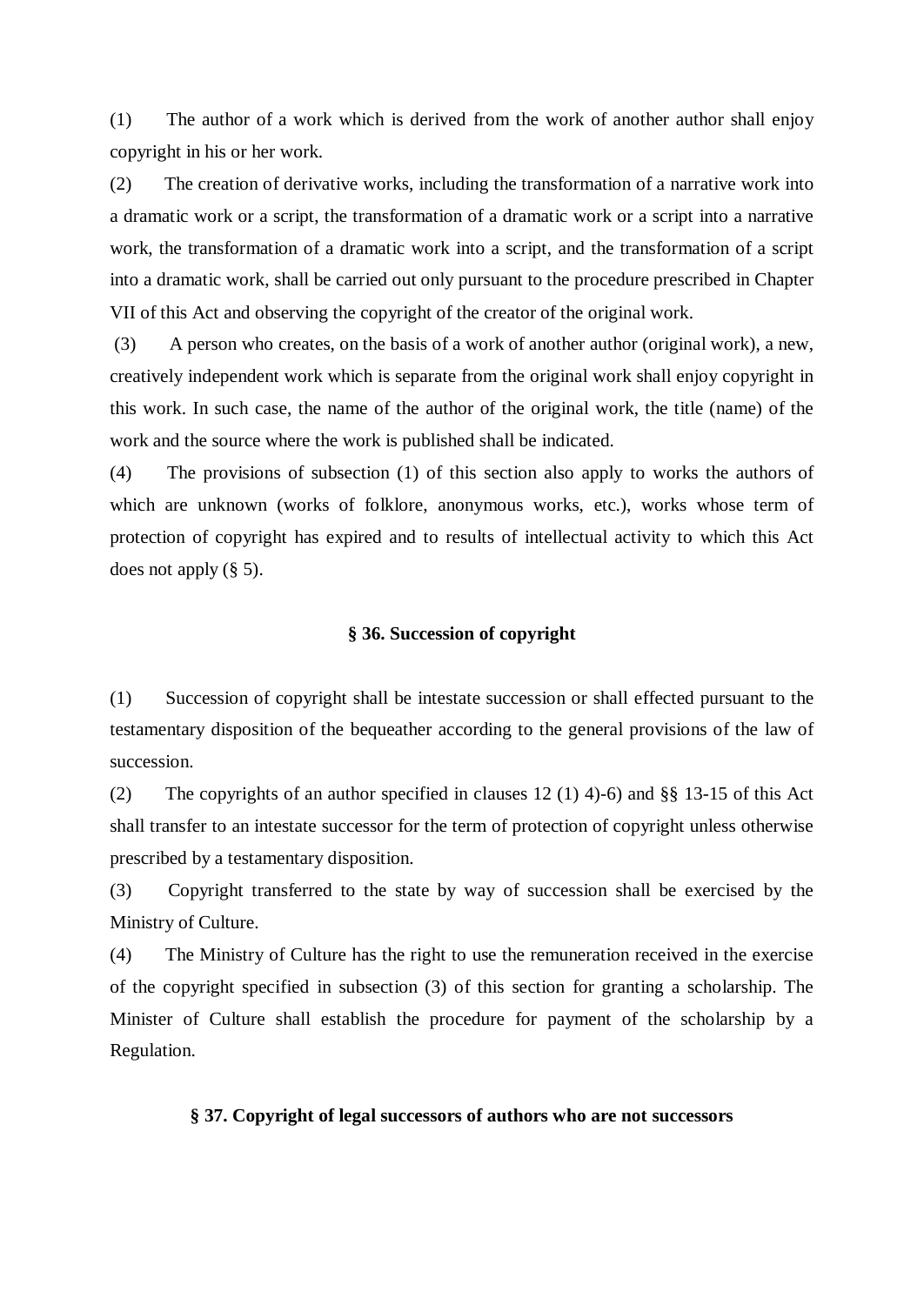Only the economic rights of an author may transfer, on the basis of a contract entered into with the author or in the cases directly prescribed in this Act, to natural and legal persons who are not successors of the author.

### **Chapter VI**

### **Duration of Copyright**

### **§ 38. Term of protection of copyright**

(1) The term of protection of copyright shall be the life of the author and seventy years after his or her death, irrespective of the date when the work is lawfully made available to the public, except in the cases prescribed in §§ 39 – 42 of this Act.

 $(2^1)$ ) Where the country of origin of a work, within the meaning of subsection 4 of Article 5 of the Berne Convention on Literary and Artistic Works, is a third country, and the author of the work is not a citizen or permanent resident of the Republic of Estonia, the term of protection of copyright shall run within a period prescribed by the law of the country of origin but may not exceed the term specified in subsection (1).

## **§ 39. Term of protection of copyright in case of joint authorship or co-authorship**

The term of protection of copyright in a work created by two or more persons as a result of their joint creative activity (§ 30) shall be the life of the last surviving author and seventy years after his or her death.

## **§ 40. Term of protection of copyright in anonymous or pseudonymous works**

In the case of anonymous or pseudonymous works, the term of protection of copyright shall run for seventy years after the work is lawfully made available to the public. If the author of the work discloses his identity during the above-mentioned period or leaves no doubt as to the connection between the authorship of the work and the person who created the work, the provisions of §§ 38 and 39 apply.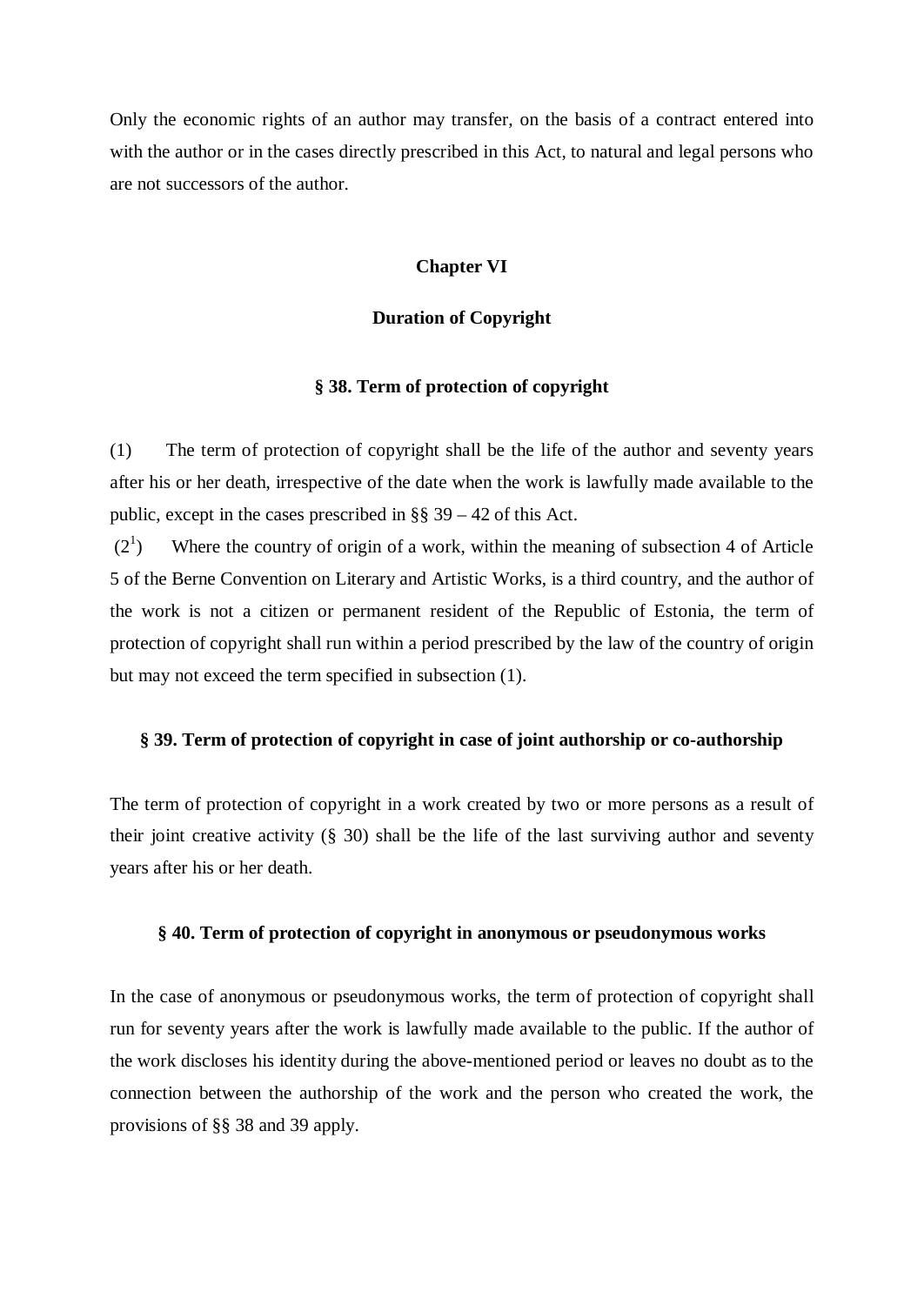# **§ 41. The term of protection of copyright in collective works, works created in execution of duties, audiovisual works and serials**

(1) The term of protection of copyright in a collective work (§ 31) or work created in the execution of duties (§ 32) shall run for seventy years after the work is lawfully made available to the public.

 $(1^1$ The term of protection of copyright in an audiovisual work  $(\S$  33) shall expire seventy years after the death of the last surviving author (director, script writer, author of dialogue, author of a musical work specifically created for use in the audiovisual work).

(2) If a work specified in subsection (1) of this section is not made available to the public fifty years after the creation thereof, the term of protection of copyright shall expire seventy years after the creation of the work.

(3) Where a work is published as a serial (volumes, parts, issues or instalments, etc.) and the term of protection of copyright runs from the time when the work was lawfully made available to the public, the term of protection for each instalment shall expire seventy years after the time when the instalment is lawfully made available to the public.

(4) The term of protection of copyright in independent works included in a collective work, a work created in the execution of duties or in an audiovisual work which have not been made available to the public anonymously or under a pseudonym shall expire within the term provided for in subsection 38 (1) of this Act.

## **§ 43. Beginning of term of protection of copyright**

The term prescribed in this Chapter begins on the first of January of the year following the year of the death of the author (subsection 38 (1) and § 39) or of the year following the year when the work was lawfully made available to the public or of the year following the year of creation of the work (subsection 38 (2); §§ 40, 41 and 42).

# **§ 44. Protection of authorship of work, name of author, honour and reputation of author and title of work without term**

(1) The authorship of a certain work, the name of the author and the honour and reputation of the author shall be protected without a term.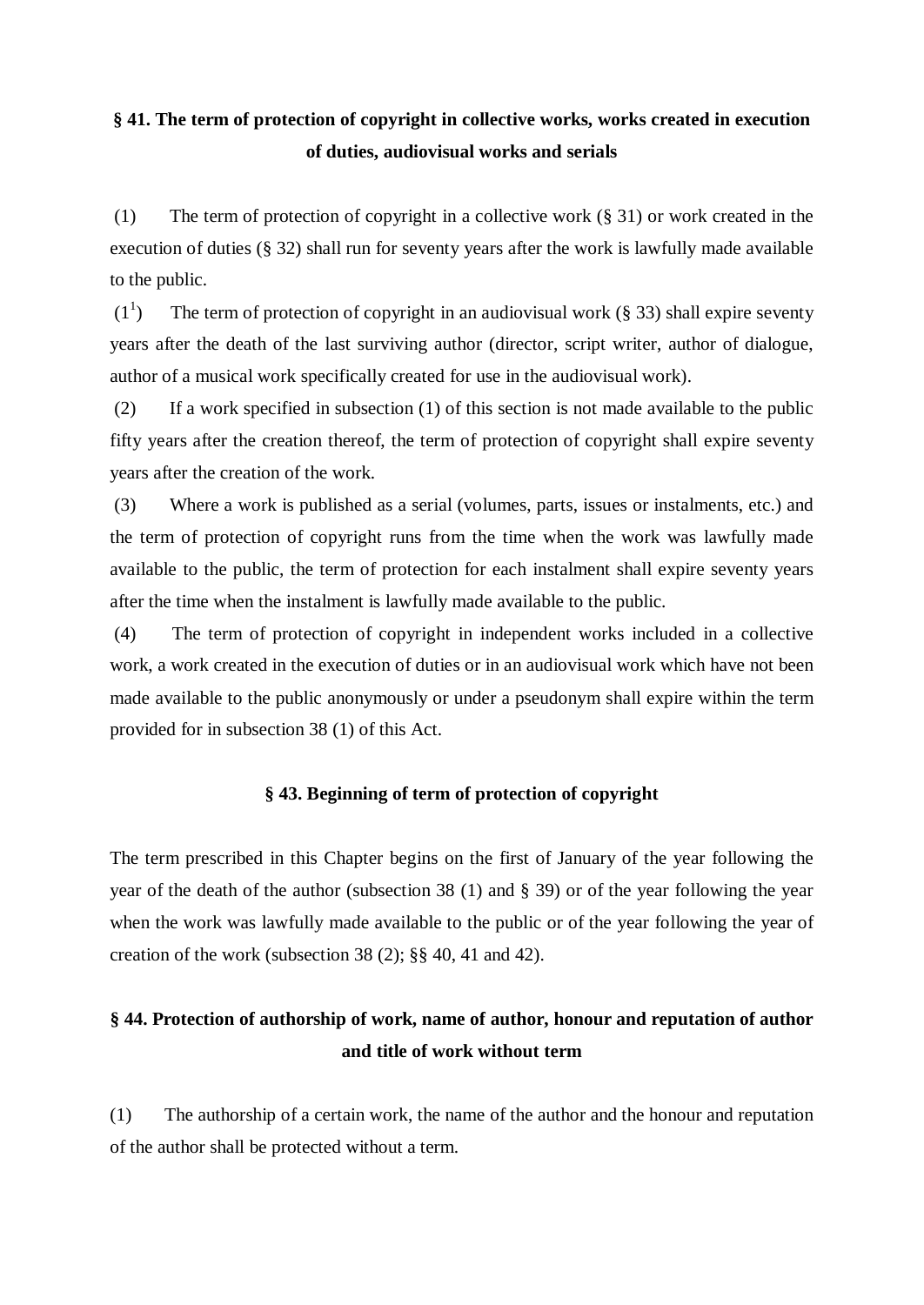(2) The use of the title (name) of a work by another author for a similar work when the term of protection of copyright has expired is not permitted if such use may result in identification of authors which would mislead the public.

### **§ 45. Use of works after term of protection of copyright expires**

Works whose term of protection of copyright has expired may be freely used by all persons pursuant to the provisions of § 44 of this Act and the Heritage Conservation Act (RT I 2002, 27, 153; 47, 297; 53, 336; 63, 387; 2004, 25, 171).

### **Chapter VII**

**Use of Works**

## **1. Fundamental Provisions**

### **§ 46. Use of works by other persons**

(1) Works shall be used by other persons only in the case of transfer (assignment) of the author's economic rights by him or her or on the basis of an authorisation (licence) granted by the author except in the cases prescribed in Chapter IV of this Act.

(3) The transfer of the author's economic rights by him or her or the grant of an authorisation to use a work may be limited with regard to certain rights and to the purpose, term, territory, extent, manner and means of using the work.

### **§ 47. Sublicence to use work**

A person who is granted an authorisation to use a work may authorise a third person to use the work (grant a sublicence) only with the prior consent of the author.

## **2. Author's Contract**

### **§ 48. Definition of author's contract**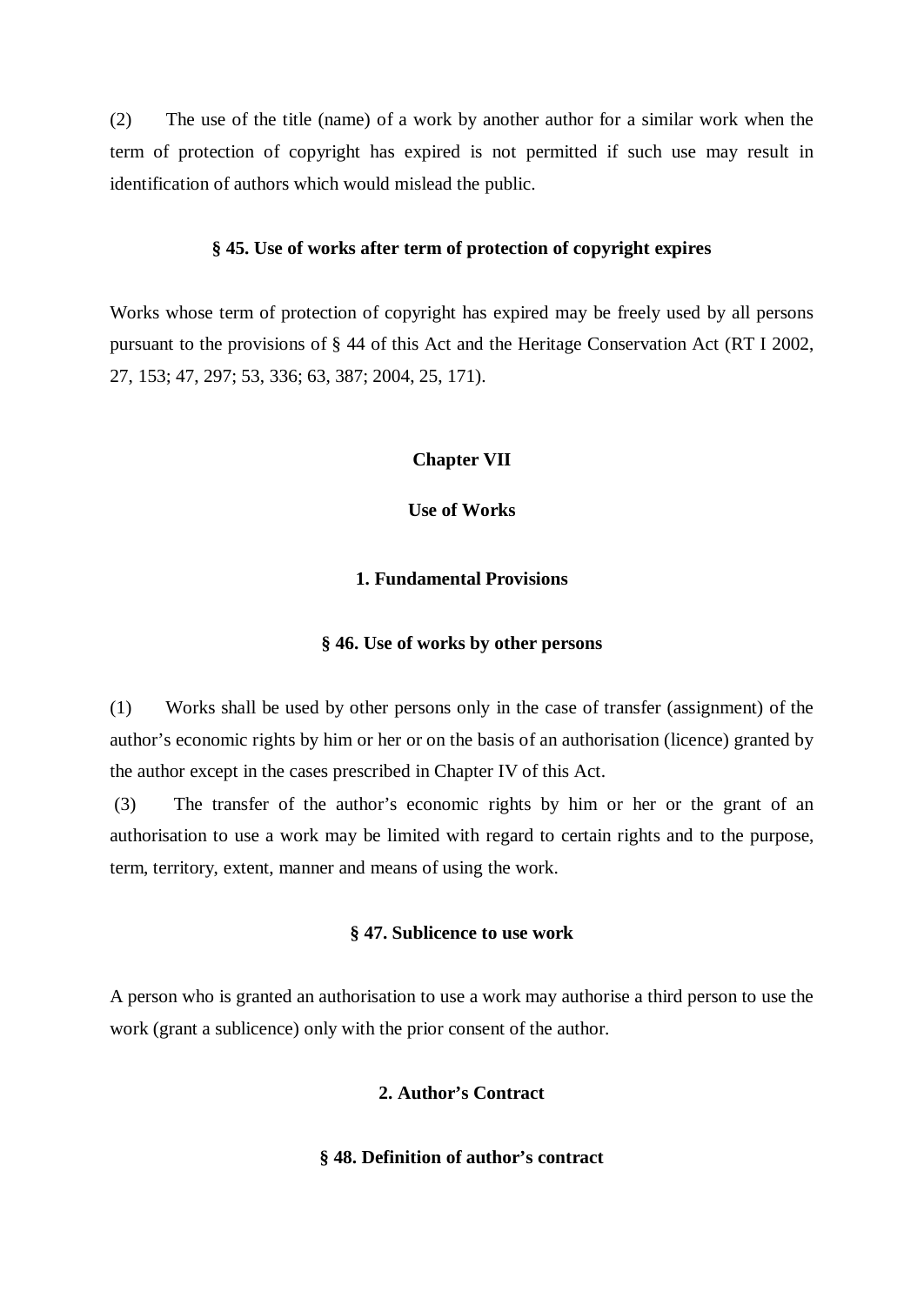(1) An author's contract is an agreement between the author or his or her legal successor and a person who wishes to use the work for the use of a work on the basis of which the author or his or her legal successor transfers the author's patrimonial rights to the other party or grants to the other party an authorisation to use the work to the extent and pursuant to the procedure prescribed by the conditions of the contract.

(2) An author's contract may be entered into to use an existing work or to create and use a new work.

(3) Upon use an existing work on the basis of a licence agreement, the provisions of the Law of Obligations Act (RT I 2001, 81, 487; 2002, 60, 374; 2003, 78, 523; 2004, 13, 86; 37, 255) concerning licence agreements apply to the author's contract unless otherwise provided by this Act.

(4) Upon creation and use of a new work, the provisions of the Law of Obligations Act concerning contracts for services apply to the author's contract unless otherwise provided by this Act.

# **§ 48 1 . Content of author's agreement**

(1) The following shall be recorded in an author's contract:

1) a description of the work (format, volume and name of the work, etc.);

2) transferable rights, and rights concerning which authorisation is granted, type of licence agreement (non-exclusive or exclusive licence agreement) and the right to grant a sublicence;

3) manner of use of the work and the territory where the work is to be used;

4) the term of the author's contract and the term of commencement of use of the work.

(2) The manner of payment of remuneration (percentage of the sales price of the work, a fixed amount, percentage of the profits made upon using the work, etc.) and the amount of the remuneration, the term of and procedure for payment thereof shall be determined in the author's contract by agreement of the parties.

### **§ 49. Format of author's contract**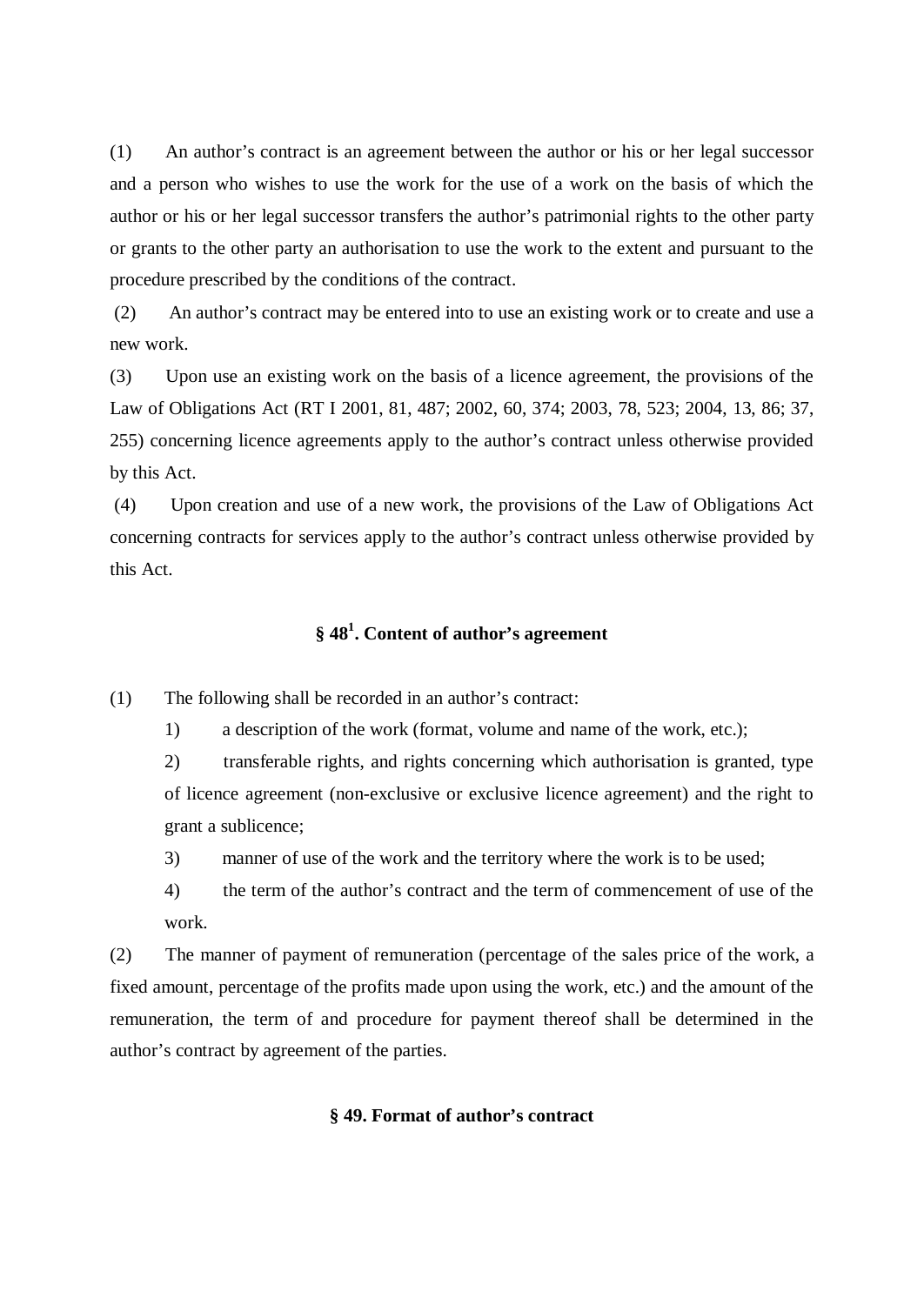(1) An author's contract shall be entered into in writing. The grant of a non-exclusive licence may also be made in a format which can be reproduced in writing.

(2) The written format or format which can be reproduced in writing is not required in the case of the grant of a non-exclusive licence concerning contracts for publishing works in periodical publications or works of reference and for one-time transmissions of oral works in radio and television, or in cable networks.

## **§ 52. Term of author's contract**

The term of an author's contract shall be determined by an agreement between the parties.

### **§ 53. Term of commencement of use of work**

The term of commencement of use of a work shall not exceed one year as of the moment of delivery of the work to the user by the author, unless otherwise prescribed by the contract.

### **§ 56. Personal performance of author's contract**

In the case of an author's contract for the creation of a new work, the author is required to create the work personally unless otherwise prescribed by the contract. Other persons may be involved in the creation of the work and the group of authors may be changed only with the prior consent of the person commissioning the work.

#### **§ 57. Rights transferred to users of works by virtue of contract**

(1) The right of ownership in the manuscript, draft, drawing, magnetic tape or floppy disc of a work or other economic object by means of which the work is reproduced shall transfer to the user of the work only in the cases directly prescribed by an author's contract.

(2) If an author transfers the original or a copy of his or her work, this does not constitute a transfer of the author's economic rights or grant of an authorisation to use the work unless otherwise determined by the contract.

(3) A work of visual art created on the basis of an author's contract for the creation of a new work shall be transferred into the ownership or possession of the person commissioning the work unless otherwise prescribed by the contract.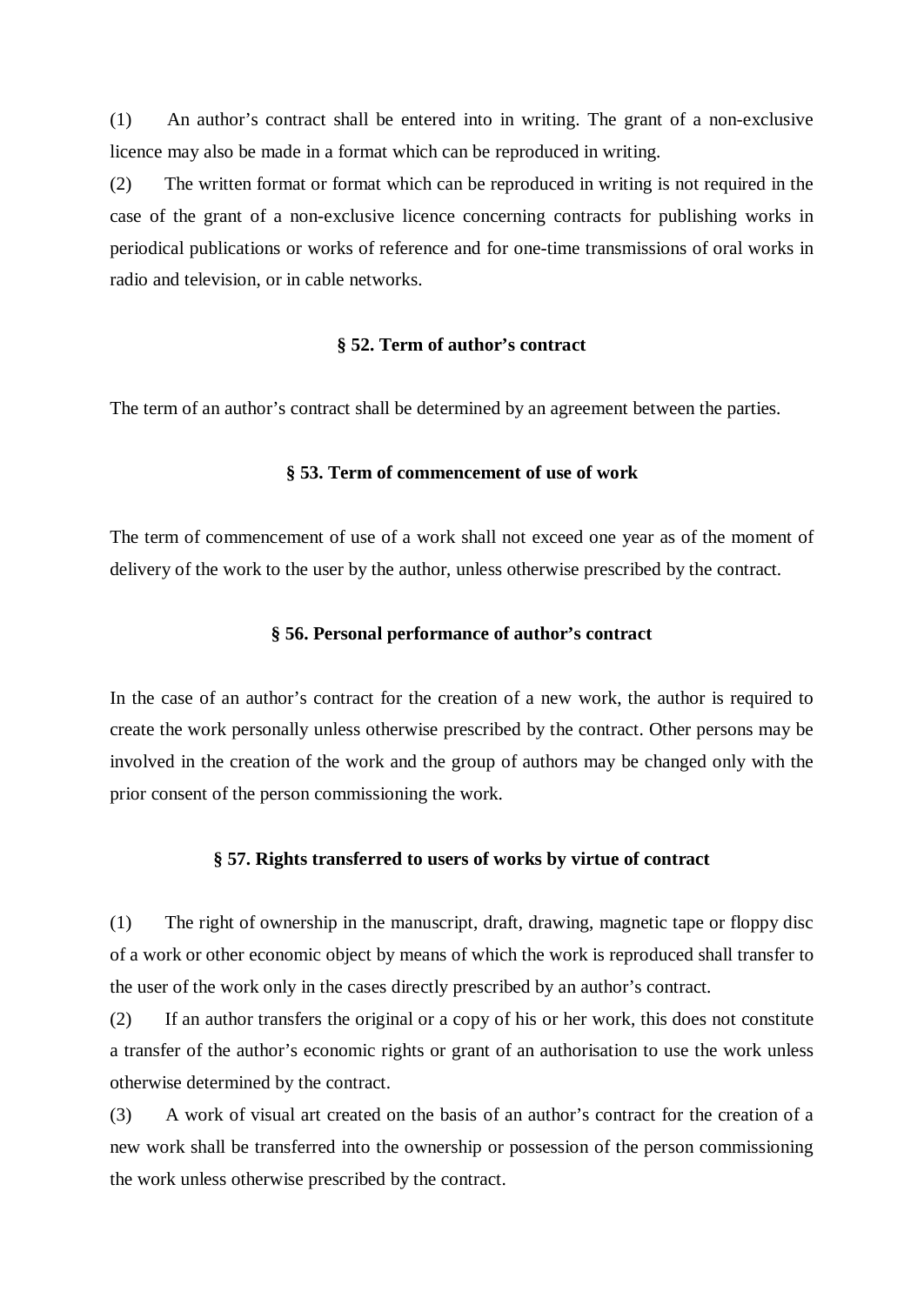(4) Pursuant to subsection (2) or (3) of this section, the acquirer of a work has the right to display (exhibit) such work to the public without payment of additional remuneration to the author unless otherwise determined by the contract. A person who possesses the original or a copy of a work on the basis of a contract for use has no such right.

(5) If an author's contract on the use of a literary or artistic work for the creation of an audiovisual work is concluded, the user of the work has the right to display the work to the public at the cinema, on television, by cable or by other technical means, to dub the work into other languages, to provide it with subtitles and to reproduce and distribute the work, unless otherwise prescribed by the contract. The author has the right to obtain equitable remuneration for the rental of the work (subsection 14 (6)). The provisions of this subsection do not apply to musical works.

### **Chapter VIII**

# **Rights of Performers, Producers of Phonograms and Broadcasting Organisations (Related Rights)**

### **§ 62. Definition of related rights**

(1) A performer, producer of phonograms, broadcasting organisation, producer of the first fixation of a film, a person who, after the expiry of copyright protection, for the first time lawfully publishes or lawfully directs at the public a previously unpublished work, and a person who publishes a critical or scientific publication of a work not protected by copyright shall enjoy the rights prescribed in this Chapter in the results created by him or her (object of related rights).

(2) The exercise of related rights does not limit the exercise of copyright by the author or his or her legal successor.

(3) For the purposes of this Chapter, "distribution" means the making available to the public of originals or copies of the object of related rights by sale or by transfer of the right of ownership in any other manner.

(4) The first sale of an object of related rights in a Member State of the EU or a contracting state of the EEA Agreement by the rightholder or with his or her authorisation shall exhaust the distribution right prescribed in this Chapter and the object of related rights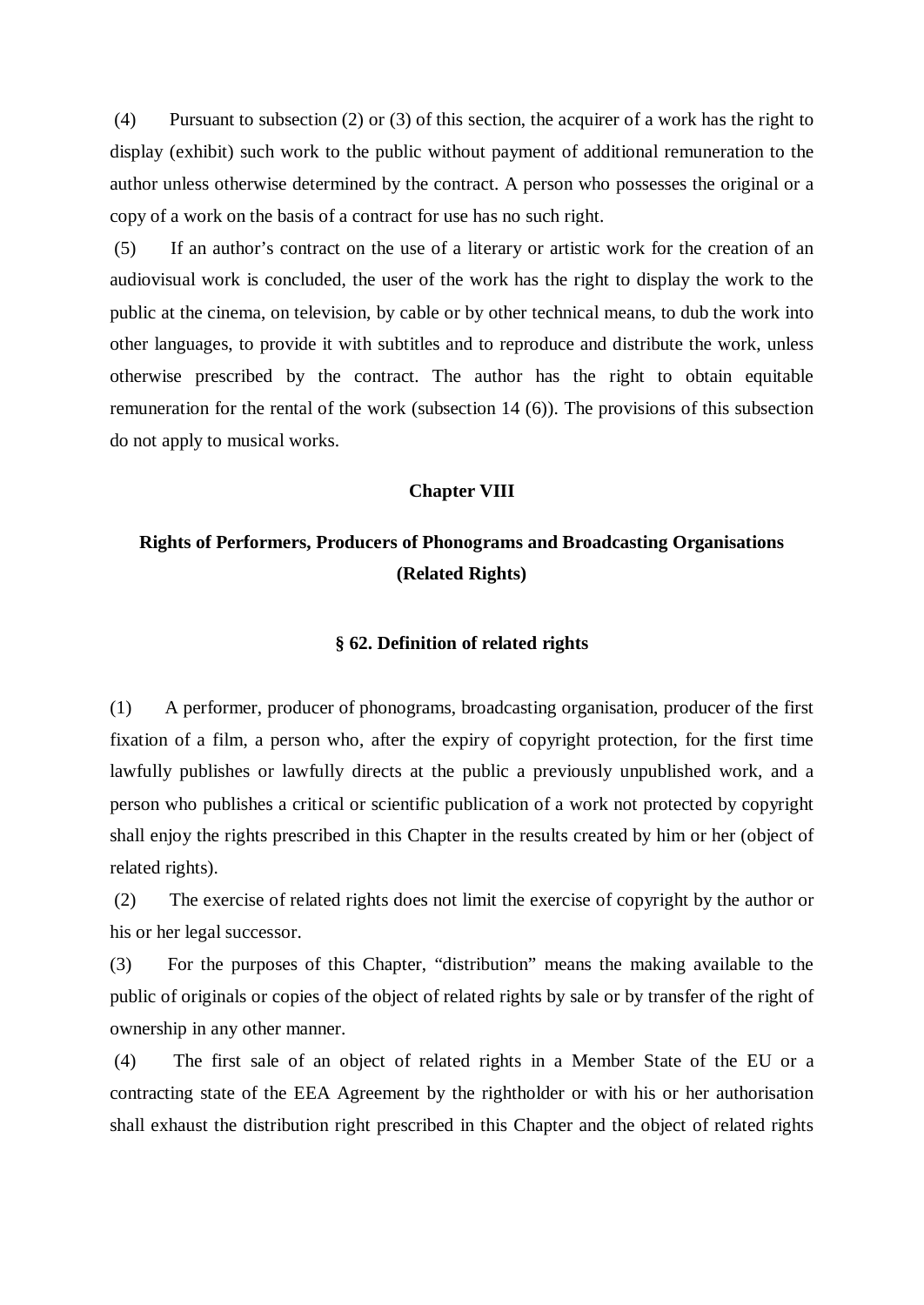may be further distributed in a Member State of the EU or a state contracting state of the EEA Agreement without the authorisation of the rightholder and without payment of remuneration.

(5) A performer, producer of phonograms, broadcasting organisation, producer of the first fixation of a film, a person who, after the expiry of copyright protection, for the first time lawfully publishes or lawfully communicates to the public a previously unpublished work, and a person who publishes a critical or scientific publication of a work not protected by copyright may transfer (assign) the economic rights provided for in this Chapter or grant an authorisation (licence) for the use of the object of related rights.

# **§ 62 1 . Presumption of related rights**

(1) The protection of the object of related rights is presumed, except if, based on this Act or other copyright legislation, there are apparent circumstances which preclude this. The burden of proof lies on the person who contests the protection of the object of related rights.

(2) It is presumed that the person whose name is indicated on an object of related rights as rightholder has rights regarding the specified object until the contrary is proved. The burden of proof lies on the person who contests the fact that this person holds the rights.

(3) If an object of related rights or its packaging is marked with a symbol that can be directly related with the holder of related rights or his or her legal successor, or such symbol is used in other relation with the corresponding object of related rights, the holder of the related rights who is associated with the symbol is presumed to have the rights regarding the corresponding object.

### **§ 63. Validity of related rights**

- (1) The provisions of this Chapter apply in respect of a performer if:
	- 1) the performer is a citizen or a permanent resident of the Republic of Estonia;
	- 2) the work is performed (produced) in the territory of the Republic of Estonia; or

3) the performance (production) of the work is recorded on a phonogram which is protected pursuant to subsection (2) of this section; or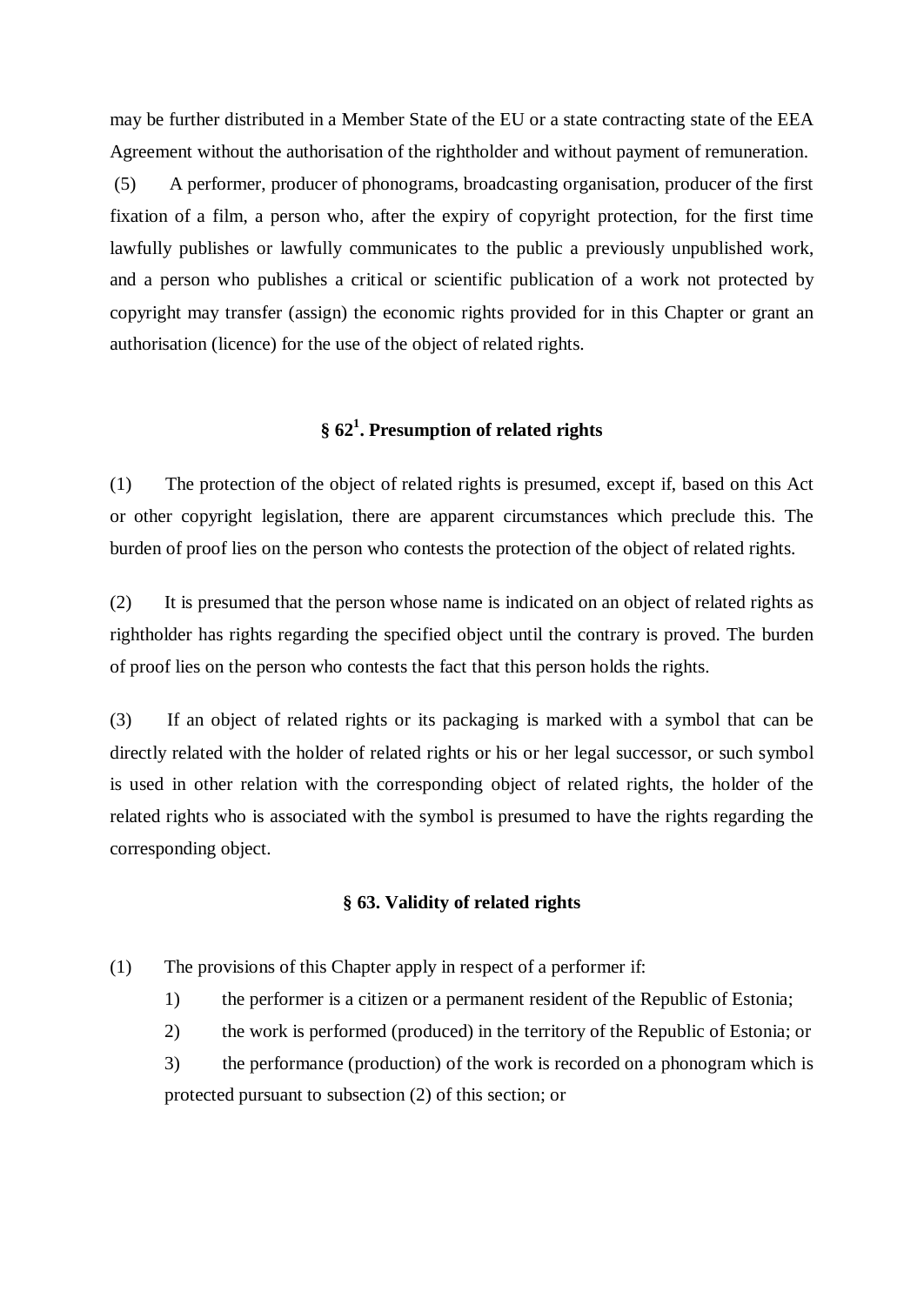4) the performance (production) of the work which is not recorded on a phonogram is included in a radio or television programme which is protected pursuant to subsection (3) of this section.

(2) The provisions of this Chapter apply in respect of a producer of phonograms if:

1) the producer of phonograms is a citizen or a permanent resident of the Republic of Estonia or a legal person located in the Republic of Estonia; or

2) the sounds were first fixed on a phonogram in the territory of the Republic of Estonia; or

3) the phonogram was first published in the territory of the Republic of Estonia. "Publication" means offering copies of a phonogram to the public in reasonable quantity.

(3) The provisions of this Chapter apply in respect of a broadcasting organisation if:

1) the registered office of the organisation is in the territory of the Republic of Estonia; or

2) the work is communicated by means of a transmitter which is located in the territory of the Republic of Estonia.

(4) The provisions of this Chapter apply in respect of citizens of foreign states and foreign legal persons pursuant to international agreements to which the Republic of Estonia is party.

## **§ 64. Definition of performer**

For the purposes of this Act, "performer" means an actor, singer, musician, dancer or another person or groups of persons who acts, sings, declaims, plays on an instrument or in any other manner performs literary or artistic works or works of folklore or supervises other persons upon the performance of works, or a person who performs in variety shows, circuses, puppet theatres, etc.

## **§ 65. Rights of performers**

Performers shall enjoy moral and economic rights in the performance (interpretation) of works.

## **§ 66. Moral rights of performers**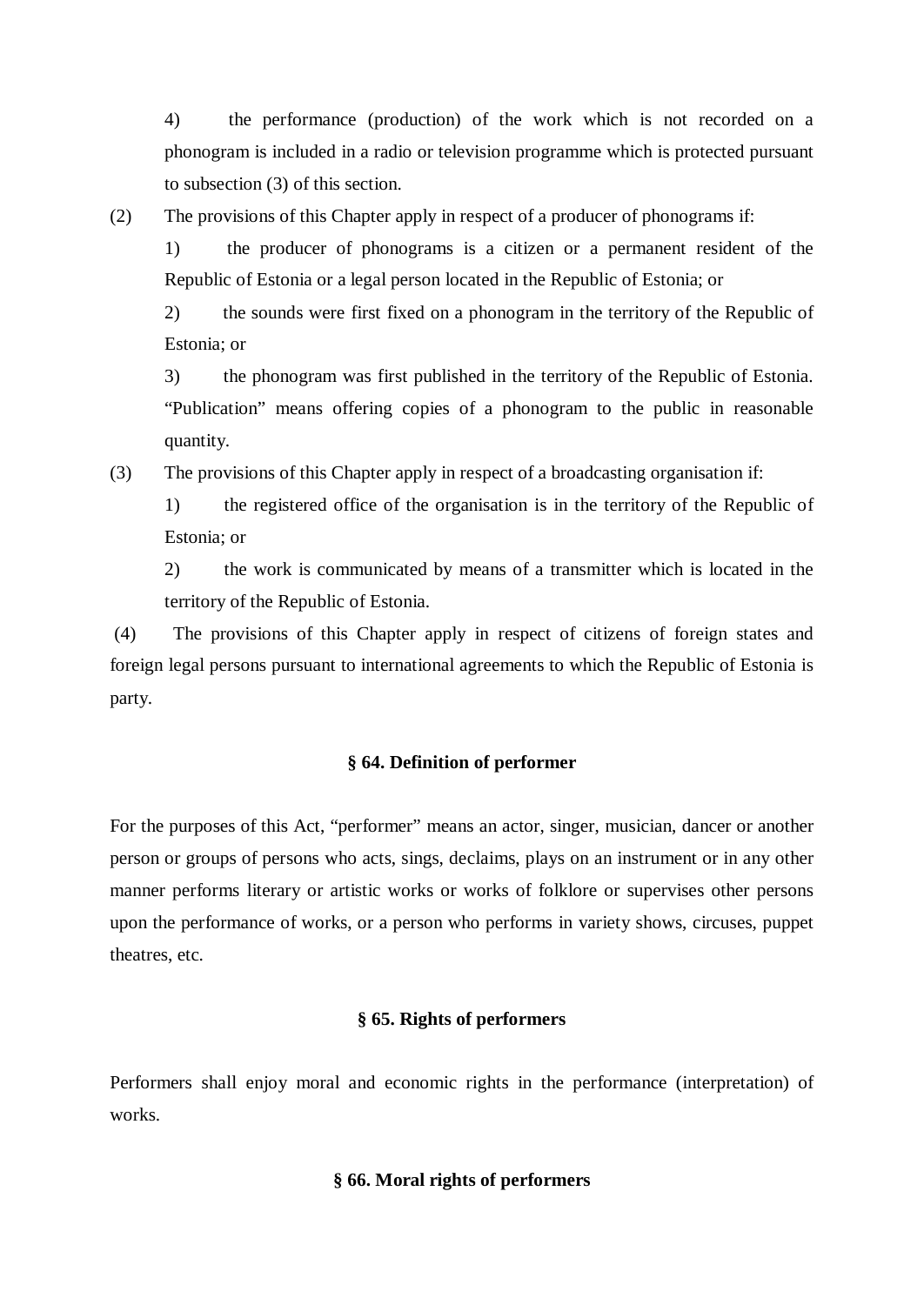A performer shall enjoy the following rights:

- 1) right of authorship of the performance;
- 2) right to a stage name;
- 3) right of inviolability of the performance;

4) right of protection of the performer's honour and reputation with respect to the performer's performance.

## **§ 67. Economic rights of performers**

(1) A performer has the exclusive right to use and to authorise or prohibit the use of the performance of a work and to obtain, for such use, remuneration agreed upon by the parties except in the cases prescribed by this Act and an agreement between the parties.

(2) The following is permitted only with the consent of the performer:

1) recording a performance which has previously not been fixed onto a record, audio or video tape, on film or in another manner;

2) the broadcasting of performances by radio, television or satellite, except in the cases where a recording of the performance is broadcast or the performance is retransmitted with the permission of the broadcasting organisation which first broadcast the performance;

3) directing of a performance at the public by whichever technical means outside the location of the performance except in the cases where a recording of the performance is communicated to the public or the performance is directed at the public by means of radio or television;

 $3<sup>1</sup>$ ) making the recording of a performance available to the public in such a way that persons may access the performance from a place and at a time individually chosen by them;

4) use of the sound and image of the performance separately if they are recorded together and form a single whole;

5) the direct or indirect, temporary or permanent, partial or total reproduction of the recording of a performance in any form or by any means;

6) the distribution of recordings to the public;

7) the rental and lending of the recording of a performance. The rental right shall transfer to the producer of an audiovisual work (subsection 33 (3)) upon the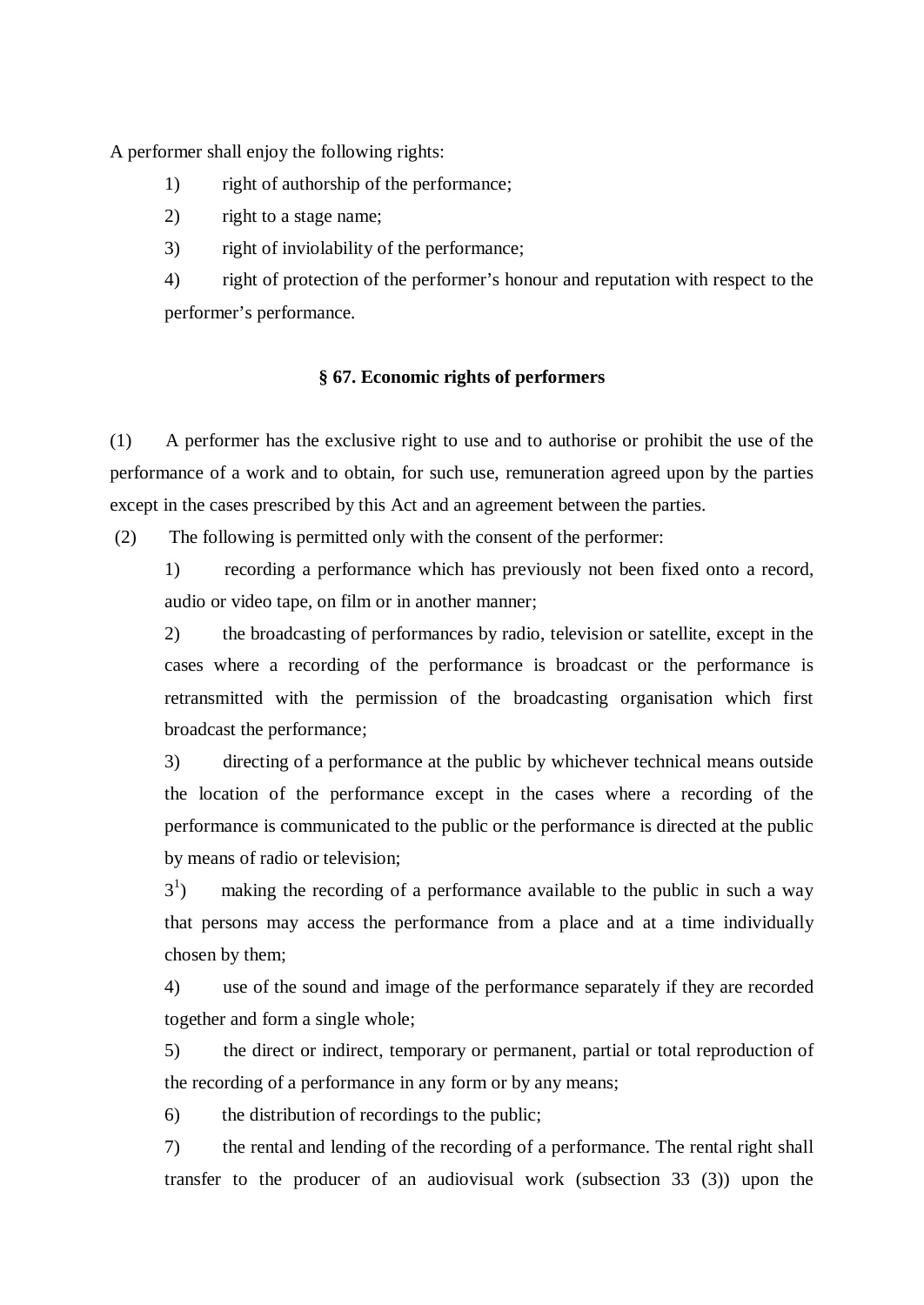conclusion of a corresponding individual or collective contract for the creation of an audiovisual work unless otherwise prescribed by contract. The performer shall retain the right to obtain equitable remuneration (subsection 68 (4)).

(3) The performer of a work may exercise the rights set out in subsection (2) of this section independently or through a collective management organisation.

(4) (Repealed - 21.01.99 entered into force 15.02.99 - RT I 1999, 10, 156)

(5) Upon performance of a work in the execution of direct duties, the economic rights of the performer are transferred to the employer only on the basis of a written agreement of the parties.

#### **§ 68. Authorisation to use performance**

(1) A prior written consent of the performer is required for the use of a performance.

(2) In order to use a work performed by a group of persons, the consent of all members of the group is required. The leader of an ensemble, a conductor, leader of a choir, director or another person authorised by the group of persons may grant an authorisation in the name of the group.

(3) Unless otherwise prescribed by contract:

1) an authorisation to broadcast the performance of a work on radio or television does not grant the broadcasting organisation the right to record the performance or grant an authorisation to broadcast the work to other organisations;

2) an authorisation to broadcast the performance of a work on radio or television and to fix the performance does not grant the broadcasting organisation the right to reproduce the recording;

3) an authorisation to record the performance of a work and to reproduce the recording does not grant the right to broadcast such recording or a copy thereof on radio or television.

(4) Where a performer has transferred (assigned) the right to rent the original or a copy of a phonogram or audiovisual work or has granted a licence therefor, or such transfer or grant of a licence may be presumed, the performer shall retain the right to obtain equitable remuneration for the rental. An agreement to waive the right to obtain equitable remuneration is void.

## **§ 69. Definition of producer of phonograms**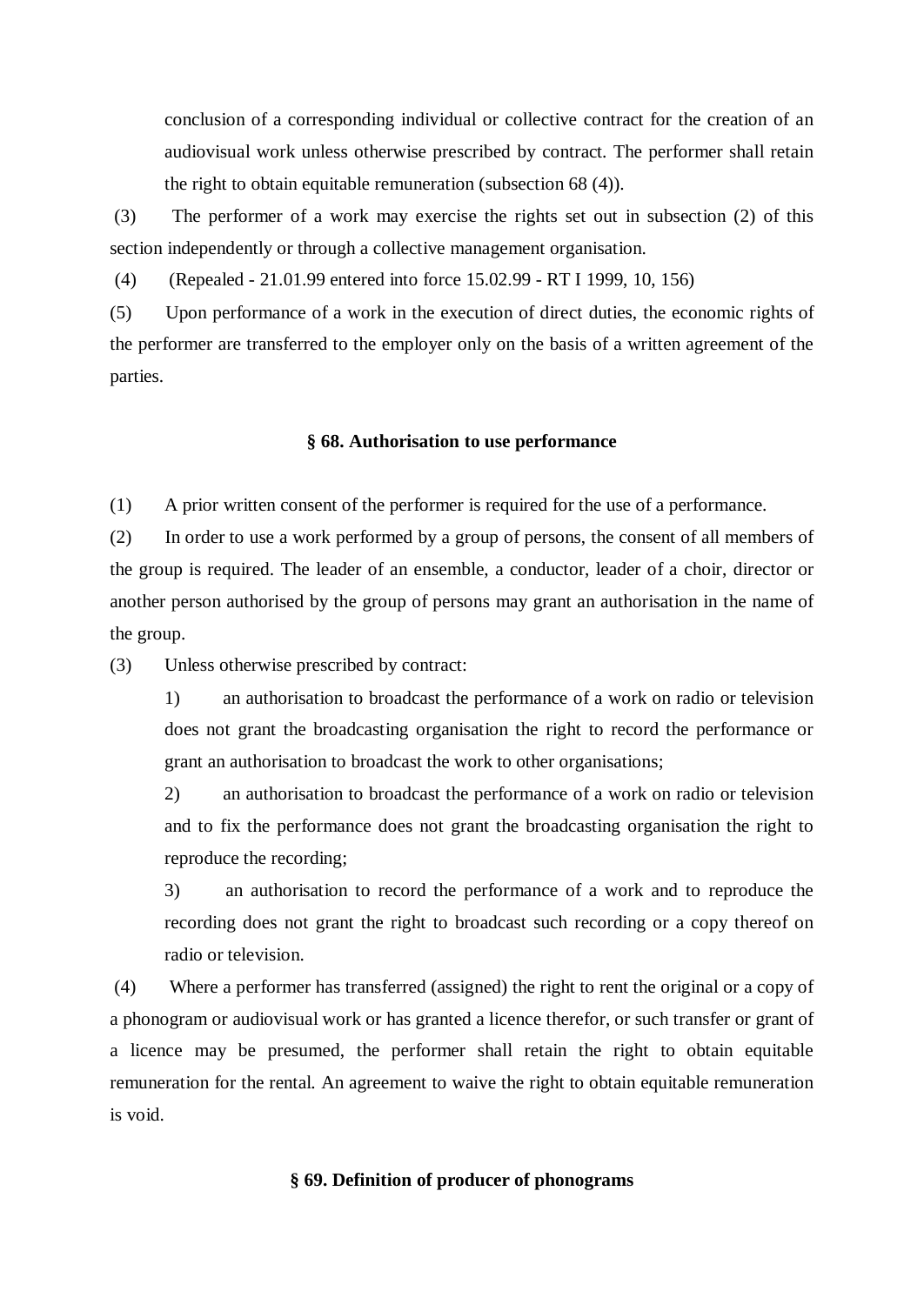For the purposes of this Act, a producer of a phonogram (sound recording) is a natural or legal person on whose initiative or responsibility a first legal recoding of the sound arising from the performance or other sound occurs.

### **§ 70. Rights of producers of phonograms**

(1) A producer of phonograms has the exclusive right to authorise or prohibit:

1) the direct or indirect, temporary or permanent, partial or total reproduction of the phonograms in any form or by any means;

- 2) the importation of copies of phonograms;
- 3) the distribution of phonograms to the public;
- 4) the rental or lending of copies of phonograms;

5) making the phonograms available to the public in such a way that persons may access the phonograms from a place and at a time individually chosen by them.

(2) The amount of remuneration for the use of a phonogram, the manner of and procedure for payment thereof shall be determined by an agreement between the producer of phonograms and a user thereof.

### **§ 71. Symbol of protection of phonogram**

In order to guarantee the rights of a producer of phonograms and of the performers whose works are recorded on a phonogram, the producer of phonograms has the right to mark recordings made for commercial purposes or containers thereof with the symbol P (P in a circle) together with the year of the first publication of the phonogram added thereto. The name of the producer of phonograms and the principal performers of the work recorded, if these are not directly indicated on the phonogram or the container thereof, shall be added to the said symbol.

#### **§ 72. Remuneration for use of phonogram**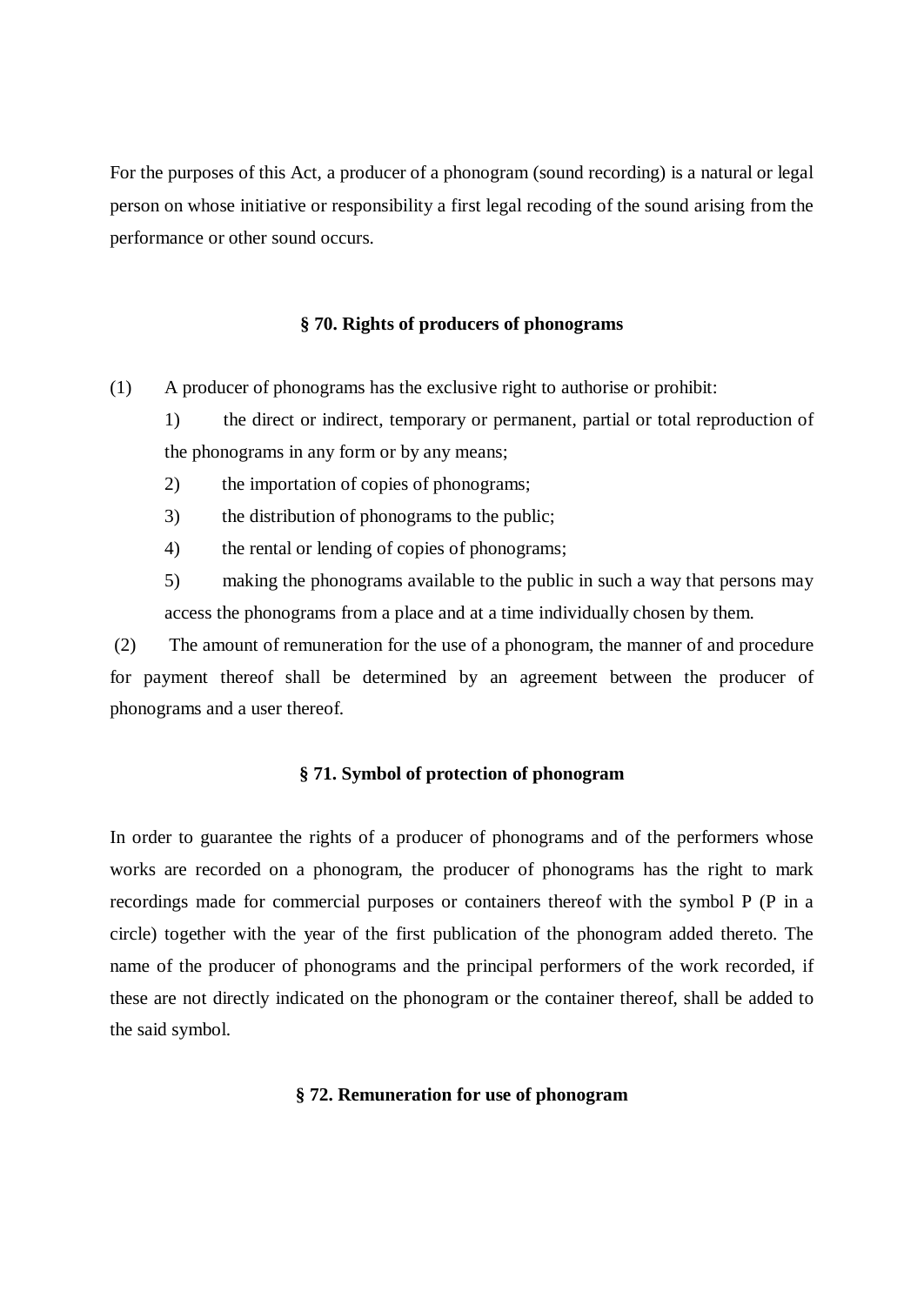(1) If a phonogram published for commercial purposes or a reproduction thereof is used for communication to the public, the performer and the producer of phonograms are entitled to obtain equitable remuneration.

(2) The remuneration is paid by a person who communicates the phonogram published for commercial purposes to the public.

(3) The remuneration shall be paid in equal proportions as a single payment to the performer and the producer of phonograms unless otherwise prescribed in an agreement between the performer and the producer of phonograms.

### **§ 73. Rights of broadcasting organisations**

(1) Broadcasting organisations have the exclusive right to authorise or prohibit:

1) retransmission of their broadcasts;

2) recording of their broadcasts;

3) direct or indirect, temporary or permanent, partial or total reproduction of recordings of their broadcasts in any form or by any means;

4) communication of broadcasts to the public if such direction occurs in places open to the public against payment of an entrance fee;

 $4^{1}$ ) making recordings of their broadcasts available to the public in such a way that persons may access the broadcasts from a place and at a time individually chosen by them;

5) distribution of recordings of their broadcasts to the public.

 $\left(1\right]$ ) The rights provided for in subsection (1) of this section do not depend on whether the broadcast is communicated or retransmitted by wire or over the air, including by cable network or satellite.

(2) The amount of remuneration for the use of a recording of broadcasts, the manner of and procedure for payment thereof shall be determined by an agreement between the broadcasting organisation and a user.

(3) The rights provided for in subsection (1) of this section do not extend to a cable operator who retransmits by cable the broadcasts of broadcasting organisations.

# **§ 73 1 . Rights of producers of first fixations of films**

(1) Producers of first fixations of films have the exclusive right to authorise or prohibit: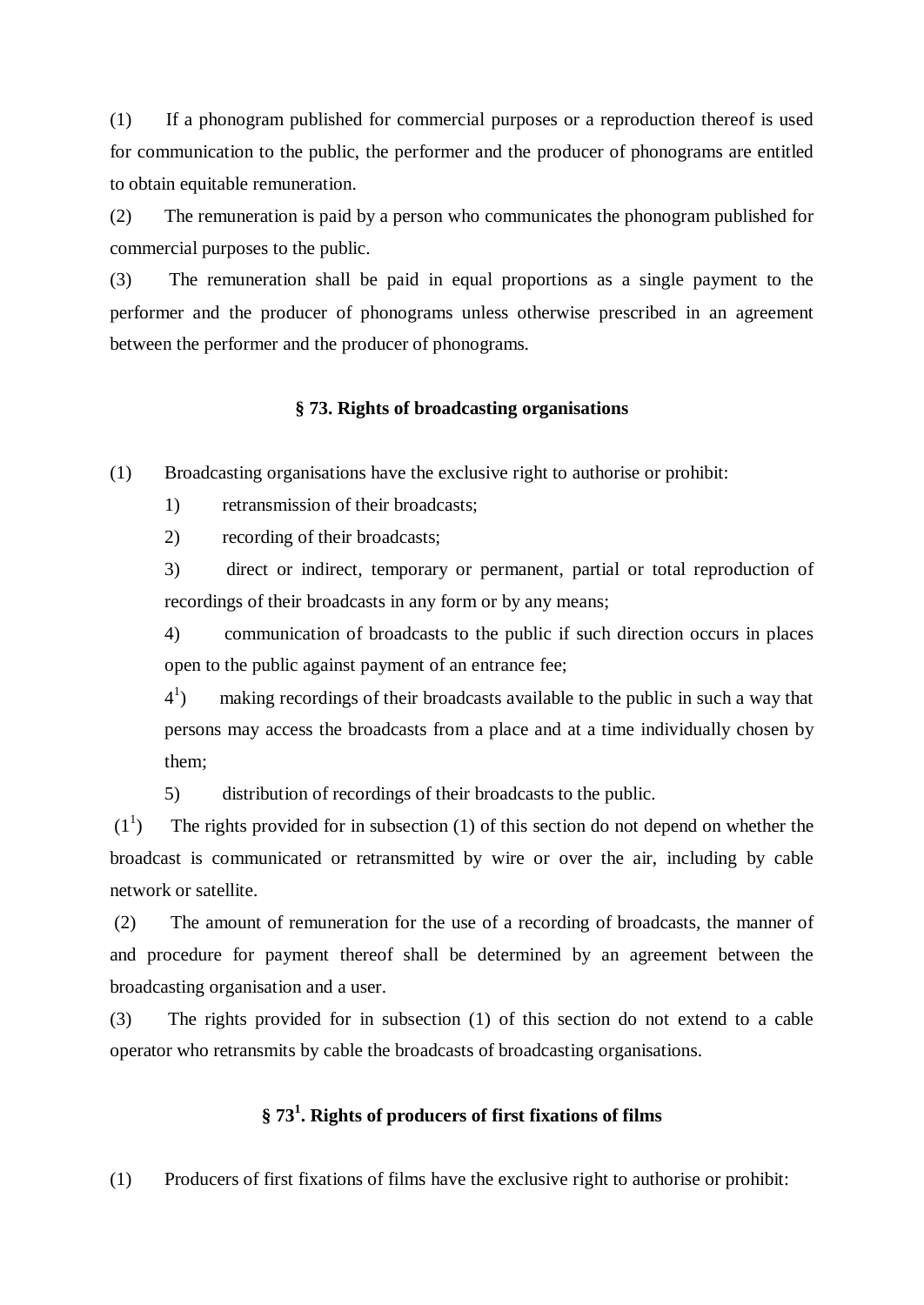1) direct or indirect, temporary or permanent, partial or total reproduction of the originals or copies of their films in any form or by any means;

2) distribution of the originals or copies of their films to the public;

3) rental or lending of the originals or copies of their films;

4) making available the originals or copies of their films in a manner that persons can use the films in the place and at the time of their individual choice.

(2) (2) For the purposes of this section, "films" mean audiovisual works or moving images whether or not accompanied by sound which are not works.

## **§ 74. Duration of related rights**

(1) The rights prescribed in this Chapter shall not expire before the end of a period of fifty years:

1) for the performer, as of the first performance of a work. If a recording of the performance is lawfully published or lawfully communicated to the public within this period, the rights of the performer shall expire in fifty years as of the date of such publication or communication to the public, whichever is the earliest;

2) for the producer of phonograms, as of the first fixation of a phonogram. If a recording of the phonogram is lawfully published within this period, the rights of the producer of phonograms shall expire in fifty years as of the date of the first lawful publication. If, during the term specified in the first sentence, no lawful publication has occurred and the phonogram has been lawfully communicated to the public, the specified rights shall expire in fifty years as of the date of the first lawful communication to the public;

3) for the broadcasting organisation, as of the first transmission of a broadcast, regardless of whether the broadcast is transmitted or retransmitted by wire or over the air, including by cable network or satellite;

4) for the producer of the first fixation of a film, as of the first fixation of the film. If the film is lawfully published or lawfully communicated to the public within this period, the rights of the producer of the first fixation shall expire in fifty years as of the date of such publication or communication to the public, whichever is the earliest.

(2) The term of protection commences from the first of January of the year following the year when the acts specified in subsection (1) of this section are performed.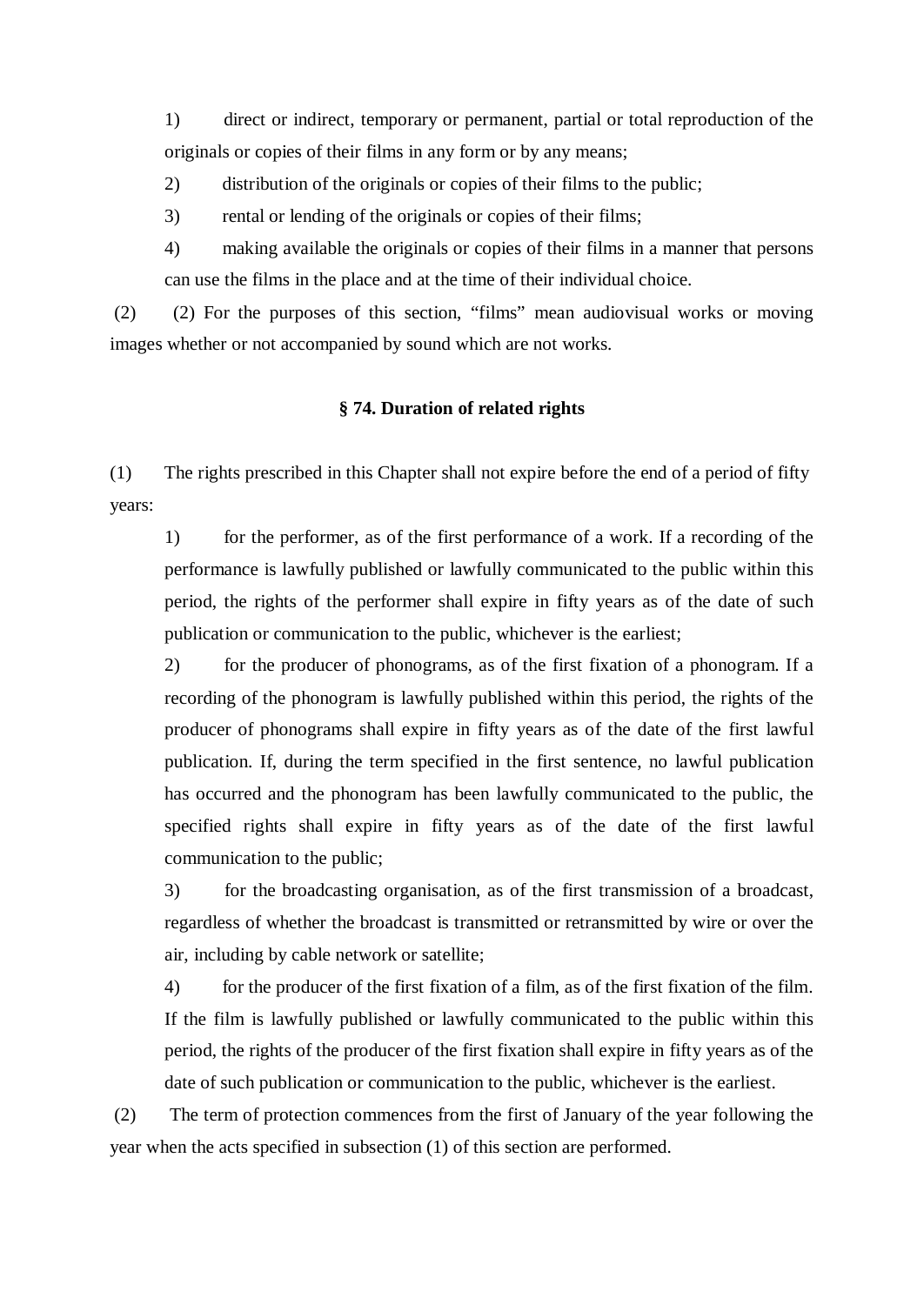(3) Within the term of protection specified in this section, the economic rights related to copyright shall be transferred by way of succession.

(4) The authorship and stage name of a performer and the honour and reputation of the performer shall be protected without a term.

# **§ 74 1 . Related rights in previously unpublished works and critical or scientific publications**

(1) A person who, after the expiry of copyright protection, for the first time lawfully publishes or lawfully communicates to the public a previously unpublished work shall benefit from a protection equivalent to the economic rights of the author  $(\S 13)$ , within twenty-five years from the time when the work was first published or communicated to the public.

(2) A person who publishes a critical or scientific publication of a work unprotected by copyright has rights to the publication equivalent to the economic rights of an author (§ 13), within thirty years from the time when the publication was first published.

## **§ 75. Limitation of related rights**

(1) Without the authorisation of a performer, producer of phonograms, broadcasting organisation, producer of the first fixation of a film and a person who, after the expiry of copyright protection, for the first time lawfully publishes or lawfully directs at the public a previously unpublished work or of a person who publishes a critical or scientific publication of a work unprotected by copyright, and without payment of remuneration, it is permitted to use the performance, phonogram, radio or television broadcast or recordings thereof, or the film, including by reproduction:

1) for private use by natural persons, taking account of the provisions of §§ 26 and 27 of this Act and on condition that such reproduction is not carried out for commercial purposes;

2) for the purpose of illustration for teaching or scientific research to the extent justified by the purpose and on condition that such use is not carried out for commercial purposes and on condition that the source is indicated, if possible;

3) if short excerpts are used in connection with the reporting of current events to the extent justified by the informational purposes to be achieved and on condition that the source is indicated, if possible;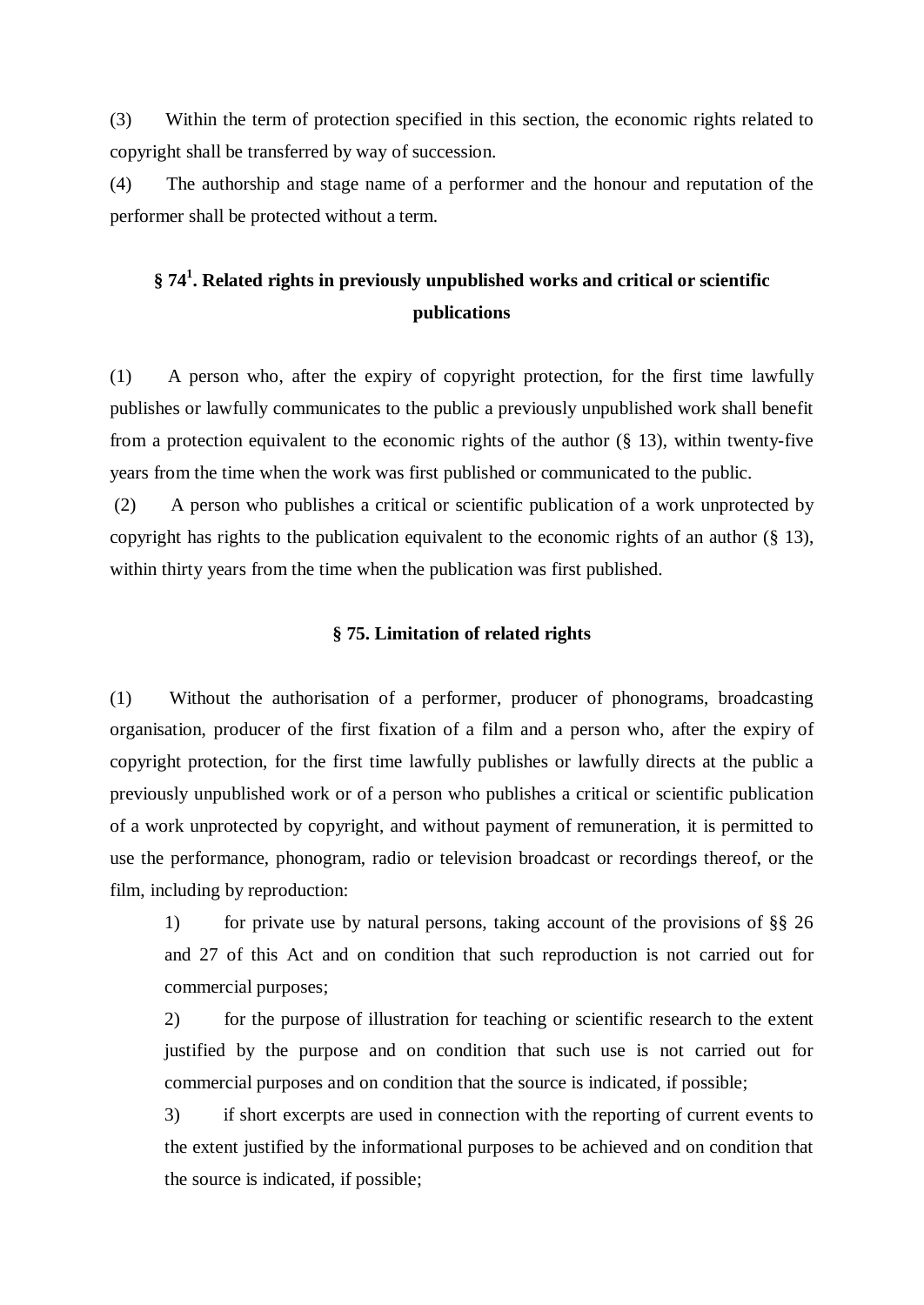4) if short excerpts (quotations) from an object of related rights which is lawfully published are used for informational purposes and to the extent justified by the informational purposes to be achieved and the obligation to convey the meaning of the whole performance, phonogram, radio or TV broadcast or film accurately is observed and on condition that the source is indicated, if possible;

5) for an ephemeral recording of the performance, broadcast or phonogram by a broadcasting organisation and for reproduction thereof by means of its own facilities and for the purpose of its own broadcasts, provided that the broadcast organisation has received an authorisation to broadcast the performance, broadcast or phonogram from the rightholder beforehand or the transmission or retransmission of the performance, broadcast or phonogram by the broadcast organisation is lawful on another basis. Such recordings and reproduction thereof (copies) shall be destroyed after thirty days from their making, except for one copy which may be preserved as an archive copy under the conditions set out in subsection 23 (3) of this Act;

6) in other cases where the rights of authors of works are limited pursuant to Chapter IV of this Act.

(2) The free use prescribed in this section is permitted only on the condition that that this does not conflict with normal use and does not unreasonably harm the legitimate interests of holders of related rights.

# **Chapter VIII 1**

### **Rights of makers of databases**

# **§ 75 1 . Purpose of this Chapter**

The purpose of this Chapter is to provide independent protection for databases by establishing special rights for makers of databases to protect investments made by them.

# **§ 75 2 . Definition of database**

For the purposes of this Chapter, "database" means a collection of works, data or other economics arranged in a systematic or methodical way and individually accessible by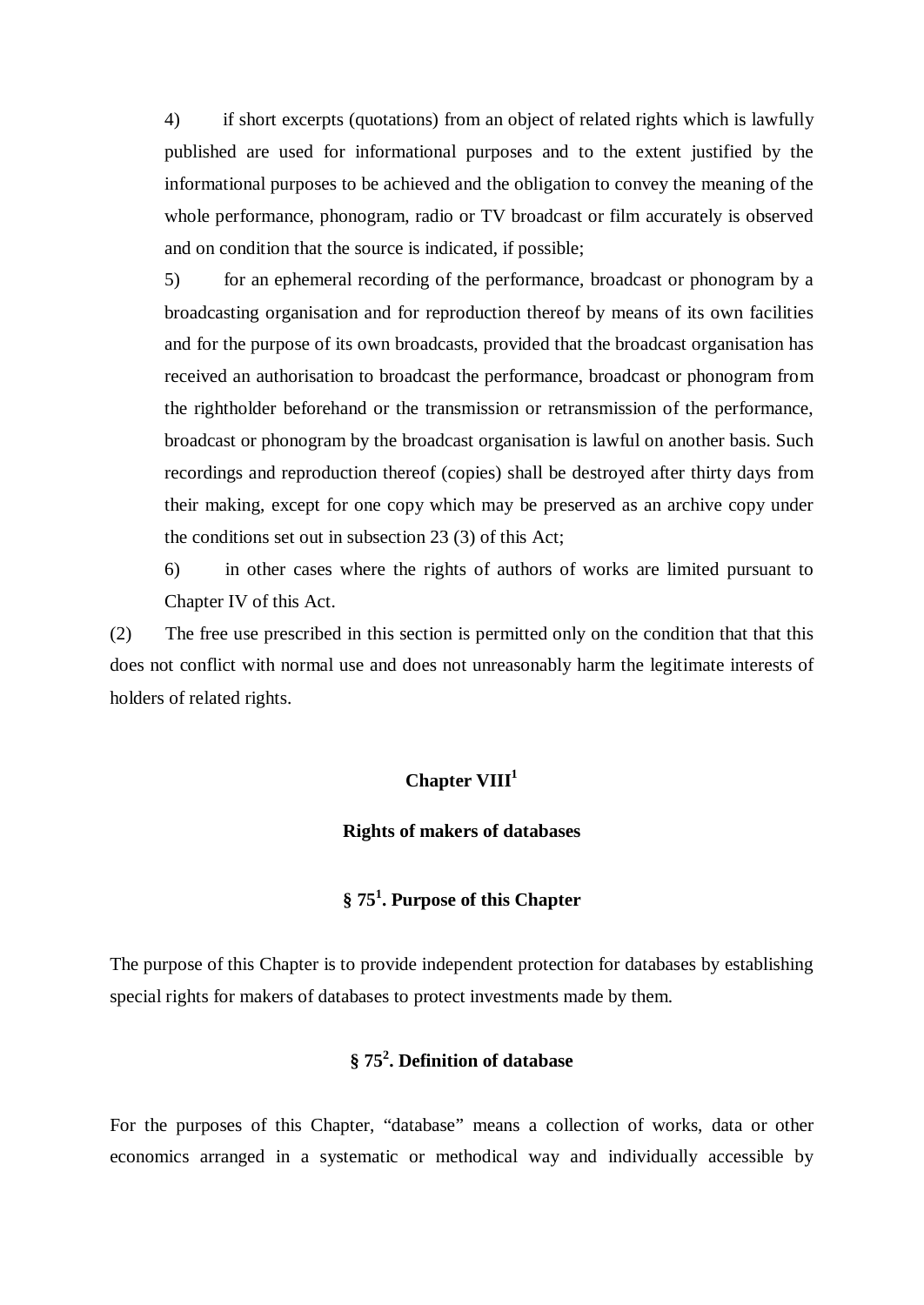electronic or other means. The definition of database does not cover computer programs used in the making or operation thereof.

# **§ 75 3 . Maker of database**

(1) The maker of a database is a person who has made a substantial investment, evaluated qualitatively or quantitatively, in the collecting, obtaining, verification, arranging or presentation of data which constitutes the contents of the database.

(2) The provisions of this Chapter apply if:

1) the maker of a database or rightholder is a citizen or permanent resident of the Republic of Estonia;

2) the maker of a database or rightholder is a company which is founded in accordance with the law of the Republic of Estonia and has its registered office, central administration or principal place of business within the territory of the Republic of Estonia. If such company has only its registered office in the territory of the Republic of Estonia, its operations must be genuinely linked on an ongoing basis with the economy of Estonia;

3) a database must be protected in accordance with an international agreement of the Republic of Estonia.

# **§ 75 4 . Rights of makers of databases**

(1) The maker of a database has the exclusive right to authorise or prohibit the use of the database in the manner prescribed in subsection (2) of this section and to obtain remuneration agreed between the parties for such use, except in the cases prescribed in this Chapter or by agreement of the parties.

(2) The following is permitted only with the authorisation of the maker of a database:

1) extractions from the database or from a substantial part thereof. "Extraction" means the permanent or temporary transfer of all or a substantial part of the contents of a database to another medium by any means or in any form;

2) re-utilisation of the database or a substantial part thereof. "Re-utilisation" means any form of making available to the public all or a substantial part of the contents of a database by the distribution of copies, by renting, by on-line or other forms of transmission.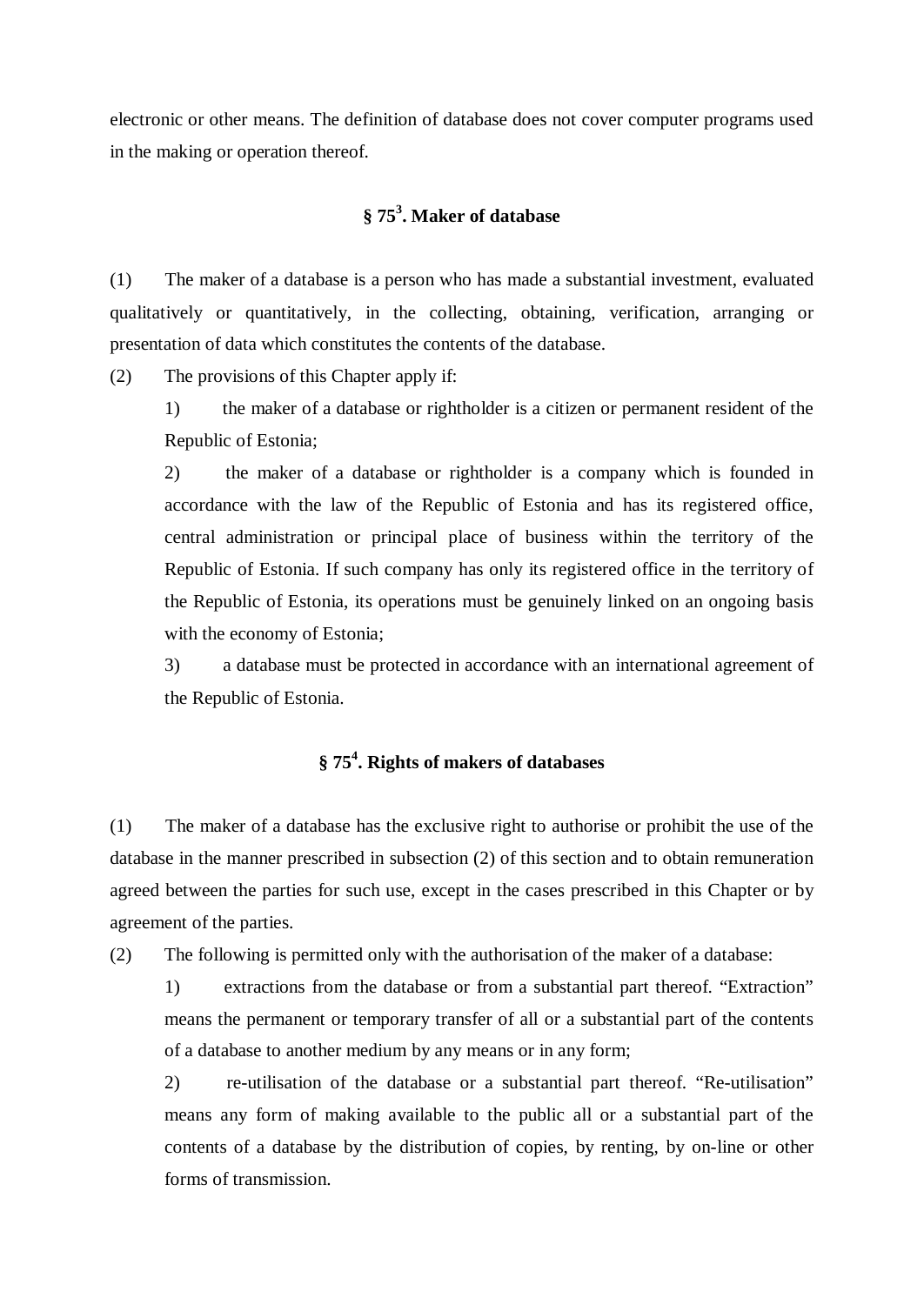(3) The first sale of a copy of a database by the maker of the database or with the latter's authorisation shall exhaust the right of the maker of the database to control the resale of the database or the copy as provided for in clause (2) 2) of this section.

(4) The exclusive right specified in subsection (2) of this section shall belong to the maker of a database irrespective of the eligibility of that database or the contents thereof for protection by this Act or under other legislation.

(5) Public lending is not an act of extraction or re-utilisation of a database or a substantial part thereof.

(6) The maker of a database may transfer (assign) the right provided for in subsection (2) of this section or grant an authorisation (licence) for the exercise of such right. In such cases, the provisions of Chapter VII of this Act shall apply.

# **§ 75 5 . Rights and obligations of lawful users of databases**

(1) A lawful user of a database which is made available to public in whatever manner has the right to make extractions and to re-utilise insubstantial parts of its contents, evaluated qualitatively or quantitatively, for any purposes whatsoever. Where the person is authorised to use only part of the database in the manner provided for in this subsection, the provisions of this subsection shall apply only to that part.

(2) A lawful user of a database which is made available to the public in whatever manner shall not prejudice the copyright or related rights in the works or other economics contained in the database.

(3) A lawful user of a database which is made available to the public in whatever manner shall not perform acts that conflict with normal use of the database or unreasonably prejudice the legitimate interests of the maker of the database.

(4) Any contractual provisions which prejudice the exercise of the rights provided for in this section by a lawful user of a database are void.

# **§ 75 6 . Limitation to rights of makers of databases**

A lawful user of a database which is lawfully made available to the public in whatever manner may, without the authorisation of its maker and without payment of remuneration, extract or re-utilise a substantial part of the database in the case of:

1) extraction for private purposes of the contents of a non-electronic database;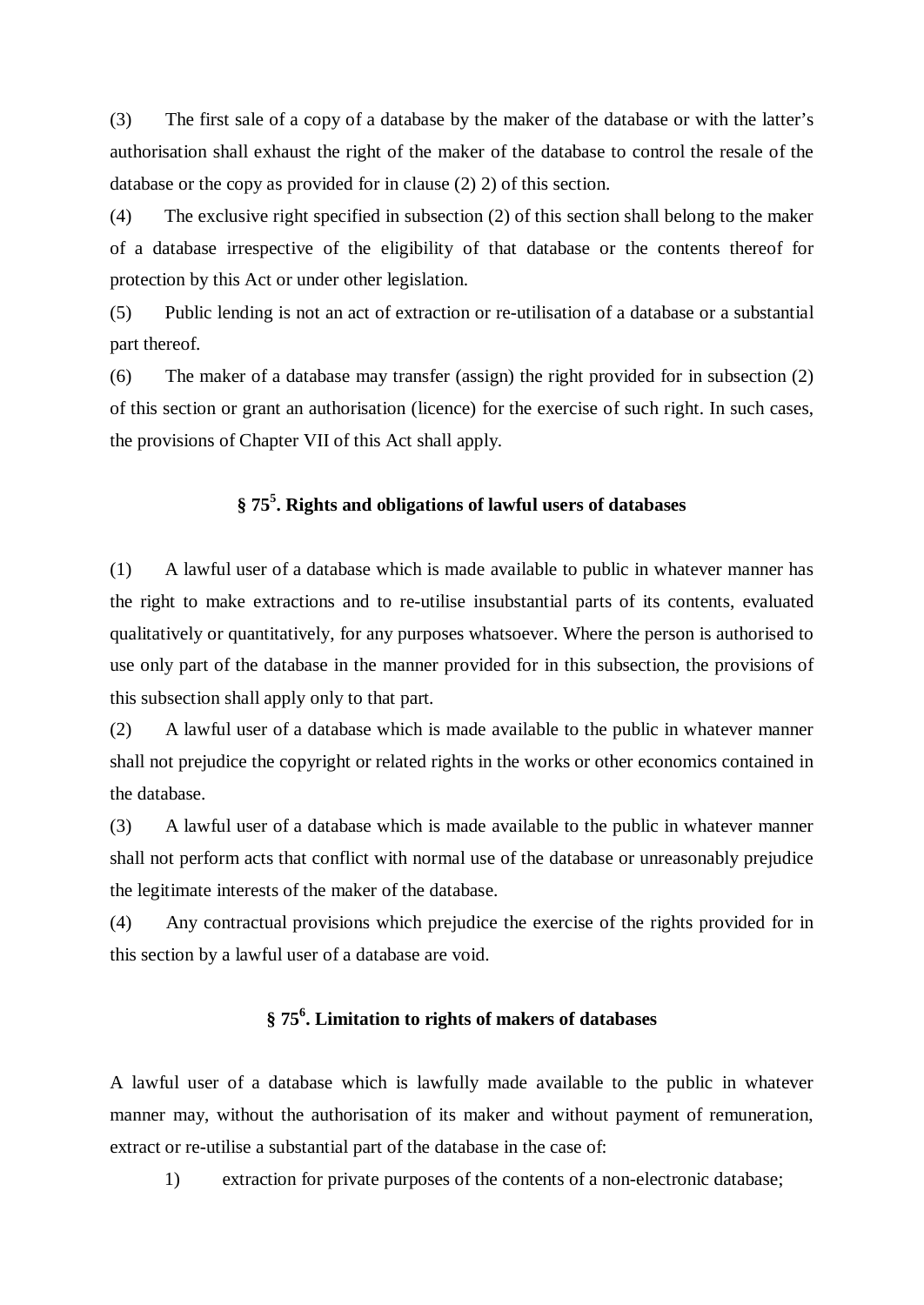2) extraction for the purposes of illustration for teaching or scientific research, as long as the source is indicated and to the extent justified by the non-commercial purpose to be achieved;

3) extraction or re-utilisation for the purposes of public security or an administrative or judicial procedure to the extent justified by the purposes of public security or an administrative or judicial procedure.

# **§ 75 7 . Term of protection of rights of makers of databases**

(1) The rights of the maker of a database shall run from the date of completion of the database, which is the date on which the making of the database is completed.

(2) The term of protection of the rights of the maker of a database shall expire in fifteen years from the first of January of the year following the date when the database was completed.

(3) If a database is made available to the public in whatever manner within the period provided for in subsection (2) of this section, the term of protection of the rights of the maker of the database shall expire in fifteen years from the first of January of the year following the date when the database was first made available to the public.

(4) If there is a substantial change, evaluated qualitatively or quantitatively, to the contents of a database, including any substantial change resulting from additions, deletions or alterations, which would result in the database being considered to be a substantial investment, evaluated qualitatively or quantitatively, the rights of the maker of the changed database shall expire in fifteen years from the making of corresponding changes. In such case, the term shall be calculated pursuant to the procedure provided for in subsection (2) or (3).

### **Chapter IX**

### **Collective Exercise of Rights**

#### **§ 76. Collective management organisation**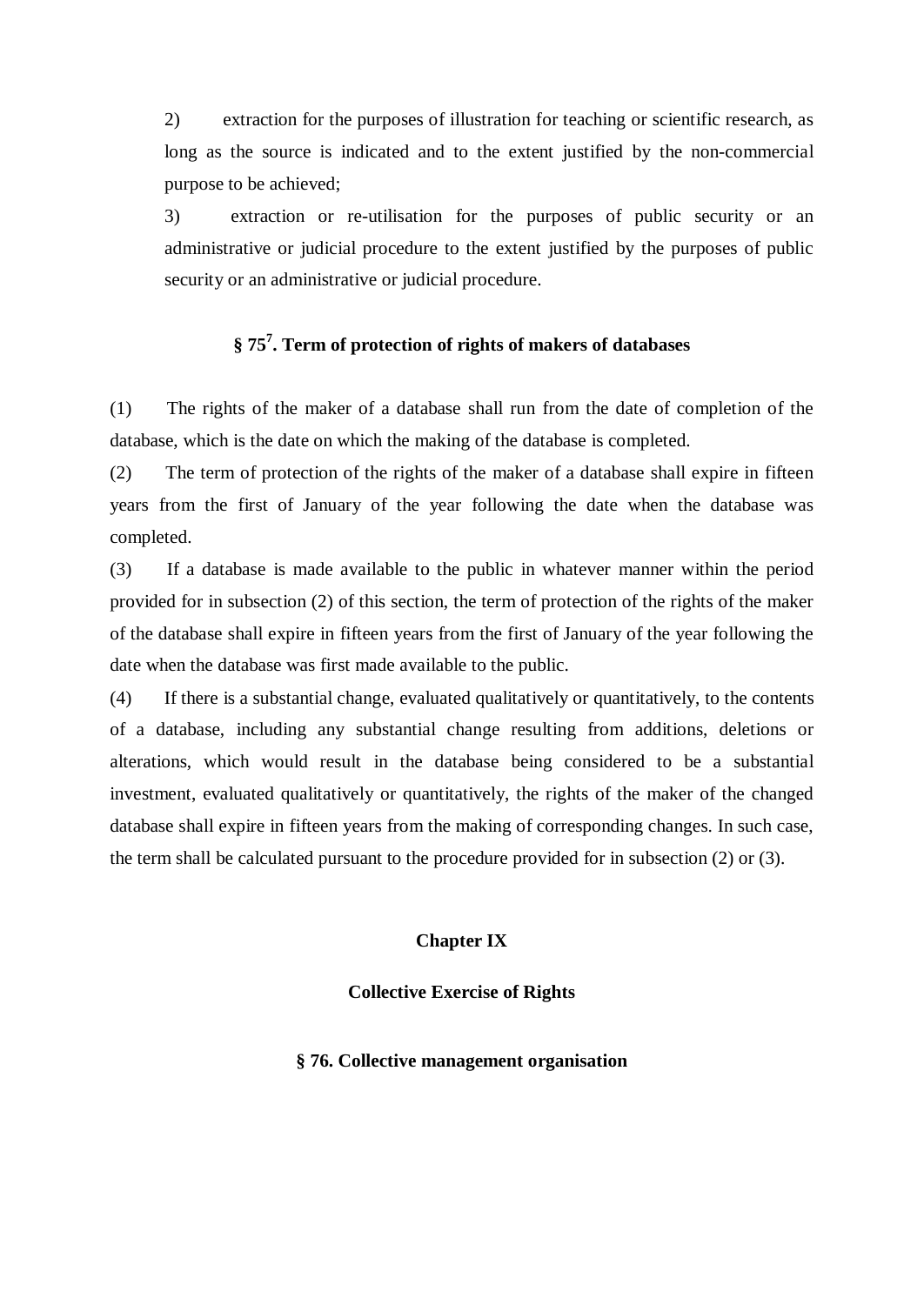(1) Authors, performers, producers of phonograms, broadcasting organisations and other holders of copyright and related rights have the right to establish collective management organisations.

(2) A collective management organisation shall be a non-profit association which is founded, operates or is dissolved pursuant to the Non-profit Associations Act with the specifications arising from this Act.

(3) Exercise of rights by collective management organisations is mandatory upon cable retransmission of a work or an object of related right and in the cases specified in subsections 14 (6) and (7), §§ 15 and 27 and subsection 68 (4) of this Act.

(4) Subsection (3) of this section does not apply upon cable retransmission of a work or an object of related right if the holder of the rights is a broadcasting organisation.

(5) A collective management organisation is has the right to obtain necessary information concerning the use of works and objects of related rights from all persons in public law and private law.

### **§ 77. Principles and methods of activities of collective management organisations**

(1) Collective management organisations shall exercise and protect the economic and personal non-economic rights of their members pursuant to the procedure prescribed in their articles of association and membership contracts, including:

1) give their consent to the use of works or objects of related rights (performances, phonograms, radio or television broadcasts or programmes) by concluding corresponding contracts with users;

2) determine the amount of author's remuneration, licence fees, performer's fees or any other remuneration, by way of conducting negotiations if necessary;

3) collect and pay remuneration for the use of works or objects of related rights;

4) establish and manage foundations to improve the conditions necessary for the creative activities of Estonian authors and performers, provide social guarantees for them and promote their works abroad;

5) protect and represent the rights of authors and holders of related rights in court and other institutions;

6) promote other activities in the field of exercise of copyright and related rights in accordance with an authorisation granted by authors or holders of related rights.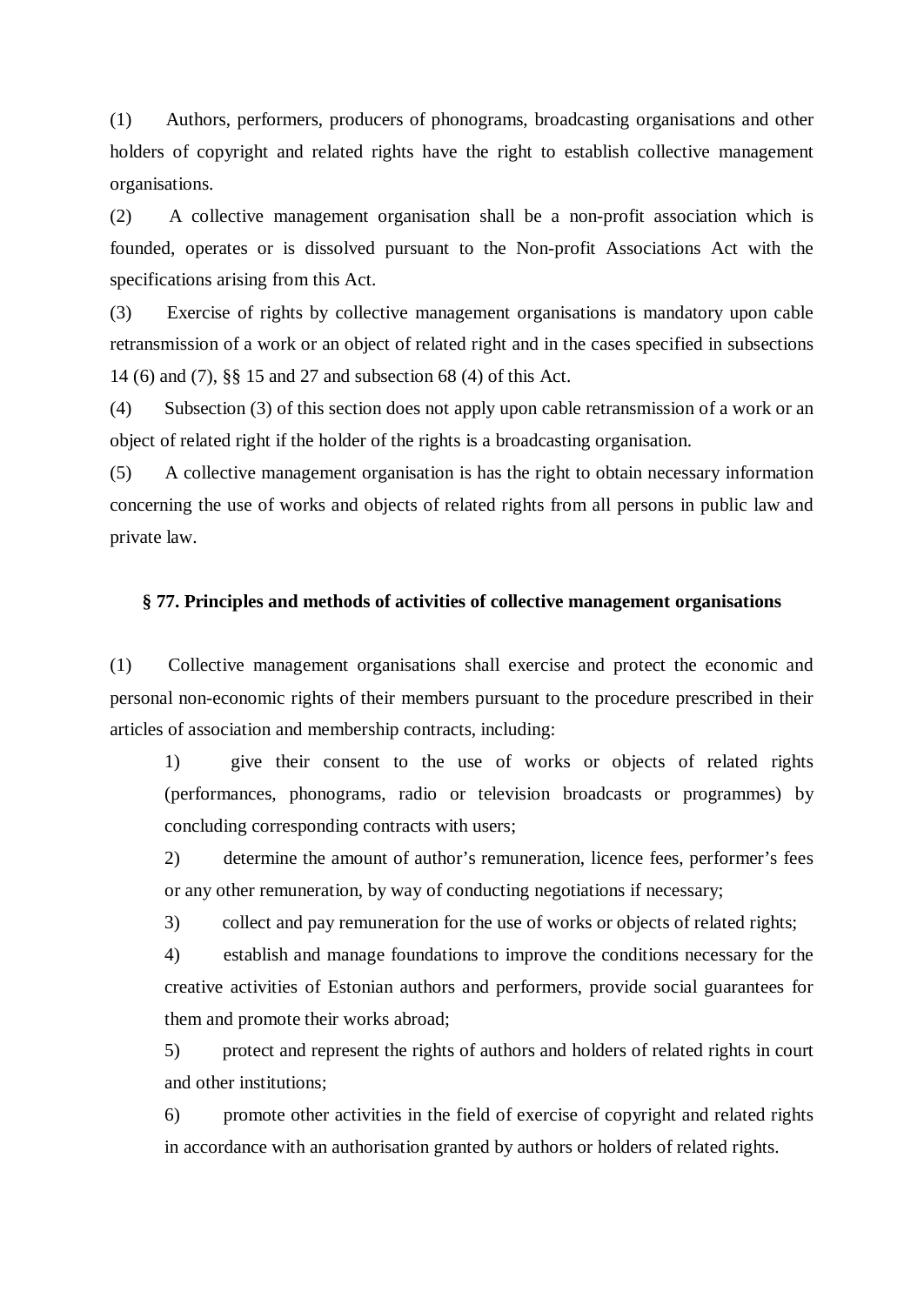(2) Under a corresponding contract or in the cases provided by law, collective management organisations may also represent authors and holders of related rights who are not members of these organisations.

(3) During the period when a collective management organisation has, pursuant to law or contract, the right to represent authors or holders of related rights, the authors or holders of related rights cannot exercise such rights themselves.

(4) In the cases of evident violations of the rights and legitimate interests of authors or holders of related rights, collective management organisations have the right to represent all authors or holders of related rights without authorisation.

 $(4^1)$ ) Subsection (4) of this section does not apply in the conducting of proceedings concerning a violation of the retransmission right of a broadcasting organisation committed in cable distribution network.

(5) Collective management organisations shall represent foreign authors and holders of related rights under contracts entered into directly with them or bilateral or multilateral agreements concluded with foreign collective management organisations or on the basis of membership.

### **§ 78. Guarantees for members of collective management organisations**

In order to prevent unlawful and unjustified limitations to copyrights and related rights:

1) all decisions on remuneration (author's remuneration, licence fees, performers' fees or any other fees) and the percentage deducted from such fees to cover administrative expenses of a collective management organisation (commission), methods of collection, distribution and payment of fees, as well as the use of collected fees for social or cultural purposes, for the foundation of foundations or other purposes relating to the common interests of members of a collective management organisation shall be adopted by the general meeting of the collective management organisation or by members authorised by them (meeting of representatives or of the central administration);

2) remuneration collected shall be distributed among authors and holders of related rights as proportionately as possible subject to the actual use of the works after deducting from the fees the percentage jointly determined by the members of the organisation to cover administrative expenses and for other purposes prescribed in clause 1) of this section;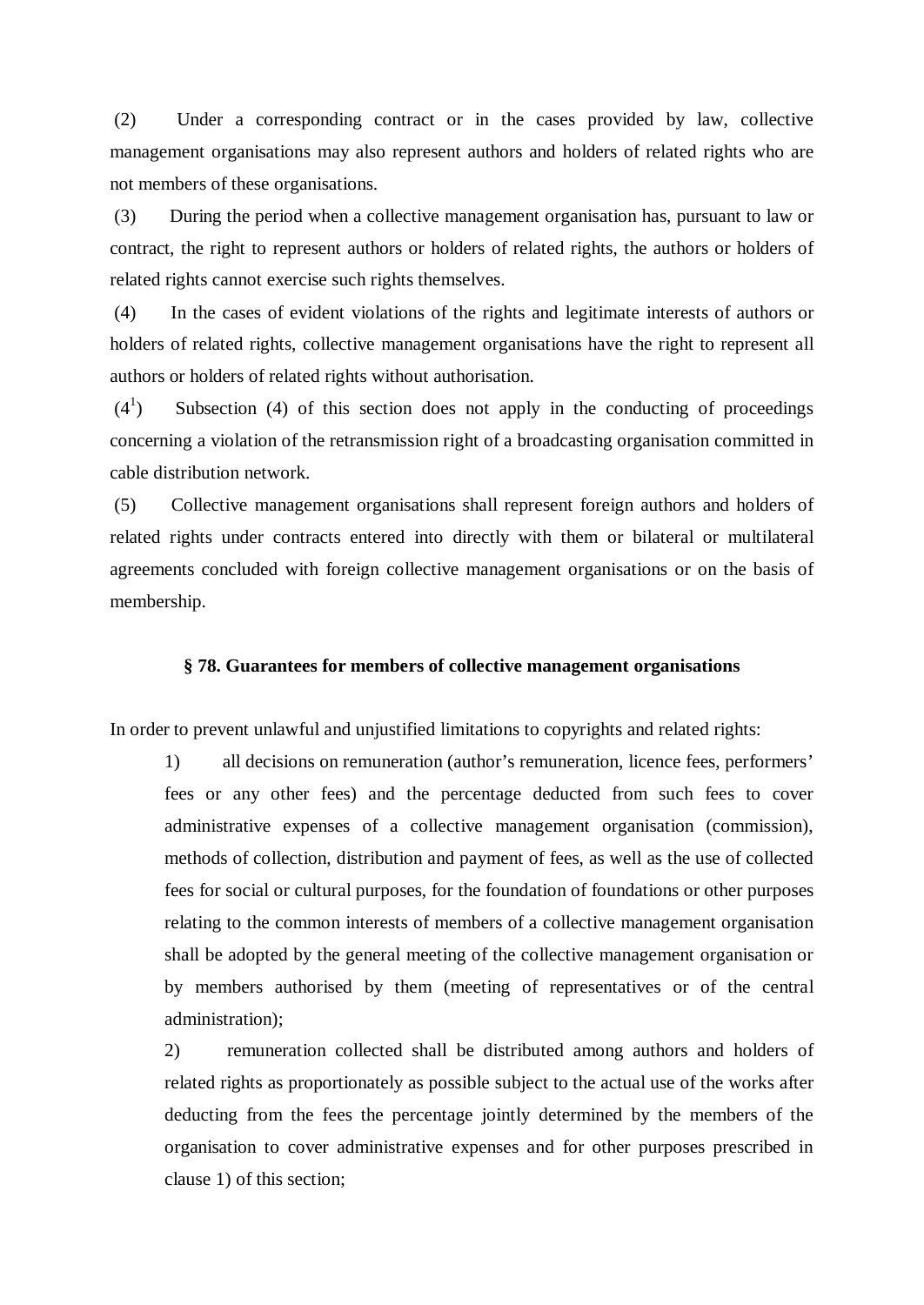3) the members of a collective management organisation shall have access to regular and complete information concerning all activities of the organisation and the use of their works and the remuneration to be obtained by them;

4) the same rules apply to foreign authors and holders of related rights as to Estonian authors and holders of related rights;

5) foreign collective management organisations with whom bilateral or multilateral agreements have been concluded shall, at their request, receive all necessary information concerning management of the rights of their authors and holders of related rights in Estonia.

### **§ 79. Exercise of right of retransmission via cable network**

(1) If the holder of the right does not conclude a contract with a collective management organisation for the exercise of the right of retransmission via cable network, the organisation representing holders of rights of the same category is authorised to represent the rightholder.

(2) If there are several collective management organisations specified in subsection (1) of this section, the rightholder is free to choose which of the organisations is authorised to manage the rightholder's rights.

(3) A rightholder represented pursuant to subsection (1) of this section has the same rights and obligations as the rightholder who is represented by a collective management organisation pursuant to a membership contract or another corresponding contract.

(4) Under a contract between a cable operator and a collective management organisation, a rightholder represented pursuant to subsection (1) of this section may claim the rightholder's rights and performance of obligations corresponding to the rights within three years as of the date of retransmission of the radio or television broadcast which includes the work.

(5) Subsection (1) of this section does not apply to broadcasts of broadcasting organisations.

# **§ 79 1 . Exercise of right of communication by satellite**

(1) Section 79 of this Act applies to communication of a work by satellite if the communication of the work to the public by a broadcasting organisation by satellite simulcasts a terrestrial broadcast by the same broadcaster.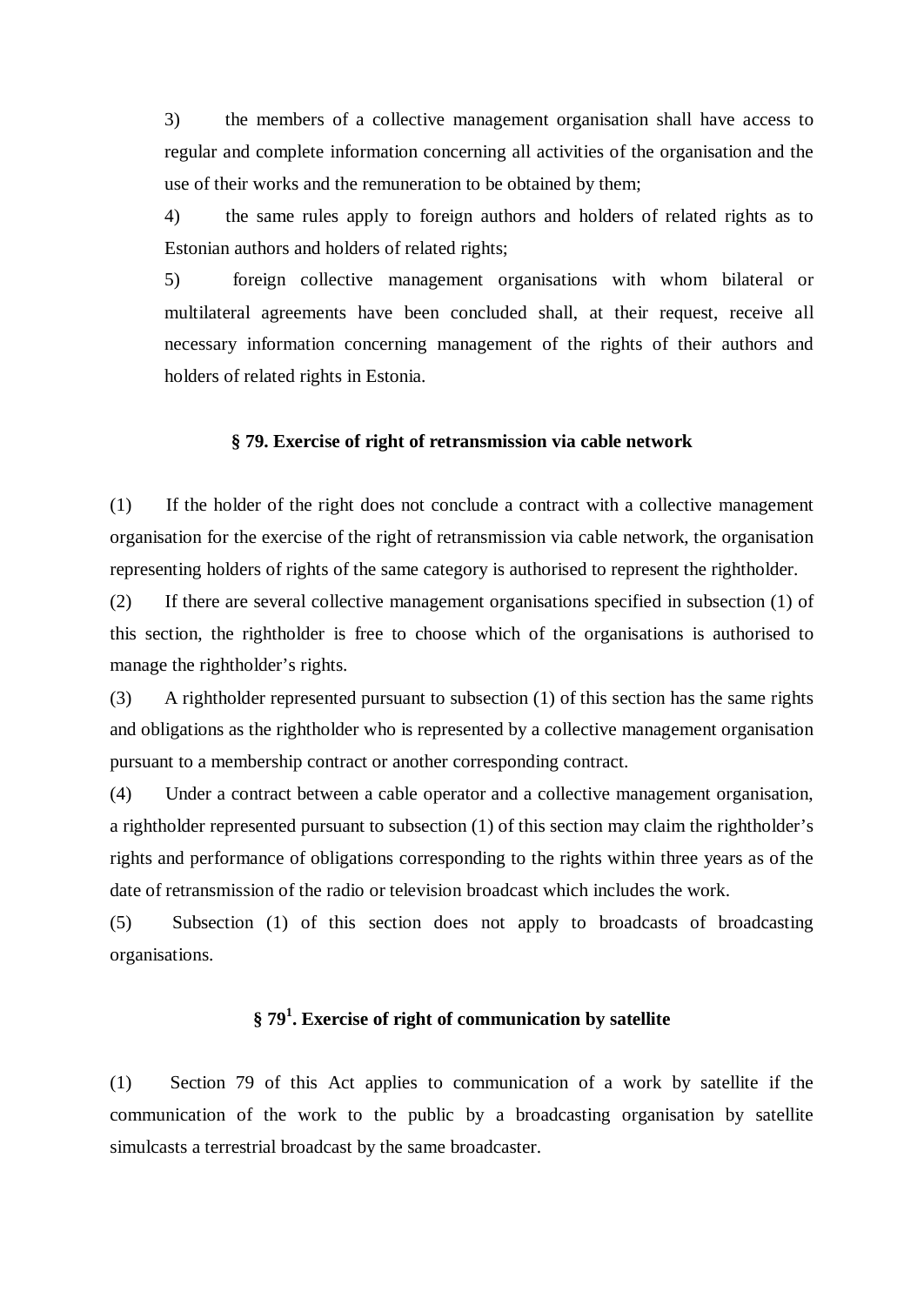(2) The holder of right represented by a collective management organisation pursuant to the procedure provided for in § 79 of this Act has at any time the right to demand that the representation be terminated and to exercise his or her rights either individually or collectively.

(3) This section does not apply to audiovisual works.

### **Chapter X**

### **Protection of Rights**

### **§ 80. Protection of rights of makers of databases**

The provisions concerning the protection of copyright and related rights apply to the protection of the rights of makers of databases (Chapter VIII<sup>1</sup>) unless otherwise provided by law.

# **§ 80 1 . Pirated copy**

(1) For the purposes of this Act, "pirated copy" means a copy, in any form and whether or not with a corresponding packaging, of a work or object of related rights which has been reproduced in any country without the authorisation of the author of the work, holder of copyright or holder of related rights.

(2) "Pirated copy" means also a copy of a work or object of related rights which has been reproduced in a foreign state with the authorisation of the author of the work, holder of copyright or holder of related rights but which is distributed or is going to be distributed in Estonia without the authorisation of the author, holder of copyright or holder of related rights.

# **§ 80 2 . Trading in pirated copies**

"Trading in pirated copies" means the sale, rental, offer for sale or offer for rental of pirated copies and the storage, possession and distribution of pirated copies for commercial purposes.

# **§ 80 3 . Technological measure**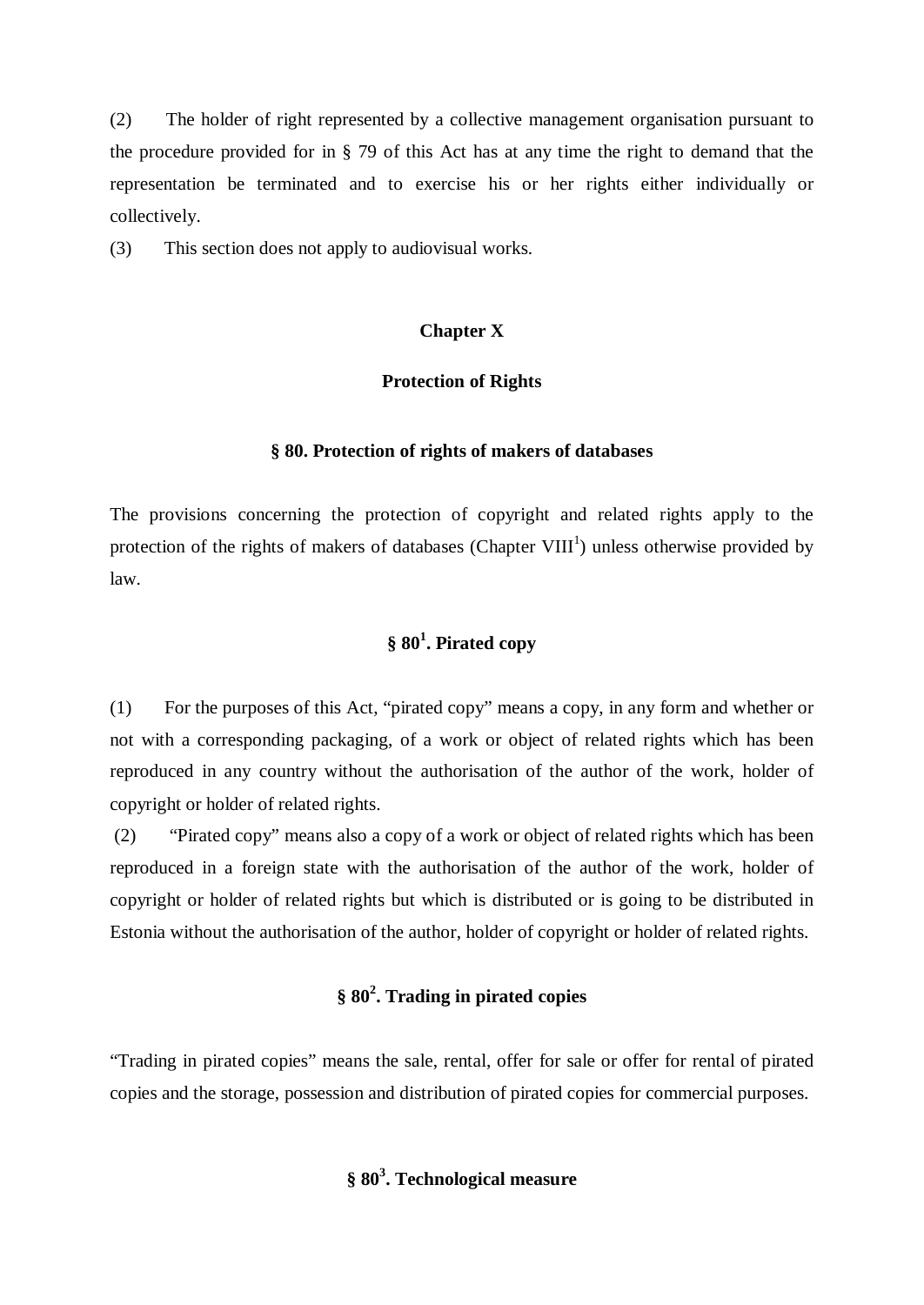(1) Authors and holders of related rights may, in order to protect their rights, add technological measures to a work or object of related rights.

(2) For the purposes of this Act, a technological measure means any technology, device or component that, in the normal course of its operation, is designed to prevent or restrict acts related to a work, an object of related rights or a database within the meaning of Chapter VIII $^{\rm l}$ of this Act and for which the holder of copyright, the holder of related rights or the maker of the database has not granted the authorisation thereof within the meaning of Chapter VIII<sup>1</sup> of this Act.

(3) With the help of technological measures, the rightholders control the use of protected works or objects of related rights through the application of an access control or protection process which achieves the protection objective (such as encryption, scrambling or other transformation or a copy control mechanism). The technological measures voluntarily applied by the rightholders, including those applied in the implementation of voluntary agreements, shall enjoy protection.

(4) In the cases of free use of the works permitted by § 18, clauses 19 2), 3), 8) and 9) of and §§ 20 and 23 of this Act and objects of related rights permitted by clauses 75 (1) 1), 2), 5) and 6) of this Act, the rightholder shall adjust such measures to his or her work or object of related rights which allow the entitled persons to freely use the work or object of related rights to the extent necessary for the free use in the cases prescribed by law on the condition that entitled persons have legal access to the protected work or object of related rights. If the person entitled to freely use the work or object of related rights and the rightholder fail to reach an agreement on application of the corresponding measures within a reasonable period of time, the person entitled to freely use the work or the object of related rights has the right to address the copyright committee under the conditions set out in § 87 of this Act.

(5) Subsection (4) of this section does not apply to such works and objects of related rights which have been made available to the public on the basis of an agreement in such a way that persons can use them from a place and at a time individually chosen by them.

(6) This section does not apply to computer programs.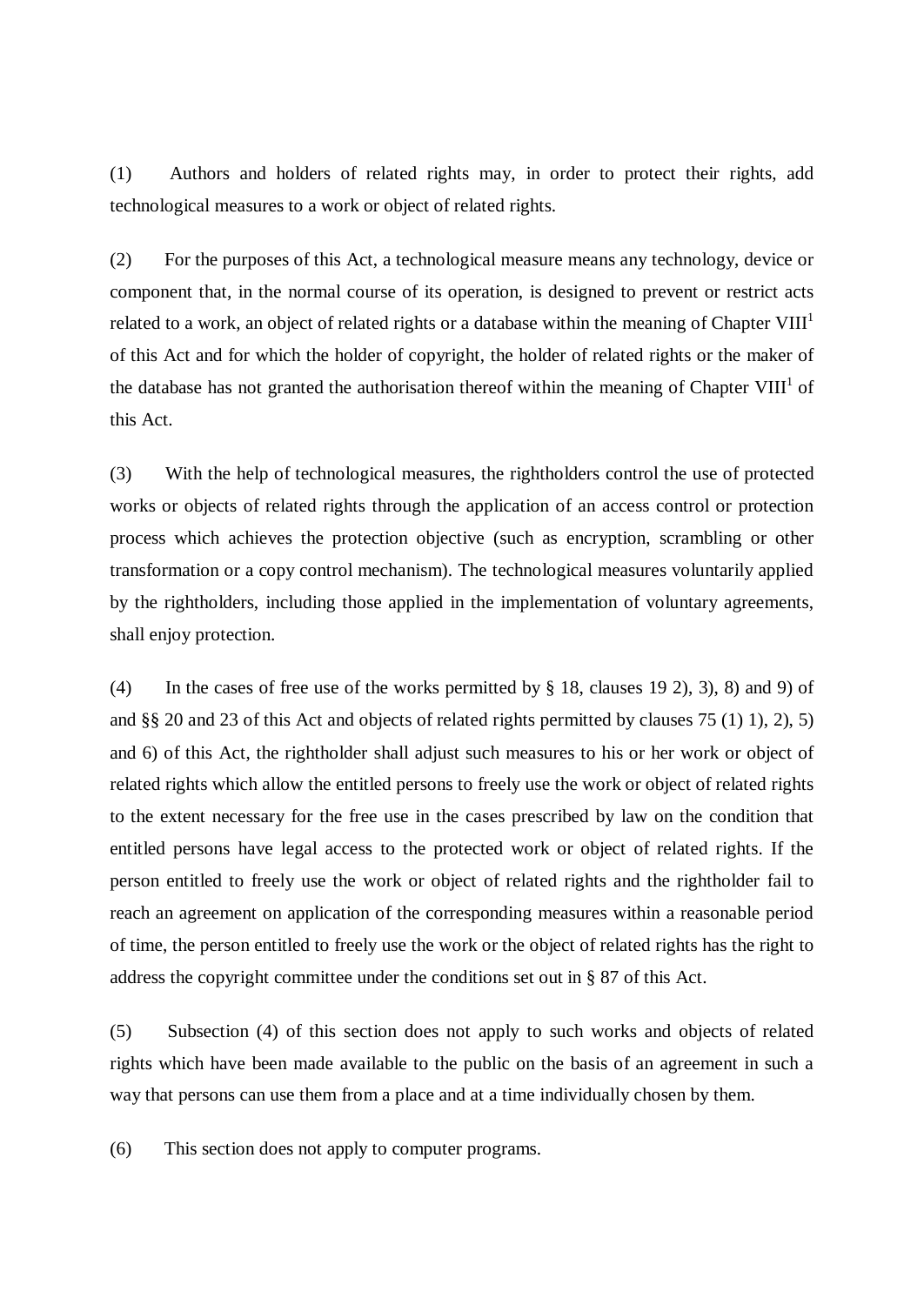# **§ 80 4 . Information on exercise of rights**

(1) The authors and holders of related rights may add information on the exercise of rights to published works or objects of related rights.

(2) For the purposes of this Act, information on the exercise of rights is any information presented to the rightholders that defines the work, the object of related rights or database within the meaning of Chapter  $VIII<sup>1</sup>$  of this Act or the terms of their use and identifies the author, the holder of related rights or the maker of the database within the meaning of Chapter  $VIII<sup>1</sup>$ ; figures and codes containing information on the exercise of rights is also deemed to be such information.

(3) Subsection (1) of this section applies only if information on the exercise of rights accompanies the work, object of related rights or database within the meaning of Chapter  $VIII<sup>1</sup>$  of this Act or is presented at same time with their communication to the public. (22.09.2004 entered into force 29.10.2004 - RT I 2004, 71, 500)

# **Chapter X 1**

### **Liability**

# **§ 81 1 . Trade in pirated copies**

(1) Trade in pirated copies is punishable by a fine of up to 300 fine units.

(2) The same act, if committed by a legal person, is punishable by a fine of up to 50 000 kroons.

# **§ 81 2 . Removal or alteration of information on exercise of rights**

(1) Removal or alteration of electronic information on the exercise of the rights of authors or holders of related rights; and distribution, communication, communication to the public or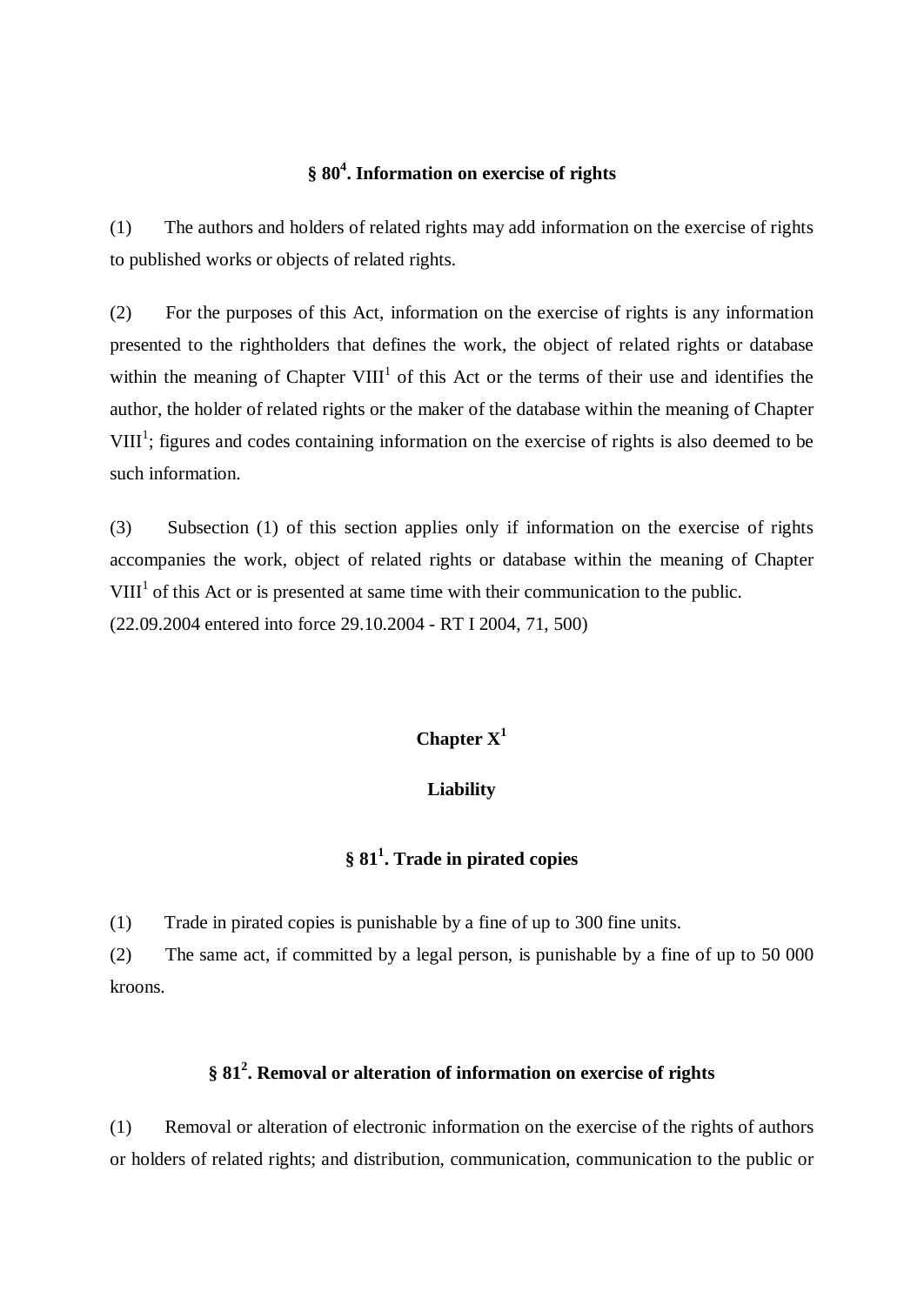making available to the public of works, objects of related rights or databases from which information concerning the exercise of rights has been removed without authorisation or the information has been altered, is punishable by a fine of 300 fine units.

(2) The same act, if committed by a legal person, is punishable by a fine of up to 50 000 kroons.

# **§ 81 3 . Proceedings**

(1) The provisions of the General Part of the Penal Code (RT I 2001, 61, 364; 2002, 86, 504; 82, 480; 105, 612; 2003, 4, 22; 83, 557; 90, 601; 2004, 7, 40; 46, 329; 54, 387; 56, 401) and of the Code of Misdemeanour Procedure (RT I 2002, 50, 313; 110, 654; 2003, 26, 156; 83, 557; 88, 590; 2004, 46, 329; 54, 387 and 390; 56, 403) apply to the misdemeanours provided for in §§  $81^1$  and  $81^2$  of this Act.

(2) The following extra-judicial bodies conduct proceedings in matters of misdemeanours provided for in §§  $81<sup>1</sup>$  and  $81<sup>2</sup>$  of this Act:

1) police prefectures;

2) the Consumer Protection Board.

(3) A police prefecture or court shall confiscate the object which was the direct object of commission of a misdemeanour provided for in this  $\S 81<sup>1</sup>$  of this Act.

# **§ 81 4 . Protection of copyright and related rights under civil law**

(1) In the case of the unlawful use of a work or an object of related rights, the author or holder of related rights may, among other, claim the following:

1) compensation, pursuant to § 1043 of the Law of Obligations Act, for the patrimonial and non-patrimonial damage caused through the unlawful use of a work or an object of related rights;

2) termination of the unlawful use of a work or an object of related rights and refrainment from further violation pursuant to § 1055 of the Law of Obligations Act;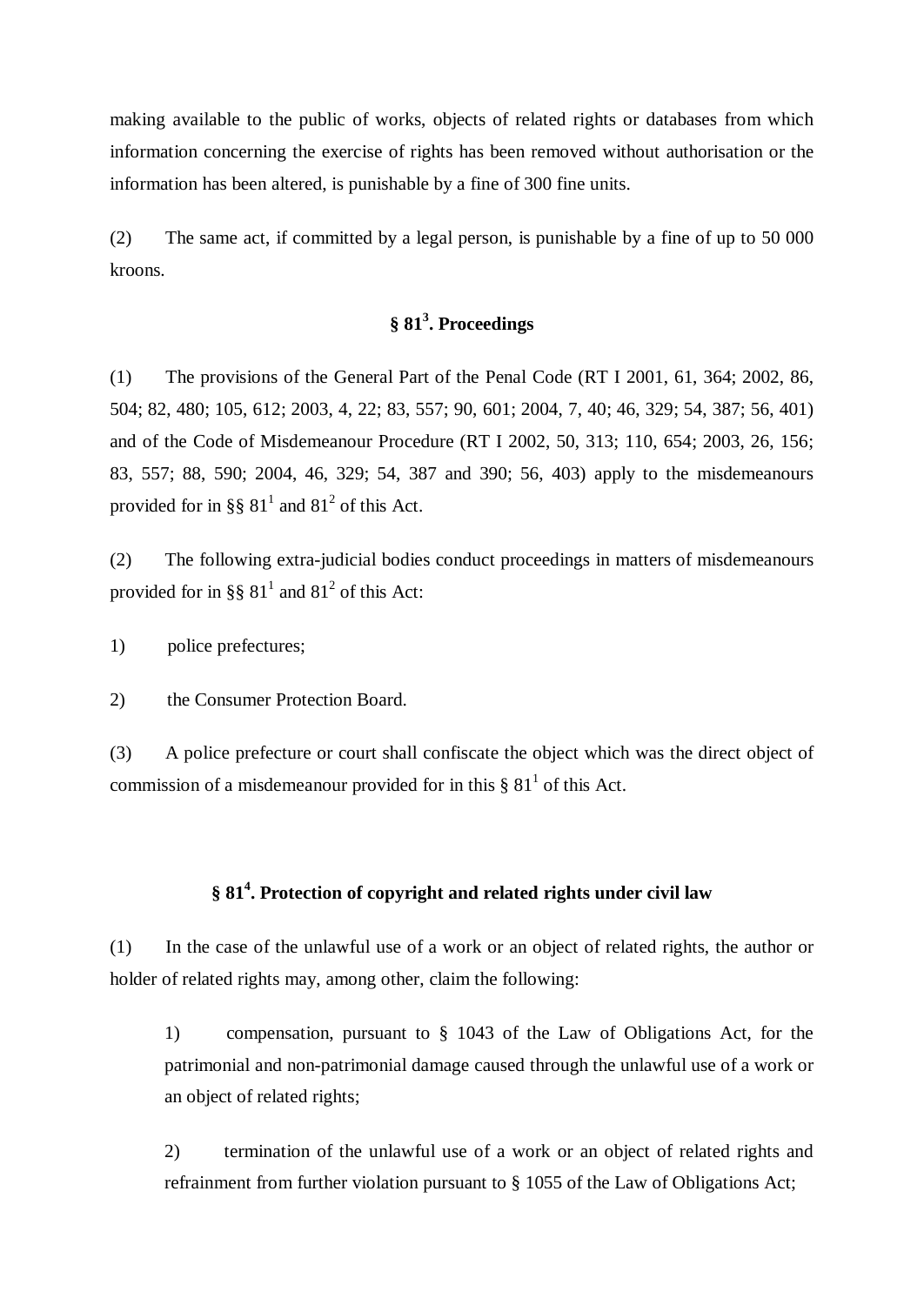3) delivery of that which was received by way of the unlawful use of a work or an object of related rights pursuant to §§ 1037 and 1039 of the Law of Obligations Act.

(2) If, as a result of a violation of copyright legislation, a work or an object of related rights is communicated to the public, reproduced, distributed or altered etc., an entitled person may claim:

1) restoration of the work or object of related rights in the original form;

- 2) alteration of copies of the work or object of related rights by specific means, or
- 3) destruction of pirated copies.

(3) The provisions of clauses (2) 2) or 3) of this section do not apply to works of architecture.

(4) It is prohibited to transfer pirated copies to the author, holder of related rights or to their representatives.

# **§ 84 1 . Prohibition on trade in certain goods**

(1) If a misdemeanour report is prepared concerning a misdemeanour provided for in subsection 81<sup>1</sup> (1) or (2) of this Act, the body conducting the proceedings in the matter of the misdemeanour may prohibit the person who holds a registration for retail trade from trading in goods falling within the heading of the Estonian Nomenclature of Commodities (hereinafter ENC) which covers the pirated copies that were the subject of the trade. The prohibition applies, regardless of where the misdemeanour was committed, for all places of business until the date of entry into force of the decision made in the matter. The authority conducting proceedings in the matter of the misdemeanour shall make a corresponding notation in the third division of the register of economic activities, or make a proposition to the rural municipality or city government for making such notation.

(2) If proceedings concerning a misdemeanour specified in subsection  $81^1$  (1) or (2) of this Act with respect to a legal person are terminated, the body conducting the proceedings in the matter of the misdemeanour or the rural municipality or city government, on proposal of the body conducting the proceedings in the matter of the misdemeanour shall delete the notation specified in subsection (1) of this section form the register of economic activities.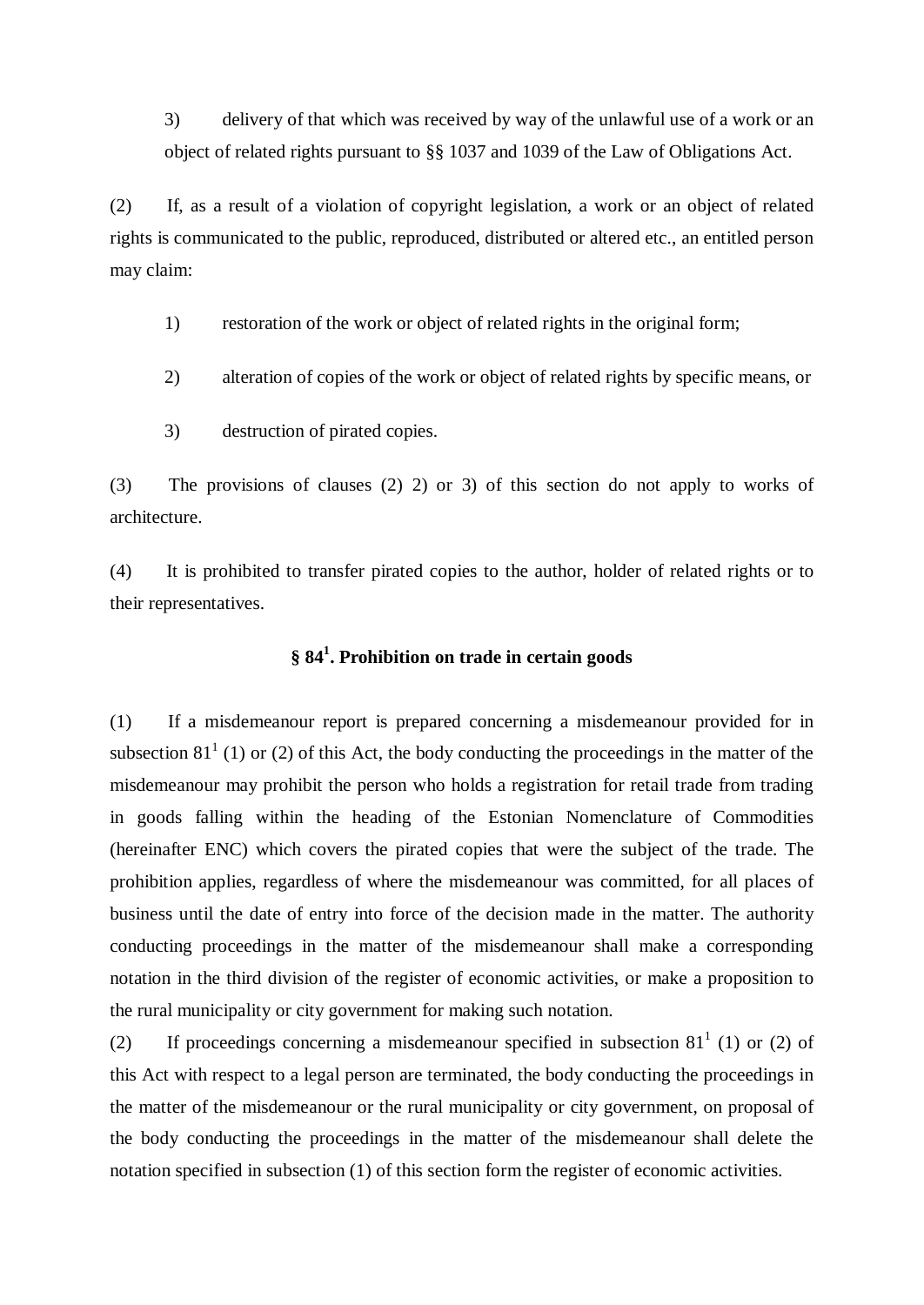(3) A person regarding whose punishment a decision has entered into force pursuant to subsection 81<sup>1</sup> (1) or (2) of this Act is prohibited from trading in goods falling within the heading of the ENC which covers the pirated copy which was the direct object of the misdemeanour. The prohibition applies, regardless of where the misdemeanour was committed, for all places of business for a period of three years as of the date of entry into force of the decision.

## **XI peatükkChapter XI**

### **Seaduse rakendamineImplementation of Act**

### **§ 85. Identification of pirated copies and prevention of further circulation thereof**

(1) In civil, criminal or administrative procedure, the following is taken as the basis for considering a copy of a work to be a pirated copy:

1) statements given and documents provided by the author, holder of the author's rights or holder of related rights or by a representative thereof, legal copies of the work or any other factual information received from the above-mentioned persons; or

2) the absence of a required special marking on the object of related rights or its packaging.

(2) Pirated copies are subject to confiscation regardless of the imposition of penalties.

(3) Pirated copies are subject to seizure regardless of the fact to whom they belong.

(4) Illegal copies of objects of architecture are not subject to confiscation.

(5) Seized pirated copies are destroyed.

(6) A person who obtains a pirated copy in good faith has the right to file an action in court against the person who sold or transferred the pirated copy to that person.

## **§ 86. Further handling of seized computer system**

(1) A computer system confiscated pursuant to § 83 of the Penal Code shall be transferred to the Ministry of Education and Research.

(2) The Ministry of Education and Research shall remove the computer program installed in the computer without the consent of the author or holder of the author's rights and shall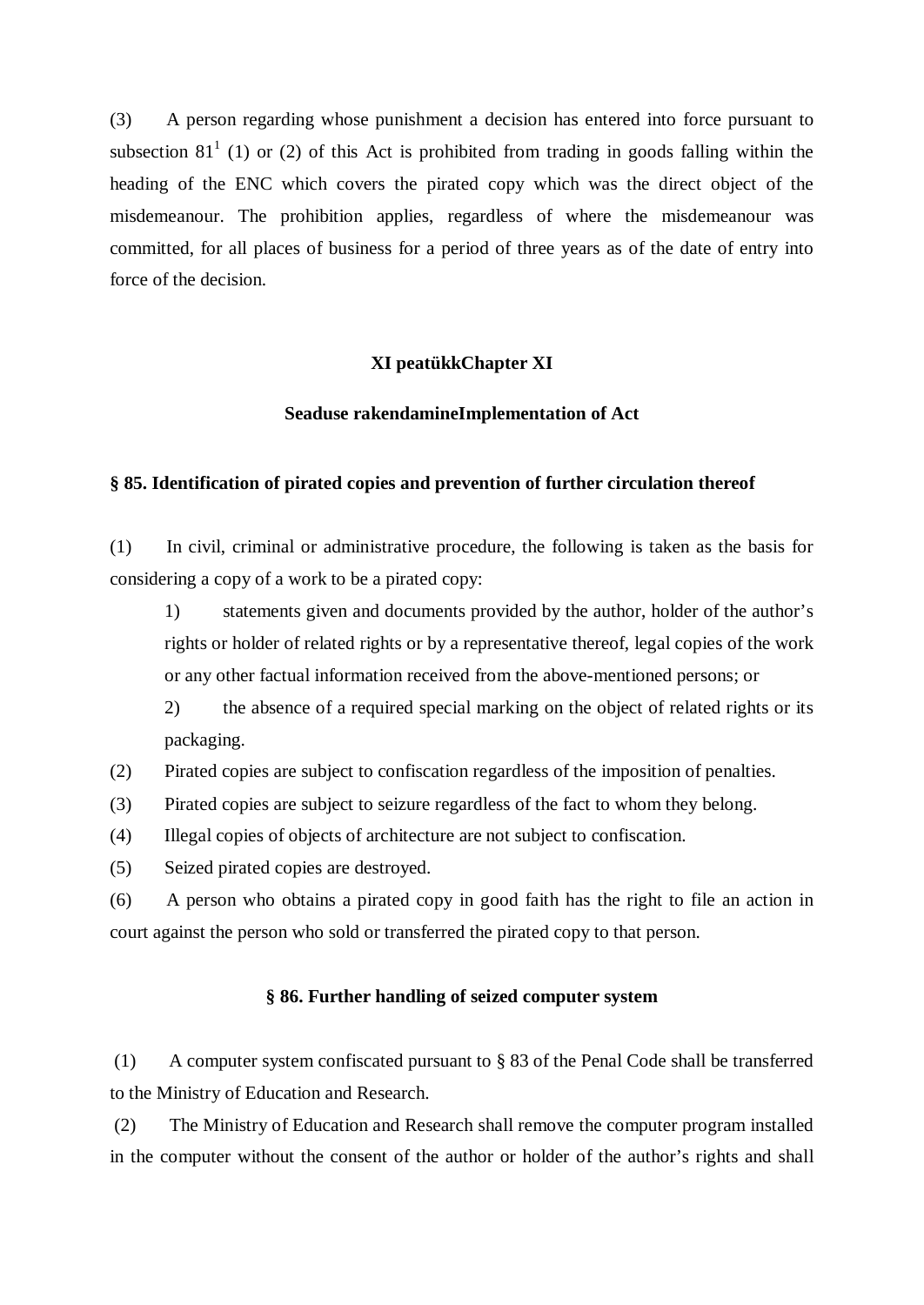transfer the computer system to a state or municipal educational institution or any other educational institution in public law free of charge and for permanent use within the framework of the Tiger Leap programme.

### **§ 87. Copyright committee**

(1) A copyright committee (hereinafter the committee) shall be formed at the Ministry of Culture and the committee shall act in the capacity of an expert committee. The Government of the Republic shall appoint the members of the committee for a period of five years. The committee shall:

1) monitor compliance of the level of protection of copyright and related rights with the international obligations assumed by the Republic of Estonia;

2) analyse the practice of implementation of copyright legislation;

3) make proposals to the Government of the Republic for amendment of copyright legislation and accession to international agreements;

4) resolve, at the request of the parties, disputes related to copyright and related rights by way of conciliation of the parties;

 $4^{1}$ ) resolve the applications submitted pursuant to subsection  $80^3$  (4) of this Act concerning measures applicable to allow the free use of works and objects of related rights. If, in order to resolve the corresponding rights, a party has applied to the copyright committee, the parties are required to enter into negotiations through the committee and conduct the negotiations in good faith. The parties shall not prevent or hinder negotiations without valid justification;

5) perform other functions assigned to the committee by the Government of the Republic.

 $\left(1\right]$ ) In the resolution of a dispute by the copyright committee, the membership of the committee shall be such that its independence and impartiality is beyond reasonable doubt. If necessary, independent experts from outside the committee shall be invited to participate in its work by an order of the Minister of Culture.

 $(1^2)$ ) In conciliation proceedings, the committee shall make a proposal to the parties to resolve the dispute and enter into an agreement. The parties may, within three months as of the receipt of the proposal, present their positions expressing consent or opposition to the content of the proposal. Failure to present a position shall be considered as consent to the proposal. If the parties consent to the proposal, the committee shall approve the agreement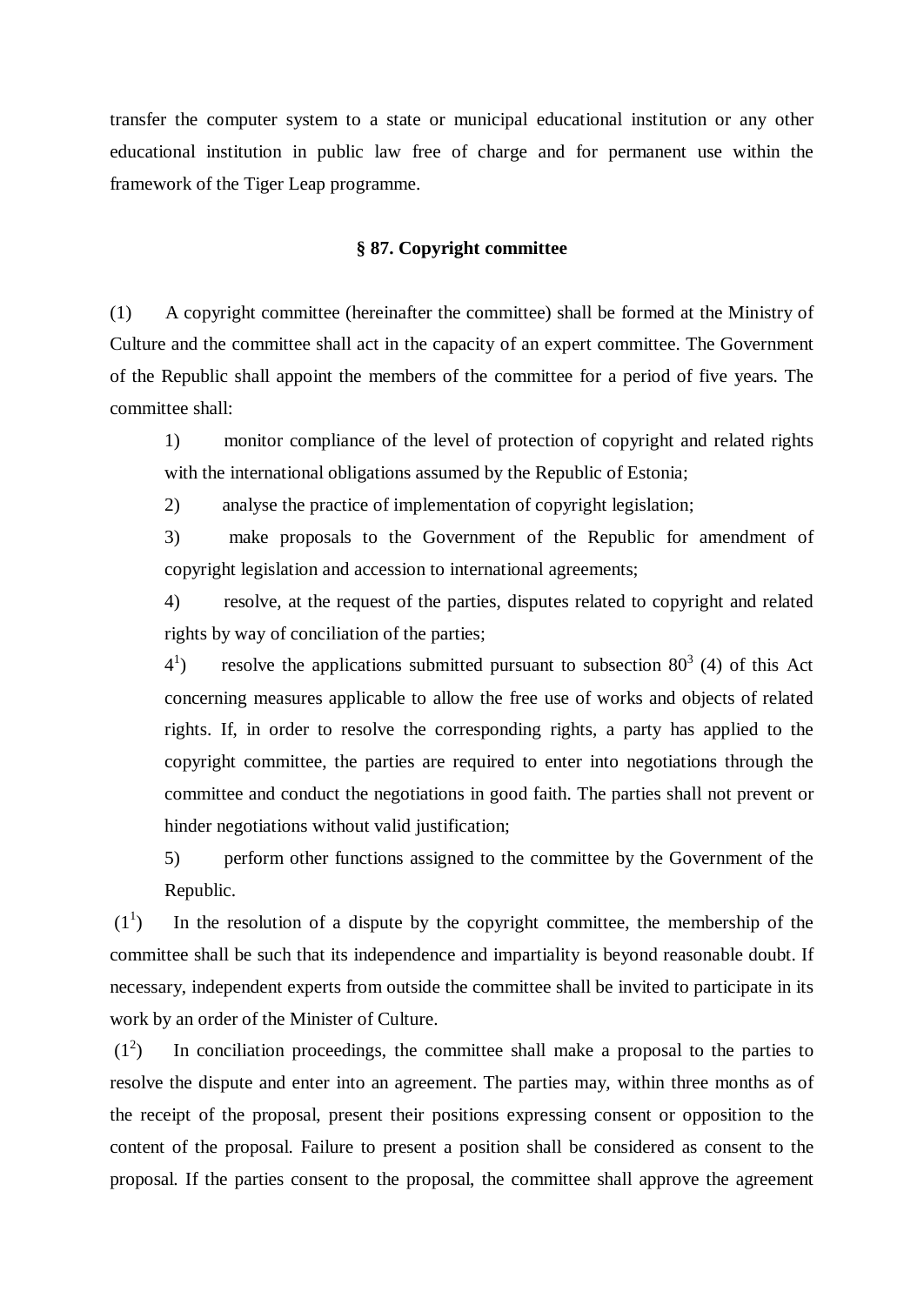and notify the parties thereof in writing. Performance of an agreement approved by the committee is mandatory to the parties and it may be submitted to a bailiff for enforcement pursuant to the procedure provided by the Code of Enforcement Procedure. If the parties fail to consent to the proposal, the applicant withdraws the application or the other party refuses to participate in the conciliation proceedings, the committee shall state the failure to reach an agreement and shall notify the parties thereof in writing.

(2) If an interested person disagrees with a decision made by the committee in a dispute specified in subsection (1) of this section, the person has the right of recourse to the courts concerning the same dispute.

(3) The committee shall provide an overview of compliance of the level of protection of copyright and related rights in Estonia with the international obligations assumed by Estonia and the practice of implementation of copyright legislation to the Government of the Republic twice a year and, if necessary, shall make proposals for the improvement of activities in this field.

# **§ 87 1 . Negotiations and resolution of disputes in respect of rights managed only by collective management organisations**

(1) In the cases specified in subsection 76 (3) of this Act, a collective management organisation and a user are required to enter into and conduct negotiations in good faith. The parties shall not prevent or hinder negotiations without valid justification.

(2) A party who fails to comply with the requirement provided for in subsection (1) of this section is required to compensate the other party for damage arising therefrom.

(3) If a collective management organisation and a user are unable to reach an agreement, one or both parties have the right to call upon the assistance of a mediator for the resolution of the dispute. The copyright committee (§ 87) or one or several persons who have been selected by the parties and whose independence and impartiality are beyond reasonable doubt may act as mediators. If the parties do not have recourse to the copyright committee, the provisions of subsection 87  $(1^2)$  of this Act shall be applied to the decision of a mediator.

# **§ 88. Protection of works and results of work of performers, producers of phonograms or broadcasting organisations created before entry into force of this Act**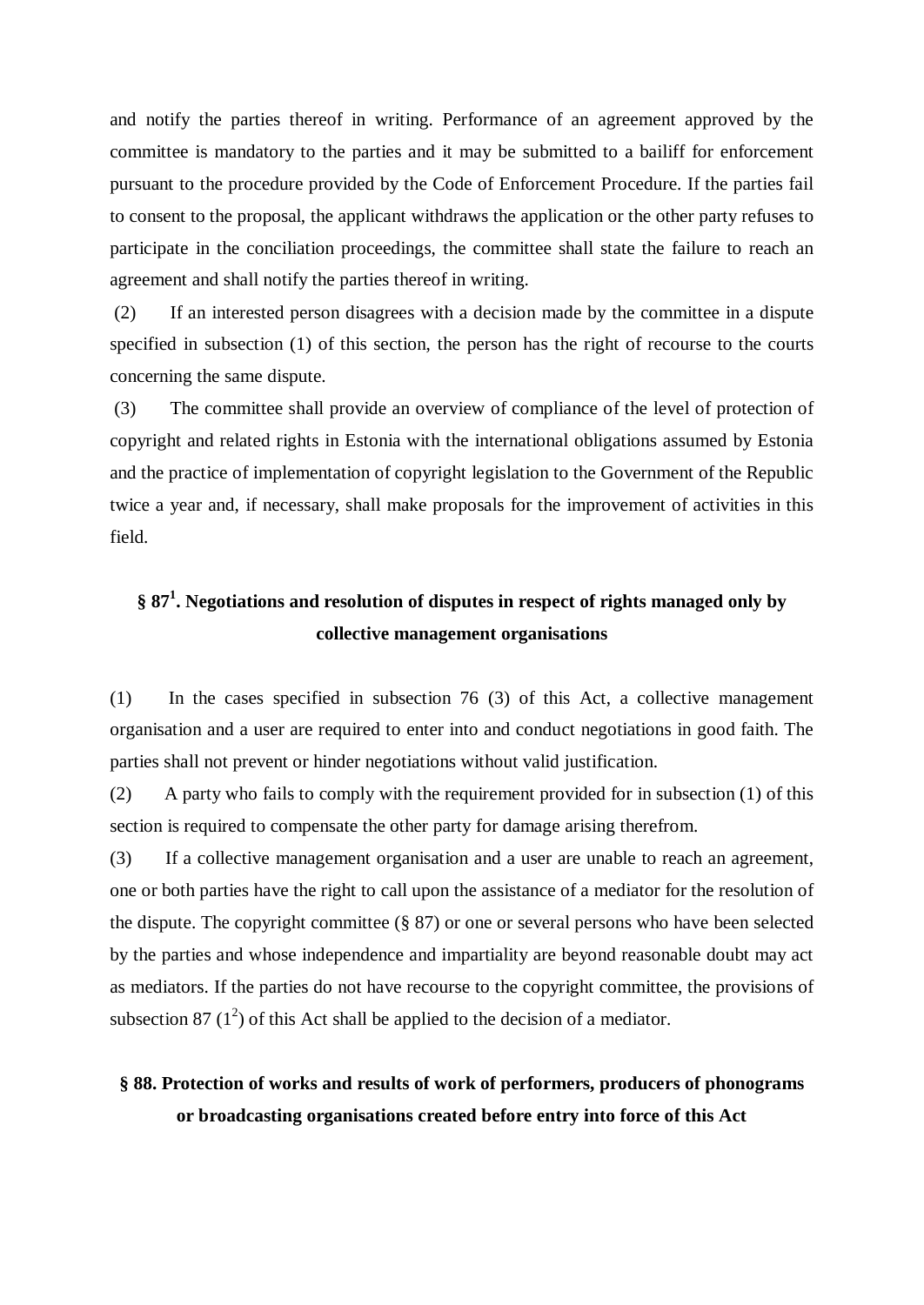(1) This Act also extends to works and results of the work of performers, producers of phonograms or broadcasting organisations which are created before 12 December 1992.

(2) The requirements established by this Act for the use of works and results of the work of performers, producers of phonograms or broadcasting organisations do not extend to cases where use occurred before 12 December 1992.

(3) In the case of works whose term of protection of copyright has expired, the authorship of the works, the names of authors and their honour and reputation shall be protected by the Ministry of Culture (subsection 44 (1)). This provision also applies to performers (subsection 74 (4)).

# **§ 88 1 . Application of specific provisions of Act**

(1) Section 15 of this Act also applies in respect of the states party to the Berne Convention for the Protection of Literary and Artistic Works which ensure for the citizens or permanent residents of the Republic of Estonia the same level of protection as that prescribed in Article 14ter of the Berne Convention for the Protection of Literary and Artistic Works.

(2) The copyright provisions of this Act also apply in respect of the citizens and permanent residents of the contracting states of the World Trade Organisation (WTO) pursuant to Agreement on the Trade-Related Aspects of Intellectual Property Rights in Annex 1C of the Agreement Establishing the World Trade Organisation (Marrakesh Agreement).

(3) Section 15 of this Act also applies in respect of the contracting states of the World Trade Organisation which ensure for the citizens or permanent residents of the Republic of Estonia the same level of protection as that prescribed in Article 14ter of the Berne Convention for the Protection of Literary and Artistic Works.

(4) Section  $74<sup>1</sup>$  of this Act does not apply in respect of the contracting states of the Berne Convention for the Protection of Literary and Artistic Works and the World Trade Organisation.

(5) The provisions of clauses 67 (2) 1)-3) and 7) of this Act and other provisions arising from the given section of this Act apply in respect of persons who are citizens of a contracting state of the World Trade Organisation.

(6) The provisions of clauses 70 (1) 1) and 4) of this Act and other provisions arising from the given section of this Act apply in respect of producers of phonograms who are citizens of a contracting state of the World Trade Organisation, or in respect of legal persons which have their registered office in a contracting state of the World Trade Organisation.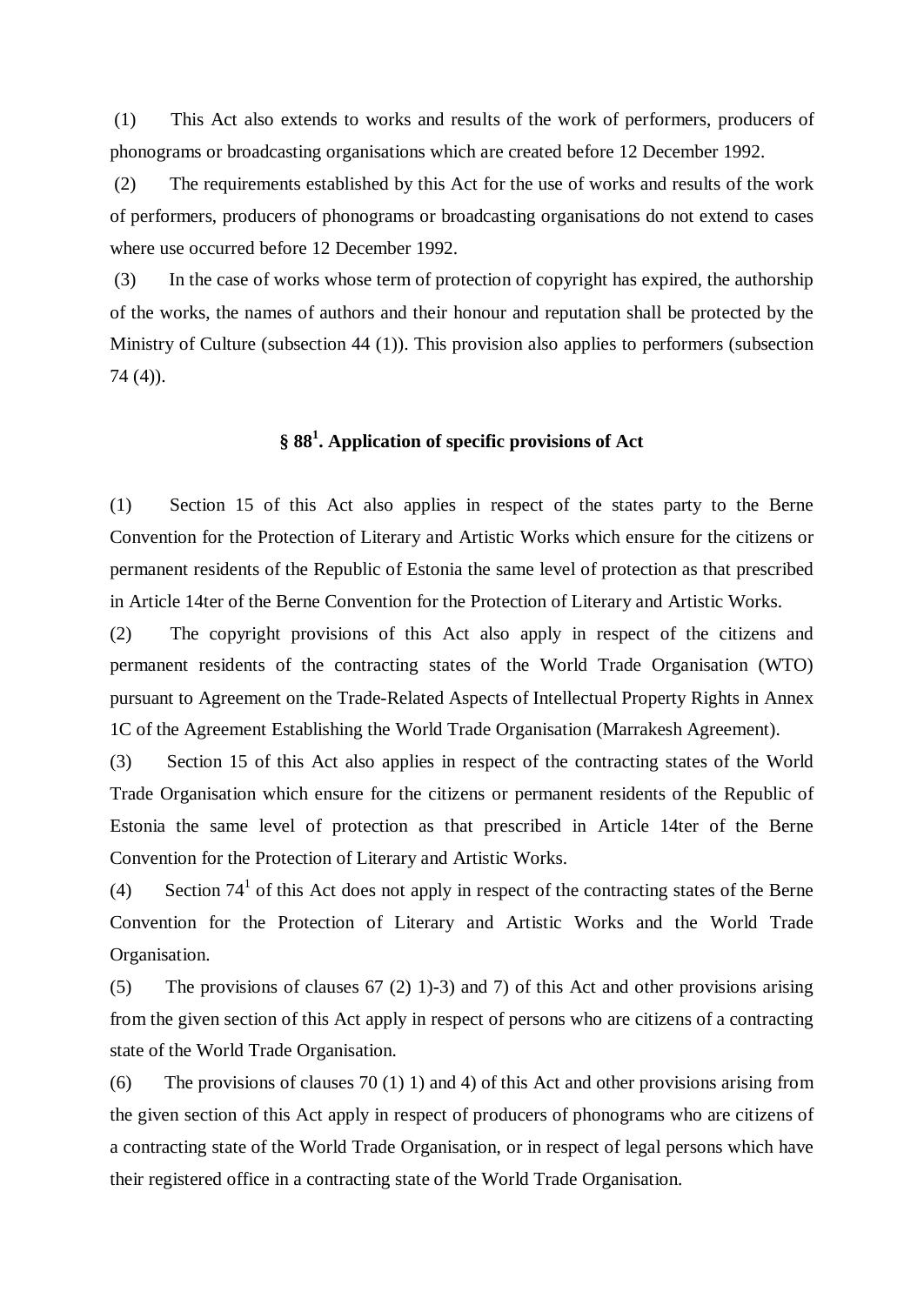(7) The provisions of clauses 73 (1) 1), 2), 4) and 5) of this Act and other provisions arising from the given section of this Act apply in respect of broadcasting organisations which have their headquarters in the territory of a contracting state of the World Trade Organisation.

### **§ 89. Implementing Acts**

(1) The Government of the Republic or, by its authorisation, the Minister of Culture has the right to issue regulations for the implementation of copyrights provided for in §§ 13 and 15 of this Act.

(2) The Government of the Republic has the right to establish requirements for documenting the circulation of certain objects of related rights.

(3) The upper limit of the remuneration provided for in subsection  $13<sup>3</sup>$  (8) of this Act shall be taken into account upon the payment of the remunerations of the previous calendar year as of the year 2005.

### **Chapter XII**

### **Provisions which Enter into Force upon Accession to European Union**

### **§ 90. Protection of databases**

(1) The first sale in a Member State of the European Union of a copy of a database by the author or with his or her consent shall exhaust the right of the author as provided for in clause 13 (1) 2) of this Act to control resale of that copy within the European Union.

(2) The first sale in a Member State of the European Union of a copy of a database by the maker of the database or with his or her consent shall exhaust the right of the maker of the database as provided for in clause  $75<sup>4</sup>$  (2) 2) of this Act to control resale of that copy within the European Union.

(3) The provisions of Chapter VIII<sup>1</sup> of this Act also apply if:

1) the maker of a database or rightholder is a citizen of a Member State of the European Union or a person who has his or her habitual residence in the territory of the European Union;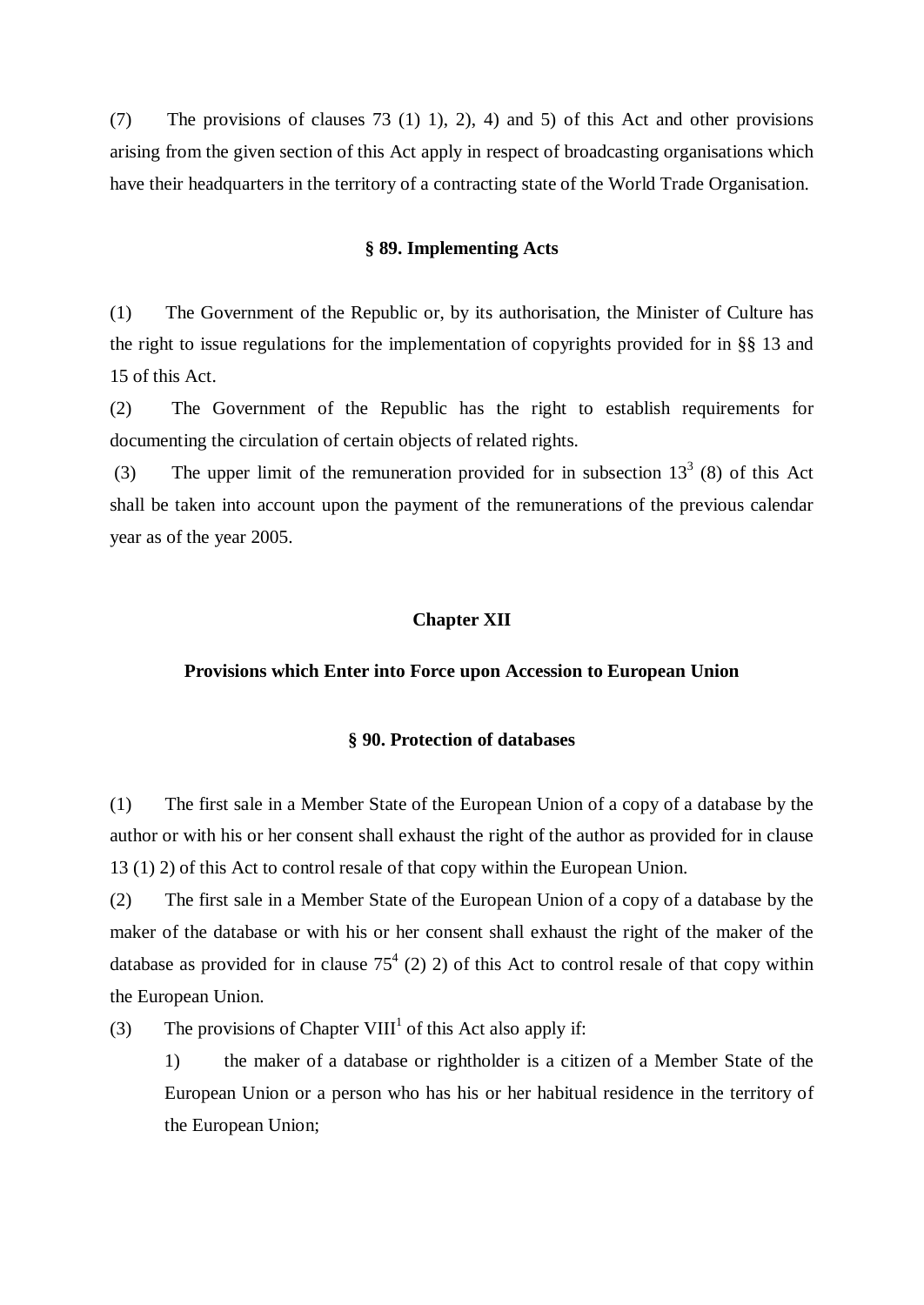2) the maker of a database or rightholder is a company founded in accordance with the law of a Member State of the European Union and having its registered office, central administration or principal place of business in the territory of the European Union. If such company has only its registered office in the territory of the European Union, its operations must be genuinely linked on an ongoing basis with the economy of a Member State of the European Union.

## **§ 91. Protection of computer programs**

The first sale in a Member State of the European Union of a copy of a computer program by its author or with his or her consent shall exhaust the right of the author provided for in clause 13 (1) 2) of this Act to distribute that copy within the European Union, with the exception of the right to rent the program or a copy thereof.

### **§ 92. Terms of protection**

(1) Where the country of origin of a work, within the meaning of subsection 4 of Article 5 of the Berne Convention, is a third country, and the author of the work is not a citizen of a Member State of the European Union, the term of protection of copyright in the European Union shall expire within a period prescribed by the law of the country of origin of the work, but may not exceed the term specified in subsection 38 (1).

(2) The terms of protection prescribed in § 74 of this Act also apply in respect of holders of related rights who are not citizens of a Member State of the European Union, provided that the Member States grant them protection. Such rights shall expire within a period prescribed by the law of the Member State of which the rightholder is a citizen, but may not exceed the term prescribed in § 74, unless otherwise prescribed by an international agreement.

(3) The terms of protection provided for in Chapter VI, and  $\S$ § 74 and 75<sup>7</sup> of this Act apply to all works and objects of related rights which are protected in at least one Member State of the European Union.

### **§ 93. Related rights**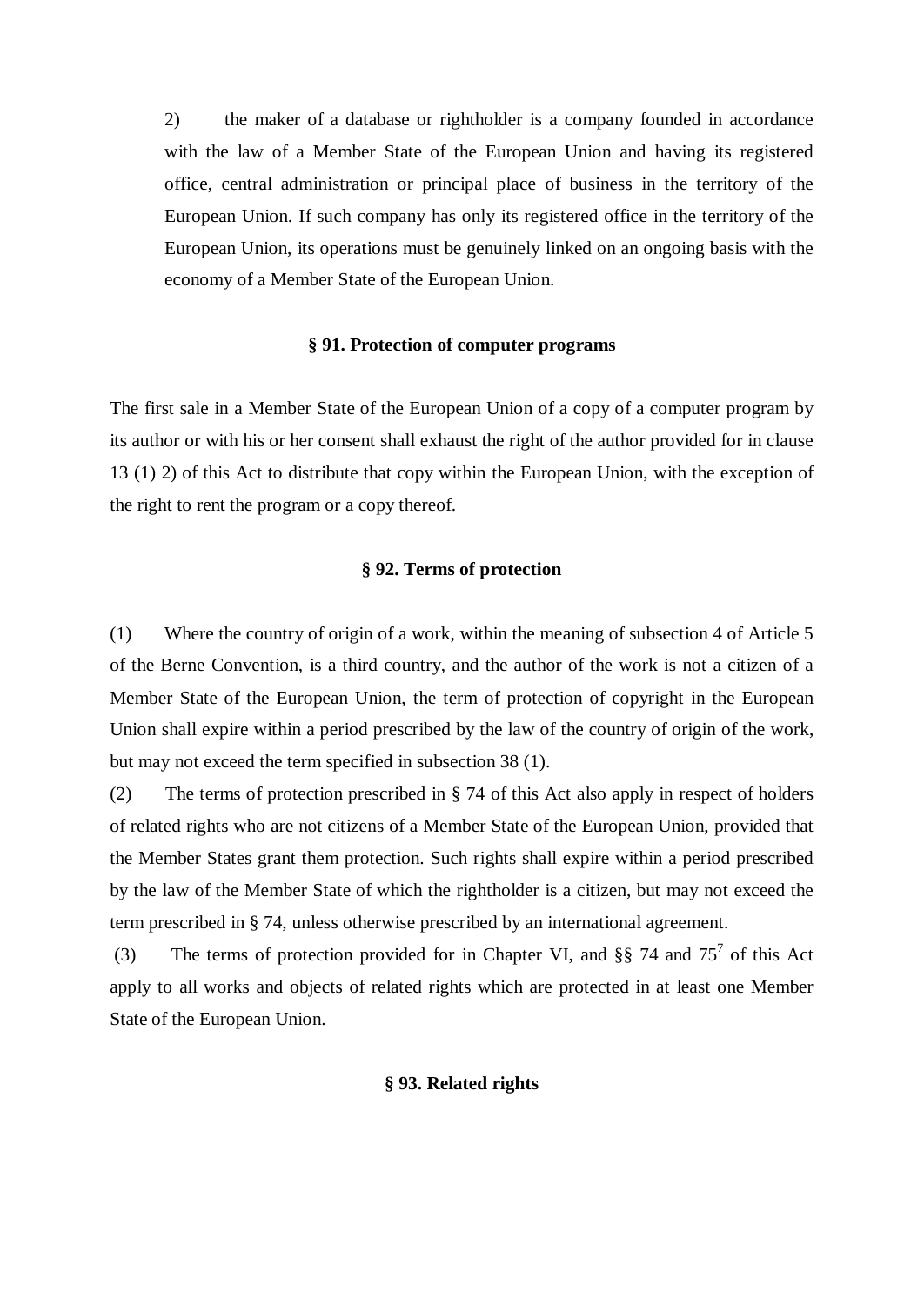(1) Section  $74^1$  and Chapter VIII<sup>1</sup> of this Act also apply in respect of citizens and permanent residents of the Member States of the European Union and in respect of legal persons which have their registered office in a Member State of the European Union.

(2) The Government of the Republic or, by its authorisation, the Minister of Culture shall notify the Commission of any intention to create new related rights including the basic reasons for their introduction and the term of protection envisaged.

## **§ 94. Rental right and lending right**

The distribution right prescribed in Chapter VIII of this Act shall only be exhausted if the first sale of an object of related rights is made in the territory of the European Union by the rightholder or with his or her consent, except for the rental right which is not exhausted.

### **§ 95. Communication by satellite**

(1) The act of communication by satellite occurs solely in the Member State where, under the control and responsibility of the broadcasting organisation, the programme-carrying signals are introduced into an uninterrupted chain of communication leading to the satellite and down towards the earth.

(2) If an act of communication by satellite occurs in a non-Community State which does not provide the level of protection provided for in this Act, then:

1) if the programme-carrying signals are transmitted to the satellite from an uplink station situated in a Member State of the European Union, that act of communication by satellite is deemed to have occurred in that Member State and the rights provided for in this Act shall be exercisable against the person operating the uplink station;

2) if no uplink station situated in a Member State of the European Union is used but a broadcasting organisation established in a Member State has commissioned the act of communication by satellite, that act is deemed to have occurred in the Member State in which the broadcasting organisation has its principal establishment in the Community and the rights provided for in this Act shall be exercisable against the broadcasting organisation.

### **§ 96. Retransmission via cable network**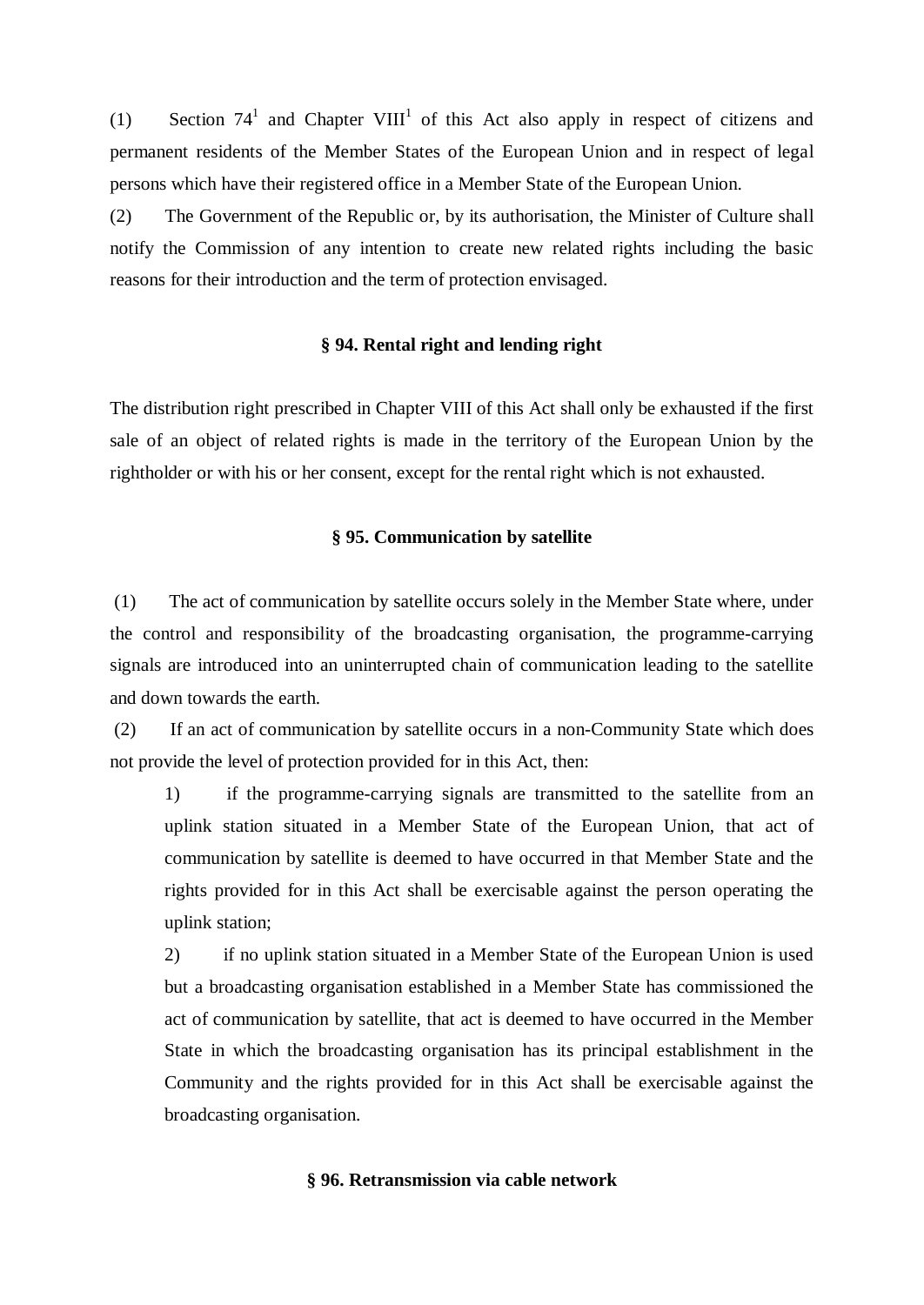For the purposes of this Act, "retransmission via cable network" means the simultaneous, unaltered and unabridged retransmission by a cable or microwave system for reception by the public of an initial transmission from another Member State of the European Union, by wire or over the air, including that by satellite, of television or radio programmes intended for reception by the public.

# **§ 97. Application of this Chapter to countries party to European Free Trade Association (EFTA)**

Pursuant to an international agreement of the Republic of Estonia, this Chapter applies in the territory of the European Economic Area which, in addition to the Member States of the European Union, covers the Republic of Iceland, the Principality of Liechtenstein and the Kingdom of Norway.

### **§ 98. Entry into force of this Chapter**

The provisions of this Chapter enter into force by a separate Act.

# **The following directives of the European Union have been taken into account in the Copyright Act:**

Council Directive 91/250/EEC of May 14 1991 (OJ No. L 122 17.5.91); Council Directive 92/100/EEC of 19 November 1992 (OJ No. L 346 27.11.92); Council Directive 93/83/EEC of 27 September 1993 (OJ No. L 248 6.10.93); Council Directive 93/98/EEC of 29 October 1993 (OJ No. L 290 24.11.93); European Parliament and Council Directive 96/9/EC of 11 March 1996 (OJ No. L 77 27.3.96); Directive 2001/29/EC of the European Parliament and of the Council on the harmonisation of certain aspects of copyright and related rights in the information society (OJ No. L 167 22.06.2001 pp. 0010-0019).

The Copyright Act is based on the provisions of the Bern Convention for the Protection of Literary and Artistic Works (as revised at Paris in 1971), the International Convention for the protection of performers, producers of phonograms and broadcasting organization (Rome